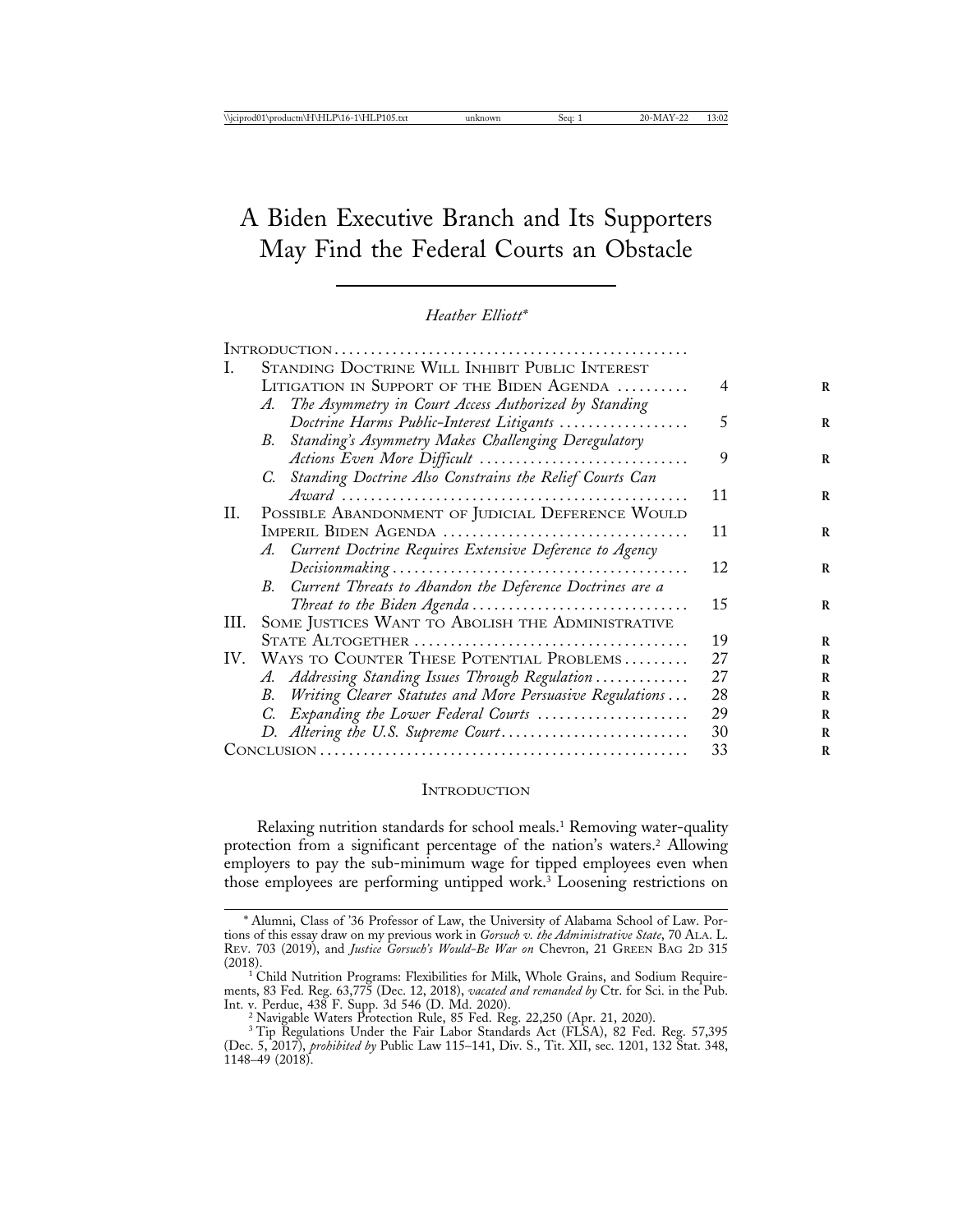toxic air pollutants.4 Weakening workers' rights to unionize and bargain collectively.<sup>5</sup> Abandoning efforts to ensure fair housing opportunities.<sup>6</sup> These and dozens more actions<sup>7</sup> were taken by the Trump administration to weaken the workplace, consumer, and environmental regulations through which the federal government, at the behest of Congress, protects the American people.

President Joe Biden issued nearly a score of memoranda in his first weeks in office announcing plans to restore the federal regulations that make America safer, cleaner, and more equitable.<sup>8</sup> He ordered his administrative agencies to suspend Trump regulations where possible and to expedite the restoration of rules that protect consumers, workers, children, the environment, poor people, disabled people, and other vulnerable persons and entities.9 Some of those actions, like the Trump actions before them, have already been stymied in court.<sup>10</sup>

Indeed, the federal courts played a key role in preventing some of the worst of Trump's abuses.<sup>11</sup> Unfortunately, federal courts are likely also to

<sup>8</sup> Aishvarya Kavi, *Biden's 17 Executive Orders and Other Directives in Detail*, N.Y. TIMES<br>(Jan. 20, 2021), https://www.nytimes.com/2021/01/20/us/biden-executive-orders.html (Jan. 20, 2021), https://www.nytimes.com/2021/01/20/us/biden-executive-orders.html<br>[https://perma.cc/Y6A8-9QMZ].

<sup>}</sup> E.g., Exec. Order No. 13,985, 86 Fed. Reg. 7,009 (Jan. 25, 2021); Exec. Order No. 13,988, 86 Fed. Reg. 7,023 (Jan. 25, 2021); Exec. Order No. 13,990, 86 Fed. Reg. 7,037 (Jan. 25, 2021); Exec. Order No. 13,992, 86 Fed. Reg. 7,049 (Jan. 25, 2021); Exec. Order No. 13,993, 86 Fed. Reg. 7,051 (Jan. 25, 2021); Exec. Order No. 13,999, 86 Fed. Reg. 7,211 (Jan. 26, 2021); Exec. Order No. 14,005, 86 Fed. Reg. 7,475 (Jan. 28, 2021); Exec. Order No. 14,009, 86 Fed. Reg. 7,793 (Feb. 2, 2021). *See generally 2021 Joseph R. Biden Jr. Executive Orders*, NAT'L ARCHIVES (July 7, 2021), https://www.federalregister.gov/presidential-documents/executive-orders/joe-biden/2021 [https://perma.cc/UT66-387S]. <sup>10</sup> *E.g.*, Texas v. United States, 524 F. Supp. 3d 598, 607 (S.D. Tex. 2021) (enjoining

Biden administration moratorium on deportations); Ala. Ass'n of Realtors v. United States Dept. of Health & Hum. Servs., No. 20-CV-3377 (DLF), 2021 WL 1779282, at \*1 (D.D.C. May 5, 2021) (vacating nationwide moratorium on evictions imposed by the Centers for Disease Control to help control the Covid-19 pandemic); 2021 WL 1946376 (D.D.C. May 14, 2021) (staying order pending appeal); 2021 WL 2221646 (D.C. Cir. June 2, 2021) (refusing to

vacate stay). <sup>11</sup> The Trump administration lost many of the lawsuits brought to challenge deregulatory actions, in large part by ignoring the requirements of the Administrative Procedure Act. *See, e.g.*, Lawrence Hurley, *Trump Administration's 'Sloppy' Work Has Led to Supreme Court Losses*, REUTERS (Jun. 18, 2020), https://www.reuters.com/article/us-usa-court-immigration-trumpanalysis/trump-administrations-sloppy-work-has-led-to-supreme-court-losses-

idUSKBN23P3M2 [https://perma.cc/Q33H-YBPS]; Fred Barbash & Deanna Paul, *The Real Reason the Trump Administration is Constantly Losing in Court*, WASH. POST (Mar. 19, 2019), https://www.washingtonpost.com/world/national-security/the-real-reason-president-trump-

<sup>4</sup> National Emission Standards for Hazardous Air Pollutants: Coal- and Oil-Fired Electric Utility Steam Generating Units—Reconsideration of Supplemental Finding and Residual

Risk and Technology Review, 85 Fed. Reg. 31,286 (May 22, 2020). <sup>5</sup> *See, e.g.*, UPMC & Its Subsidiary, UMPC Presbyterian Shadyside, 368 N.L.R.B. No. 2 (2019); Bexar County Performing Arts Center Foundation, 368 N.L.R.B. No. 46 (2019); Kroger Limited Partnership, 368 N.L.R.B. No. 64 (2019).<br>6 Preserving Community and Neighborhood Choice, 85 Fed. Reg. 47,899 (Aug. 7, 2020).

<sup>7</sup> *See generally Regulatory Rollback Tracker*, ENV'T & ENERGY L. PROGRAM, HARV. L. SCH., https://eelp.law.harvard.edu/portfolios/environmental-governance/regulatory-rollbacktracker/ [https://perma.cc/B7EK-VEC5]; Isaac Arnsdorf et al., *Tracking the Trump Administrations "Midnight Regulations,"* PROPUBLICA (Feb. 8, 2021), https://projects.propublica.org/<br>trump-midnight-regulations/ [https://perma.cc/EHT3-Z38M].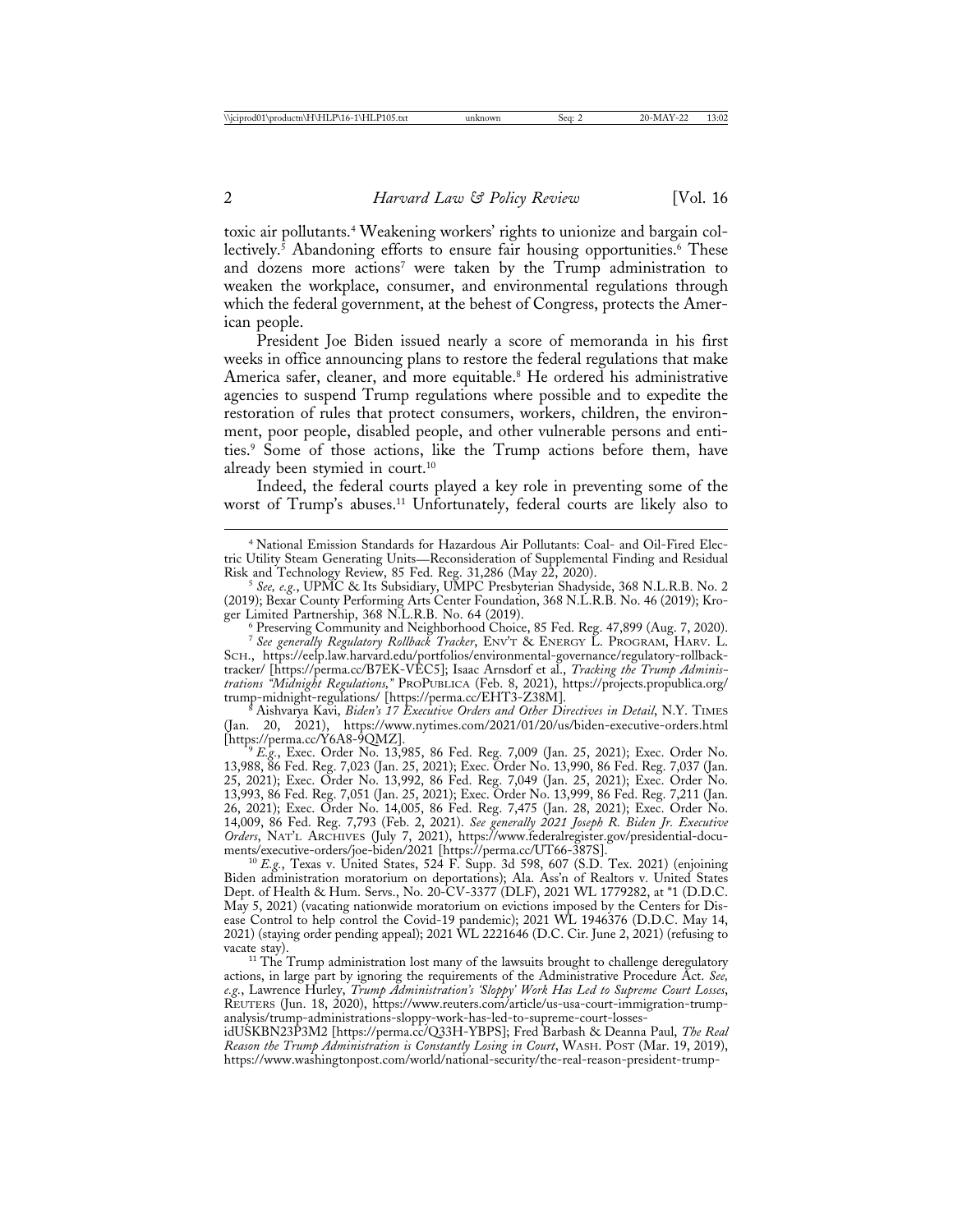hinder President Biden's efforts to return the federal government to its proper role in implementing federal statutes. Some of that judicial interference arises from doctrines that make it difficult for regulatory beneficiaries to defend regulation or to attack deregulation; some of it may arise from a revolution in administrative law doctrine threatened by the current Supreme Court.

First, current Article III standing doctrine throttles lawsuits by those who are protected by regulations while throwing wide the courthouse door for those regulated. As the Court held in *Lujan v. Defenders of Wildlife*, industries and other entities *regulated* by administrative agencies are much more likely to meet standing requirements—and thus have access to the federal courts—than are human beings and other entities *protected* by those administrative agencies.12 The same asymmetry obstructs suits aimed at suspending deregulatory actions imposed in the last days of Trump's administration—suits intended to protect regulatory beneficiaries while the Biden administration moves to re-regulate. As a result, citizen suits intended to reinforce the Biden agenda may thus fail at the threshold, while suits challenging Biden regulations will proceed. Even when plaintiffs survive standing hurdles, moreover, the doctrine limits the relief courts may grant, making it more difficult for courts to reinforce regulatory action even when that is what the law demands.

Second, as many commentators have noticed, the Supreme Court seems poised to upset decades of administrative law precedent. Conservative Supreme Court justices criticize *Chevron* and its progeny, cases that require courts to defer to expert agencies when those experts give reasonable interpretations of ambiguous statutes and regulations. If those cases are overturned, Biden-agency expertise will at best have persuasive authority as courts reach their own resolutions of statutory ambiguities—which, given the recent influx of conservative jurists to the federal bench, are likely to narrow the scope of regulatory action.

Finally, some Justices apparently wish to abolish the administrative state itself, despite the essential protections and benefits administrative agencies provide to the American people. Current doctrine requires deference to *Congress*, even when Congress delegates extremely broad policymaking discretion to agencies;13 several Justices have suggested that such delegation is unconstitutional.14 Justices Thomas and Gorsuch have even gestured toward a belief that the structure of the administrative state itself unconstitutional,<sup>15</sup>

is-constantly-losing-in-court/2019/03/19/f5ffb056-33a8-11e9-af5b-b51b7ff322e9\_story.html [https://perma.cc/96M3-CH2Q].<br><sup>12</sup> 504 U.S. 555, 561–62 (1992). *See infra* Part I.<br><sup>13</sup> *See* Whitman v. Am. Trucking Ass'ns, Inc., 531 U.S. 457, 459 (2001).<br><sup>14</sup> Gundy v. United States, 139 S. Ct. 2116, 2130 (2019) (Alit

<sup>2131 (</sup>Gorsuch, J., dissenting, joined by Roberts, C.J., and Thomas, J.). *See infra* Part III. <sup>15</sup> Seila Law LLC v. Consumer Fin. Prot. Bureau, 140 S. Ct. 2183, 2212 (2020)

<sup>(</sup>Thomas, J., concurring); Gutierrez-Brizuela v. Lynch, 834 F.3d 1142, 1154 (10th Cir. 2016) (Gorsuch, J., concurring).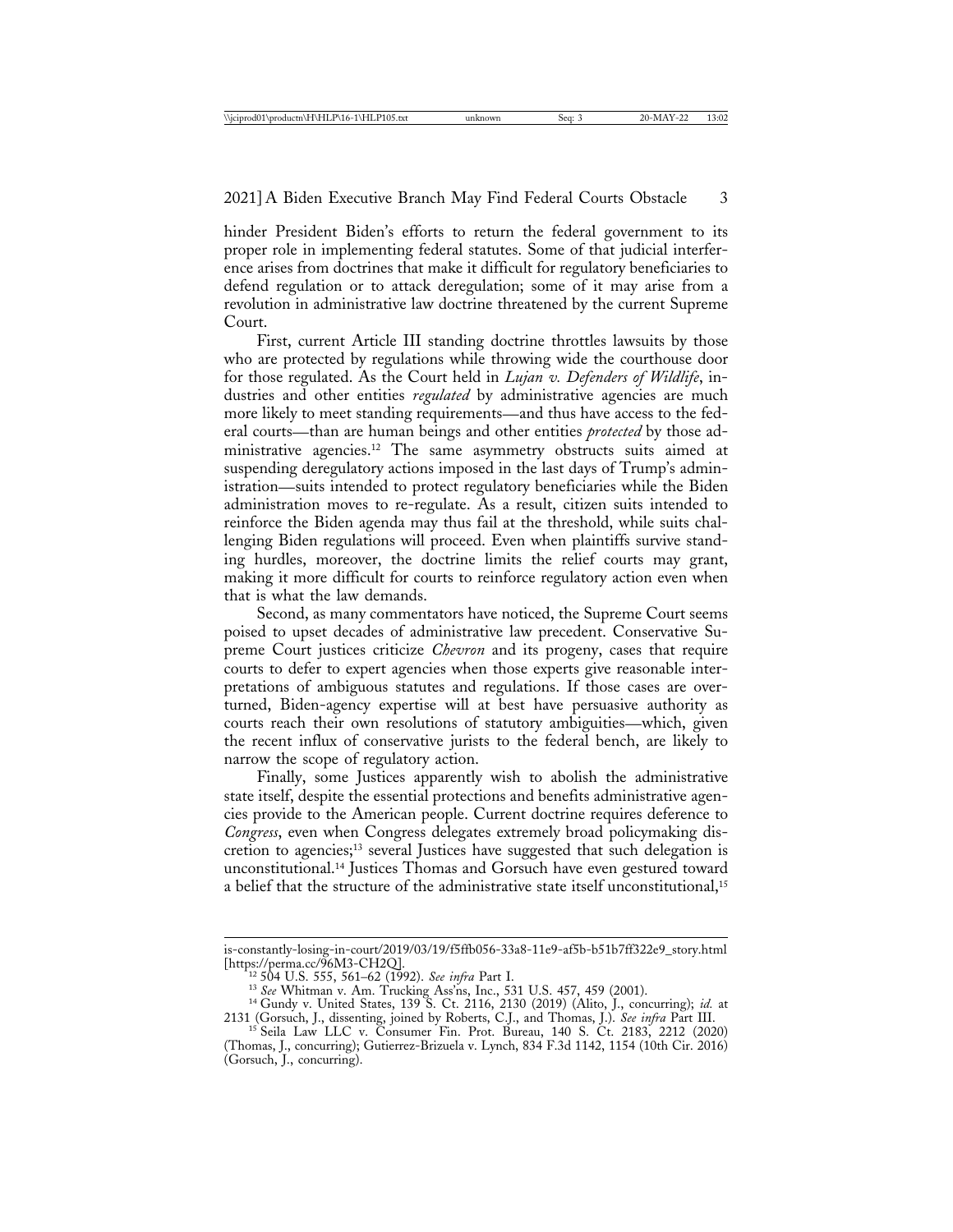and the Court has taken small steps in that direction.<sup>16</sup> Moves to implement such beliefs jeopardize the progressive agenda the Biden administration was elected to pursue.

This Article examines the problems the Biden administration and its supporters face from these doctrines. Part I discusses the obstacles presented by current standing doctrine. Part II discusses threatened abandonment of *Chevron* and other deference doctrines. Part III discusses the broader threat to the administrative state posed by the views of at least four members of the Supreme Court. Finally, Part IV discusses some tools available to would-be litigators and to the Executive Branch itself to succeed in spite of these doctrines: writing statutes and regulations that bolster the standing of regulatory beneficiaries; improving statutes and regulations to survive judicial review, should the Court abolish some or all of the deference doctrines; and expanding the federal judiciary—and potentially the Supreme Court itself—to reduce the politicized nature of the courts. The use of those tools will help the Biden administration restore the federal regulatory safety net.

## I. STANDING DOCTRINE WILL INHIBIT PUBLIC INTEREST LITIGATION IN SUPPORT OF THE BIDEN AGENDA

The basics of Article III standing doctrine are "numbingly familiar."<sup>17</sup> For a plaintiff to bring suit an Article III court, she must satisfy a three-part test: she must show that (1) that she has suffered (or is threatened with) an injury in fact that is "concrete and particularized" and is "actual or imminent," not "conjectural or hypothetical"; (2) that at least a portion of her

<sup>&</sup>lt;sup>16</sup> The Court recently held that administrative law judges (ALJs) are not "employees" of the Executive Branch but are instead "Officers of the United States" requiring nomination by the President under the Constitution's Appointments Clause. Lucia v. SEC, 138 S. Ct. 2044, 2053 (2018); *see also* Carr v. Saul, 141 S. Ct. 1352, 1359 (2021) (holding that administrative exhaustion was not required in cases challenging status of Social Security disability ALJs under *Lucia*). As Professor Beermann has argued, political appointment poses a threat to the perceived impartiality of ALJs. Jack Beermann, *The Future of Administrative Law Judge Selection*, REGUL. REV. (Oct. 29, 2019), https://www.theregreview.org/2019/10/29/beermann-administrative-law-judge-selection/ [https://perma.cc/6KCS-XKR5]. <sup>17</sup> William A. Fletcher, *The Structure of Standing*, 98 YALE L.J. 221, 222 (1988). For

excellent recent discussions of standing doctrine more generally, see Rachel Bayefsky*, Constitutional Injury and Tangibility*, 59 WM. & MARY L. REV. 2285, 2286 (2018); Fred O. Smith, Jr., *Undemocratic Restraint*, 70 VAND. L. REV. 845, 845–46 (2017); ERWIN CHEMERINSKY, CLOSING THE COURTHOUSE DOOR: HOW YOUR CONSTITUTIONAL RIGHTS BECAME UN-ENFORCEABLE (2017); Richard H. Fallon, Jr., *The Fragmentation of Standing*, 93 TEX. L. REV. 1061, 1112–14 (2015); Tara Leigh Grove, *Standing Outside Article III*, 162 U. Pa. L. Rev. 1311 (2014); Aziz Z. Huq, *Standing for the Structural Constitution*, 99 VA. L. REV. 1435 (2013); Evan Tsen Lee & Josephine Mason Ellis, *The Standing Doctrine's Dirty Little Secret*, 107 NW. U. L. REV. 169, 178–79 (2012); Daniel E. Ho & Erica L. Ross, *Did Liberal Justices Invent the Standing Doctrine? An Empirical Study of the Evolution of Standing, 1921*–*2006*, 62 STAN. L. REV. 591, 595–96 (2010); Elizabeth Magill, *Standing for the Public: A Lost History*, 95 VA. L. REV. 1131, 1134–35 (2009); Tara Leigh Grove, *Standing as an Article II Nondelegation Doctrine*, 11 U. PA. J. CONST. L. 781, 814–18 (2009); F. Andrew Hessick, *Standing, Injury in Fact, and Private Rights*, 93 CORNELL L. REV. 275, 289–90 (2008); Jonathan R. Siegel, *A Theory of Justiciability*, 86 TEX. L. REV. 73, 75 (2007).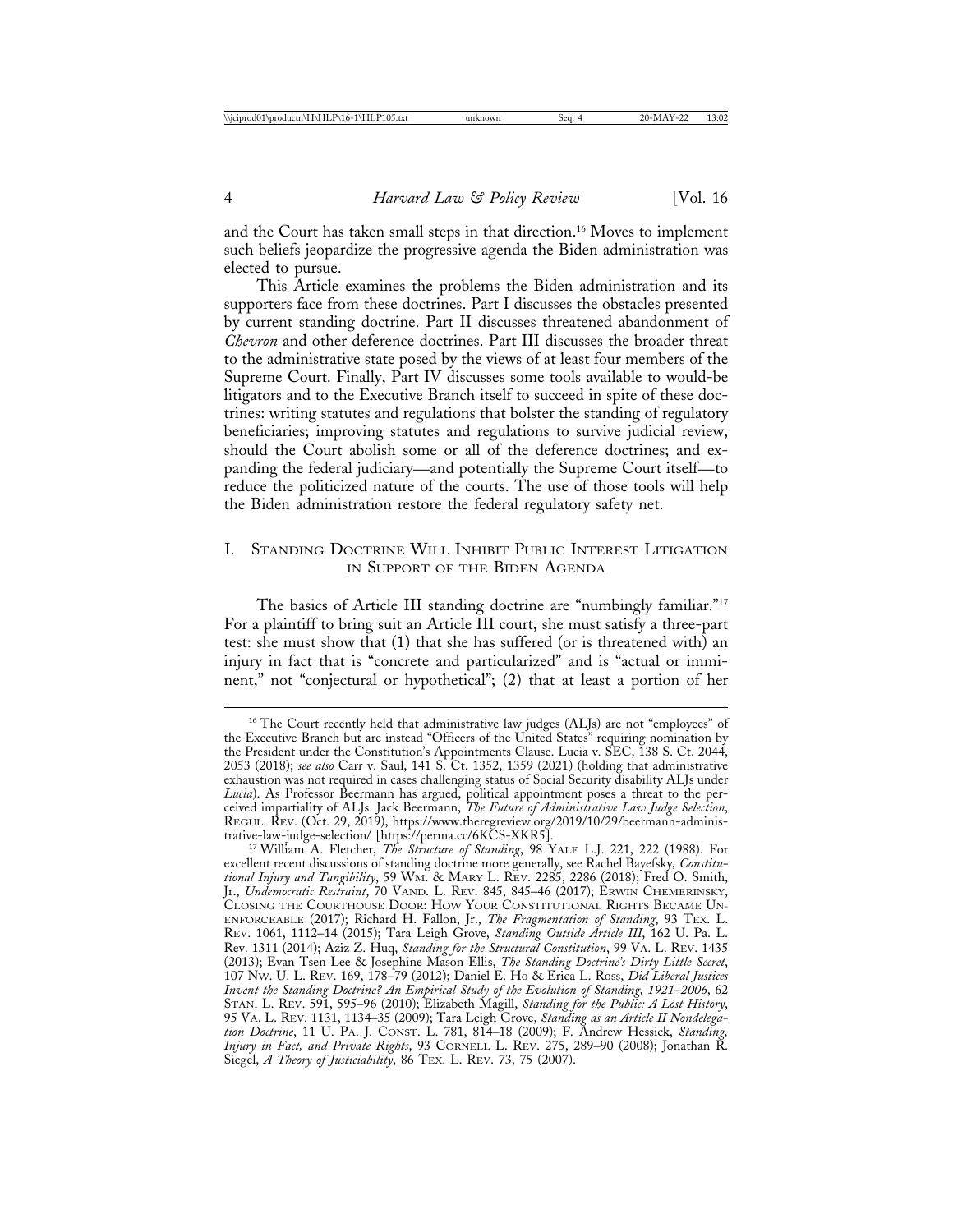injury is fairly traceable to the actions of the defendant; and (3) that the relief requested in her suit redresses at least some of her claimed injury.18

As the Court held in *Lujan v. Defenders of Wildlife*, industries and other entities *regulated* by administrative agencies are much more likely to meet these requirements—and thus have access to the federal courts—than are human beings and other entities *protected* by those administrative agencies.<sup>19</sup> As a result, citizen suits intended to reinforce the Biden agenda—whether by suing those who violate Biden rules or by suing to suspend Trump-era deregulations—may fail at the threshold, while suits challenging Biden regulations will almost certainly proceed; even in suits where citizens are able to proceed, standing doctrine limits the relief courts may grant.

# *A. The Asymmetry in Court Access Authorized by Standing Doctrine Harms Public-Interest Litigants*

In *Lujan v. Defenders of Wildlife*, the Supreme Court emphasized that its Article III standing doctrine gives certain plaintiffs easier access to the federal courts than other plaintiffs. When "the plaintiff is himself an object of the action (or forgone action) at issue . . . there is ordinarily little question that" he has standing.20 When, however, "the plaintiff is not himself the object of the government action or inaction he challenges, standing is not precluded, but it is ordinarily substantially more difficult to establish."21 The doctrine thus permits suits by regulated entities (companies or individuals whose activities will be limited by government regulation) much more readily than it does those by regulatory beneficiaries (those who will benefit from the restrictions imposed by government regulation).

Take, for example, the cases *Steel Co. v. Citizens for a Better Environment*22 and *Bennett v. Spear*. <sup>23</sup> *Steel Company* involved an environmental group's challenge to the Steel Company's violations of the Emergency Protection and Community Right-to-Know Act (EPCRA), which Congress enacted to provide communities with knowledge about the toxic chemicals used in their midst.<sup>24</sup> The environmental group represented precisely the individuals that Congress, in enacting EPCRA, had intended to benefit, and the Steel Company had concededly violated the strictures of the Act. The Court undertook an extraordinarily complicated analysis of the plaintiffs' claimed injuries, the causal links between those injuries and the defendant Steel Company, and the likely redress provided by the remedies the plaintiffs

<sup>&</sup>lt;sup>18</sup> Lujan v. Defs. of Wildlife, 504 U.S. 555, 560–61 (1992).<br><sup>19</sup> *Id.* at 561–62.<br><sup>20</sup> *Id.*<br><sup>21</sup> *Id.* at 562.<br><sup>22</sup> 523 U.S. 83 (1998).<br><sup>23</sup> 520 U.S. 154 (1997). This comparison rests on analysis given by Philip Weinbe *Unbarring the Bar of Justice: Standing in Environmental Suits and the Constitution*, 21 PACE ENV'T. L. REV. 27 (2003).

<sup>&</sup>lt;sup>24</sup> See generally Heather Elliott, Steel Company v. Citizens for a Better Environment, 26 ECOLOGY L.Q. 709 (1999).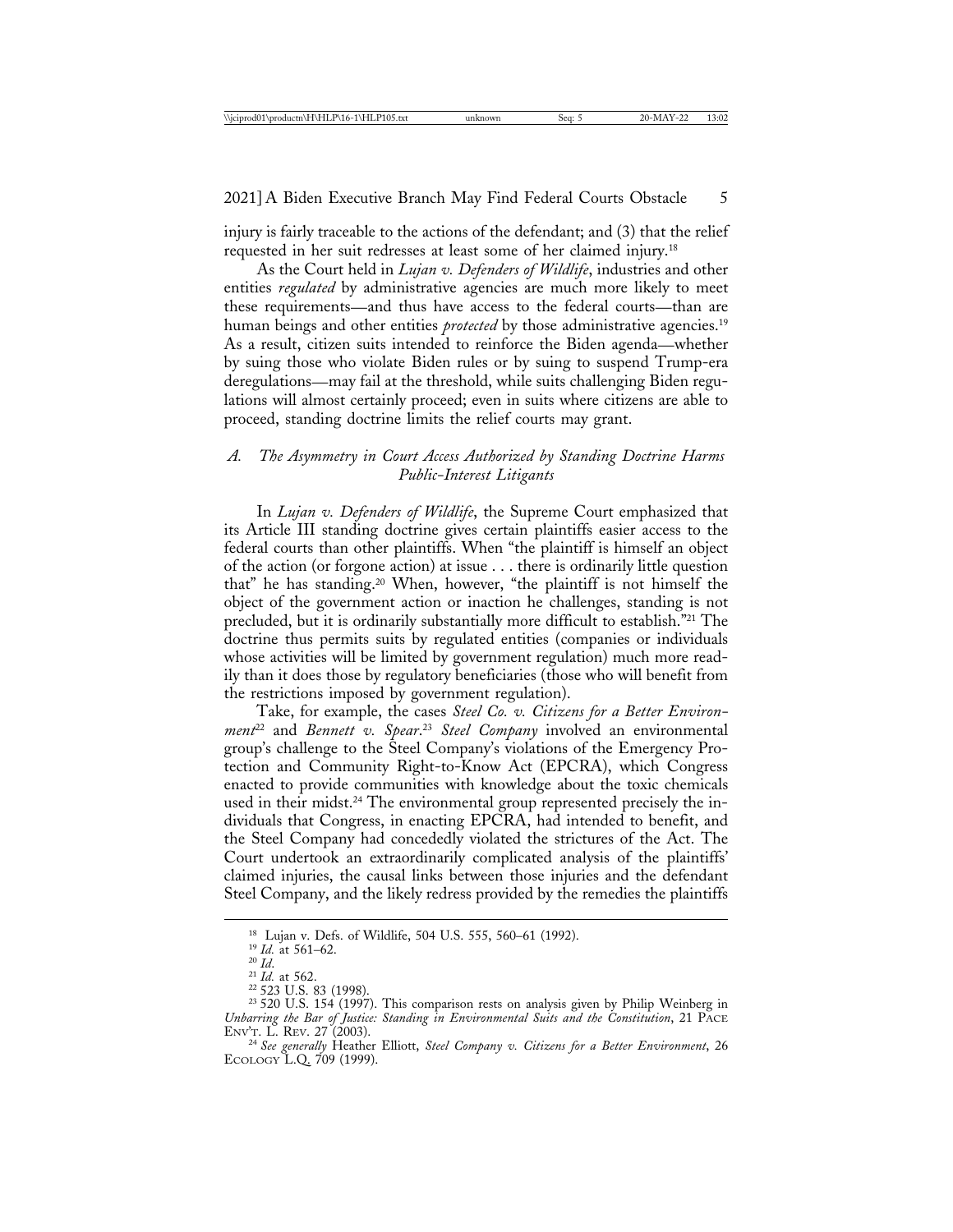sought, ultimately rejecting the plaintiffs' standing and dismissing the case while giving "a narrow, grudging, indeed hostile, reading of Congress's citizen suit provisions."25

By contrast, in *Bennett v. Spear*, the Court readily found that ranchers had standing to sue under the Endangered Species Act, because their ranching activities were constrained by the Act.<sup>26</sup> This was so even though a victory for the ranchers would *harm* protected species, showing that the Court had "greater concern for business interests alleging economic harm from government"27 than for the entities—including endangered species—that Congress intended to protect.

Numerous other cases demonstrate the asymmetry in access created by Article III standing doctrine. To mention just a few: the Court has rejected standing for regulatory beneficiaries in *Sierra Club v. Morton*, 28 where environmental groups sued to protect forest lands; *Allen v. Wright*, 29 where Black parents challenged an IRS policy that allowed tax exemptions for whitesonly private schools; *Lujan*, 30 already mentioned, where biologists and others sued to protect endangered species; *City of Los Angeles v. Lyons*, 31 where a Black man who had been subjected to violence at the hands of the Los Angeles Police Department sued to stop the LAPD's use of chokeholds; and *Summers v. Earth Island Institute*, 32 where an environmental group sued over federal forest policy. The lower courts, of course, follow suit. In recent cases, federal district judges found standing lacking for plaintiffs challenging the deregulation of for-profit tertiary schools<sup>33</sup> and for plaintiffs opposing the lifting of fair housing protections.34

This asymmetry in access has been the subject of numerous criticisms. For example, standing doctrine may reinforce the problem of agency "capture" (where an agency, which interacts regularly with those it regulates, comes to see the regulated, rather than those who benefit from regulation, as its constituency).35 Given standing's asymmetry, lawsuits against agencies are

<sup>&</sup>lt;sup>25</sup> Weinberg, *supra* note 23, at 45.<br><sup>26</sup> 520 U.S. at 166.<br><sup>27</sup> The asymmetry extends to decisions, not just about standing, but also about the availability of judicial review. *See* Cass R. Sunstein, *Reviewing Agency Action after* Heckler v. Chaney, 52 U. CHI. L. REV. 653, 660 (1985) ("The Court's decisions reflect skepticism about the appropriateness of judicial supervision of the regulatory process at the behest of statutory beneficiaries."). *But see* A.H. Barnett & Timothy D. Terrell, *Economic Observations on Citizen Suit Provisions of Environmental Legislation*, 12 DUKE ENV'T. L. & POL'Y F. 1 (2001) (contending that it is environmental groups that have the advantage, given generous citizen suit provisions

<sup>&</sup>lt;sup>28</sup> 405 U.S. 727, 735 (1972).<br><sup>29</sup> 468 U.S. 737, 751 (1984).<br><sup>30</sup> 504 U.S. at 562.<br><sup>32</sup> 456 U.S. 488, 496 (2009).<br><sup>32</sup> 555 U.S. 488, 496 (2009).<br><sup>33</sup> 555 U.S. 488, 496 (2009).<br><sup>34</sup> Nat'l Fair Hous. All. v. Carson, 330 F. *Limit on Legislative Power*, 42 DUKE L.J. 1170, 1170–71 (1993); *see also* Cass R. Sunstein, *What's Standing After Lujan? Of Citizen Suits, "Injuries," and Article III*, 91 MICH. L. REV. 163,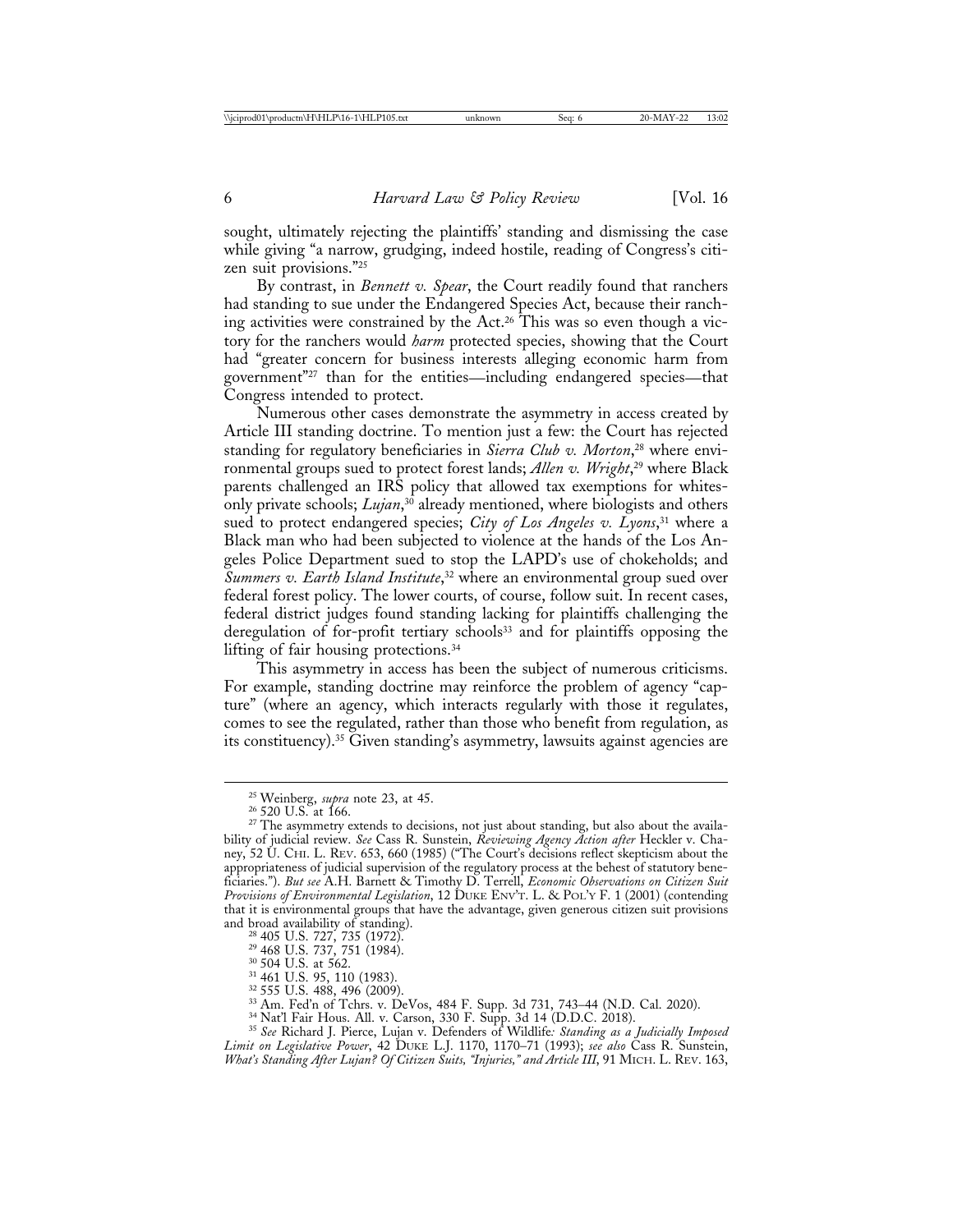more likely to proceed when they are filed by regulated industry.<sup>36</sup> To stave off those lawsuits, an agency may craft its regulations in a way that favors the regulated industry. This, in turn, reinforces the capture of agencies by regulated industry; such "'capture' is a version of the phenomenon the Framers called 'factionalism.' [Standing doctrine thus may] maximiz[e] the potential growth of the political pathology the Framers most feared and strived to minimize."37

More broadly, standing's asymmetry "systematically favors the powerful over the powerless."38 This bias means that "the power to trigger judicial review is afforded most readily to those who have traditionally enjoyed the greatest access to the processes of democratic government."39 Standing doctrine has thus been found more readily not only for regulated entities over regulatory beneficiaries, but also, it has been argued, for the privileged rather than the underprivileged.40

Often, the Court has justified denying standing to regulatory beneficiaries on the grounds that large groups of people—such as those who benefit from pollution control laws or workplace regulation—can protect themselves through the political process, and that using the courts to redress widely shared injuries is improper.<sup>41</sup> But, as students of democracy have long

REV. 301, 304 (2002); *see also* Gene R. Nichol, Jr., *Justice Scalia, Standing, and Public Law Litigation*, 42 DUKE L.J. 1141, 1168 (1993) ("Justice Scalia's view of separation of powers threatens to constitutionalize an unbalanced scheme of regulatory review. . . . The courts can protect the interests of regulated entities, but the interests of 'regulatory beneficiaries' are left to

<sup>39</sup> Nichol, *Standing for Privilege, supra* note 38, at 333.<br><sup>40</sup> *See id.* at 322–29; cf. Bayefsky, *supra* note 17, at 2292 (noting that courts tend to rely on quantifiable economic and property injuries in finding standing and tend to reject claims of injury that do not involve economic or property-based harms). Justice Douglas raised a similar concern when he dissented in *Schlesinger v. Reservists Committee to Stop the War*, 418 U.S. 208, 229 (1974) (Douglas, J., dissenting). In preventing citizens from challenging certain actions under the Incompatibility Clause, Justice Douglas argued that standing doctrine "protects the status quo by reducing the challenges that may be made to it and to its institutions. It greatly restricts the classes of persons who may challenge administrative action. Its application in this case serves to make the bureaucracy of the Pentagon more and more immune from the protests of citizens." *Id.* 

<sup>41</sup> See, e.g., Warth v. Seldin, 422 U.S. 490, 500 (1975) ("Without [standing] limitations . . . the courts would be called upon to decide abstract questions of wide public significance even though other governmental institutions may be more competent to address the questions and even though judicial intervention may be unnecessary to protect individual rights."); United States v. Richardson, 418 U.S. 166, 179 (1974) (noting that the plaintiff could seek redress through the "traditional electoral process"). Then-Judge Scalia emphasized that standing was necessary to keep the courts from invading the provinces of the other branches.

<sup>165 (1992);</sup> *cf.* Hessick, *supra* note 17, at 327 (noting value of lawsuits in deterring undesirable

private conduct). <sup>36</sup> Pierce, *supra* note 35, at 1194–95. <sup>37</sup> *Id.* at 1195; s*ee also* Sierra Club v. Morton, 405 U.S. 727, 745–46 (1972) (Douglas, J., dissenting) ("The suggestion that Congress can stop action which is undesirable is true in theory; yet even Congress is too remote to give meaningful direction and its machinery is too ponderous to use very often. The federal agencies of which I speak are not venal or corrupt. But they are notoriously under the control of powerful interests who manipulate them through advisory committees, or friendly working relations, or who have that natural affinity with the agency which in time develops between the regulator and the regulated."). <sup>38</sup> Gene R. Nichol, Jr., *Standing for Privilege: The Failure of Injury Analysis*, 82 B.U. L.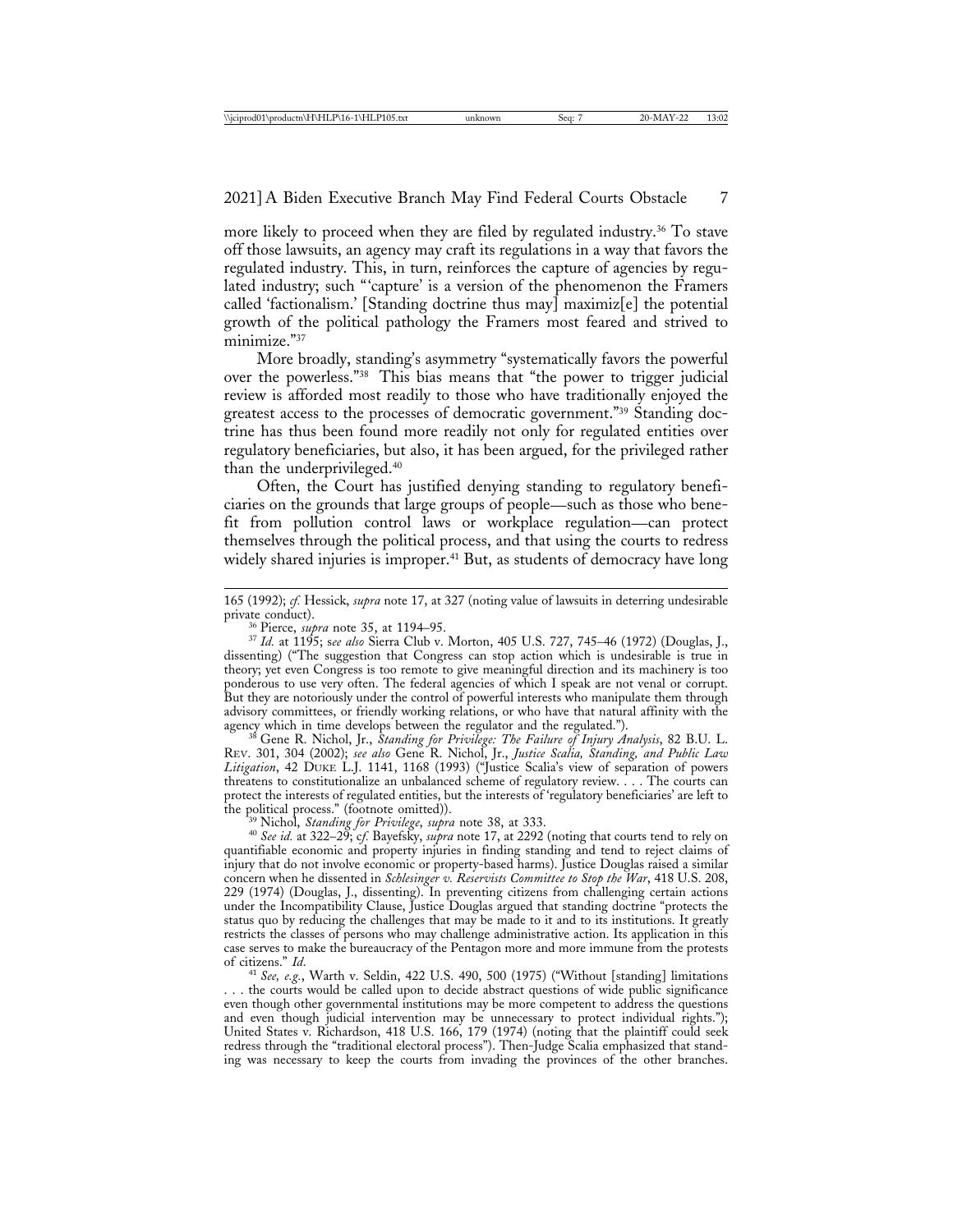noted, the mere fact of widespread harm does not lead to political mobilization.42 Often, regulations protect large swathes of the population from harms that are relatively minor when considered person by person, but that are significant in the aggregate.

For example, EPA has imposed air quality regulations limiting the emissions of particulate matter because such particulates cause adverse health effects.43 Imagine that an anti-regulatory EPA lifts those restrictions or fails to enforce against those violating them. A political movement can coalesce around these anti-regulatory actions only with a great deal of time and expense, which is unlikely in a world where citizens worry about any number of issues.44 Yet the aggregate harm from EPA's action is significant and, if unlawful, should be prevented.45

Thus, dismissing a case because an injury is widely shared, on the assumption that the populace will mobilize to obtain redress through the political branches, does not take into account political reality. And the EPA example focuses primarily on transaction costs and other microeconomic aspects of political mobilization; even more problems arise when one takes into account America's history of excluding certain groups from the political process altogether46 and of providing disproportionate access to and control over the political process and regulatory agencies to well-organized lobbies who represent the interests of the powerful.<sup>47</sup>

Some have even contended that standing doctrine—and its preference for challenges to regulation over suits to enforce regulation—is a modern version of economic substantive due process. After all, a strict view of standing produces results akin to those of the *Lochner* era, "when constitutional provisions were similarly interpreted so as to frustrate regulatory initiatives in

Antonin Scalia, *The Doctrine of Standing as an Essential Element of the Separation of Powers*, 17 SUFFOLK U. L. REV. 881, 894 (1983) (standing doctrine keeps plaintiffs from "remov[ing a] matter from the political process and plac[ing] it in the courts").

<sup>&</sup>lt;sup>42</sup> Abram Chayes, *The Role of the Judge in Public Law Litigation*, 89 HARV. L. REV. 1281, 1311 (1976).

 $^{43}$  Office of Air & Radiation, U.S. EPA, Air Quality Index: A Guide To Air Quality And Your Health 11 (2000).

<sup>&</sup>lt;sup>44</sup> As scholars of market failures have shown, certain kinds of injuries shared by large numbers of people are unlikely to give rise to political solutions because of collective action problems such as free riding or the tragedy of the commons. *See generally* MANCUR OLSON,

<sup>&</sup>lt;sup>15</sup> See generally OFFICE OF AIR QUALITY PLANNING AND STANDARDS, U.S. EPA, REG-ULATORY IMPACT ANALYSIS FOR THE FINAL REVISIONS TO THE NATIONAL AMBIENT AIR QUALITY STANDARDS FOR PARTICULATE MATTER at ES-14 (2013), https://www3.epa.gov/ ttnecas1/regdata/RIAs/finalria.pdf [https://perma.cc/G4PD-WVHF] (finding net benefits of particulate-matter air-quality standards in the billions of dollars). <sup>46</sup> *See generally* RICHARD ROTHSTEIN, THE COLOR OF LAW: A FORGOTTEN HISTORY

OF HOW OUR GOVERNMENT SEGREGATED AMERICA (2017); MICHELLE ALEXANDER, THE NEW JIM CROW: MASS INCARCERATION IN THE AGE OF COLORBLINDNESS (2010); JOHN GAVENTA, POWER AND POWERLESSNESS: QUIESCENCE AND REBELLION IN AN APPALACHIAN VALLEY (1980).

<sup>&</sup>lt;sup>47</sup> See generally ROBERT G. KAISER, SO DAMN MUCH MONEY: THE TRIUMPH OF LOB-BYING AND THE CORROSION OF AMERICAN GOVERNMENT (2009).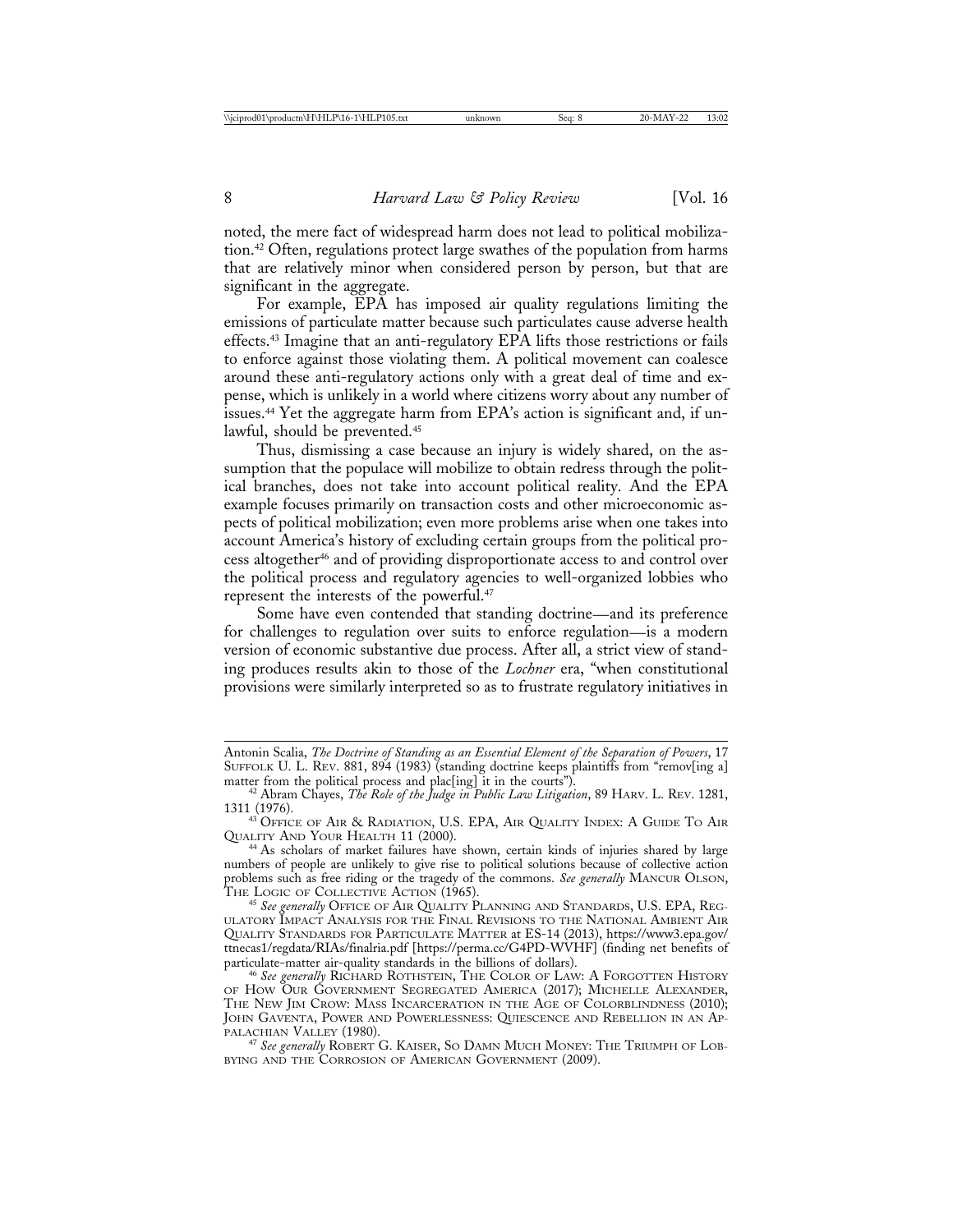deference to private-law understandings of the legal system."48 For this reason, many have criticized standing doctrine as a vehicle for judges to implement hidden assumptions about people and politics—for example, assumptions that economic harm is more important than stigmatic harm that would be controversial if made plain.49

Standing doctrine, then, creates an asymmetry of access: it is easier for those who oppose regulation to challenge regulations than it is for those who support regulation to reinforce it. Of course, that regulated entities have easier access to the courts because of standing doctrine does not mean they will win on the merits. But they will win some or even many of them, especially in the more conservative Article III courts created by President Trump and the Republican-majority Senate since 2016.50

# *B. Standing's Asymmetry Makes Challenging Deregulatory Actions Even More Difficult*

Standing's asymmetry not only prevents certain kinds of plaintiffs from suing; it also means that certain *types* of lawsuits are more likely to fail at the standing threshold. Deregulatory actions, for example, are usually pleasing to regulated entities, who therefore have no reason to sue over such actions.<sup>51</sup> Regulatory beneficiaries harmed by deregulation must thus bring their own lawsuits and, to do so, must satisfy the standing test, even though, for regulatory beneficiaries, standing is "ordinarily substantially more difficult to establish."52 Some portion of those would-be plaintiffs fail the standing test, meaning that deregulation winds up subject to less judicial scrutiny than regulatory actions; judicial oversight of executive action is asymmetrical. When combined with other obstacles to suits challenging regulatory inaction,<sup>53</sup> deregulation is more likely to continue unchecked.

The Trump administration engaged in deregulatory efforts starting in 2017 (in the form of both deregulatory rules<sup>54</sup> and lack of enforcement<sup>55</sup>) and

<sup>&</sup>lt;sup>48</sup> Cass R. Sunstein, *Standing and the Privatization of Public Law*, 88 COLUM. L. REV. 1432, 1458 (1988); see also Fletcher, supra note 18, at 233.

<sup>1432, 1458 (1988);</sup> *see also* Fletcher, *supra* note 18, at 233. <sup>49</sup> *E.g.*, Bayefsky, *supra* note 17, at 2323–422; Daniel A. Farber, *Standing on Hot Air:* American Electric Power *and the Bankruptcy of Standing Doctrine*, 121 YALE L.J. ONLINE 121 (2011). <sup>50</sup> *E.g.*, Lawrence Hurley, *On Guns, Abortion and Voting Rights, Trump Leaves Lasting*

*Mark on U.S. Judiciary*, REUTERS (Jan. 15, 2021), https://www.reuters.com/world/us/gunsabortion-voting-rights-trump-leaves-lasting-mark-us-judiciary-2021-01-15/ [https://

<sup>&</sup>lt;sup>51</sup> This, of course, is not always true. *See* Am. Chemistry Council v. Dep't of Transp., 468 F.3d 810, 811 (D.C. Cir. 2006) (a regulated entity sought further regulation from the Department of Transportation because of a troublesome lacuna in the existing regulations; the court

Sales Lujan v. Defs. of Wildlife, 504 U.S. 555, 562 (1992).<br>
<sup>53</sup> Lujan v. Defs. of Wildlife, 504 U.S. 555, 562 (1992).<br>
<sup>53</sup> See Sunstein, *supra* note 27, at 666.<br>
<sup>54</sup> See generally Regulatory Rollback Tracker, supra no (2018), https://www.eli.org/sites/default/files/book\_pdfs/environmentalprotectiontrump era.pdf [https://perma.cc/U3HL-3C7W].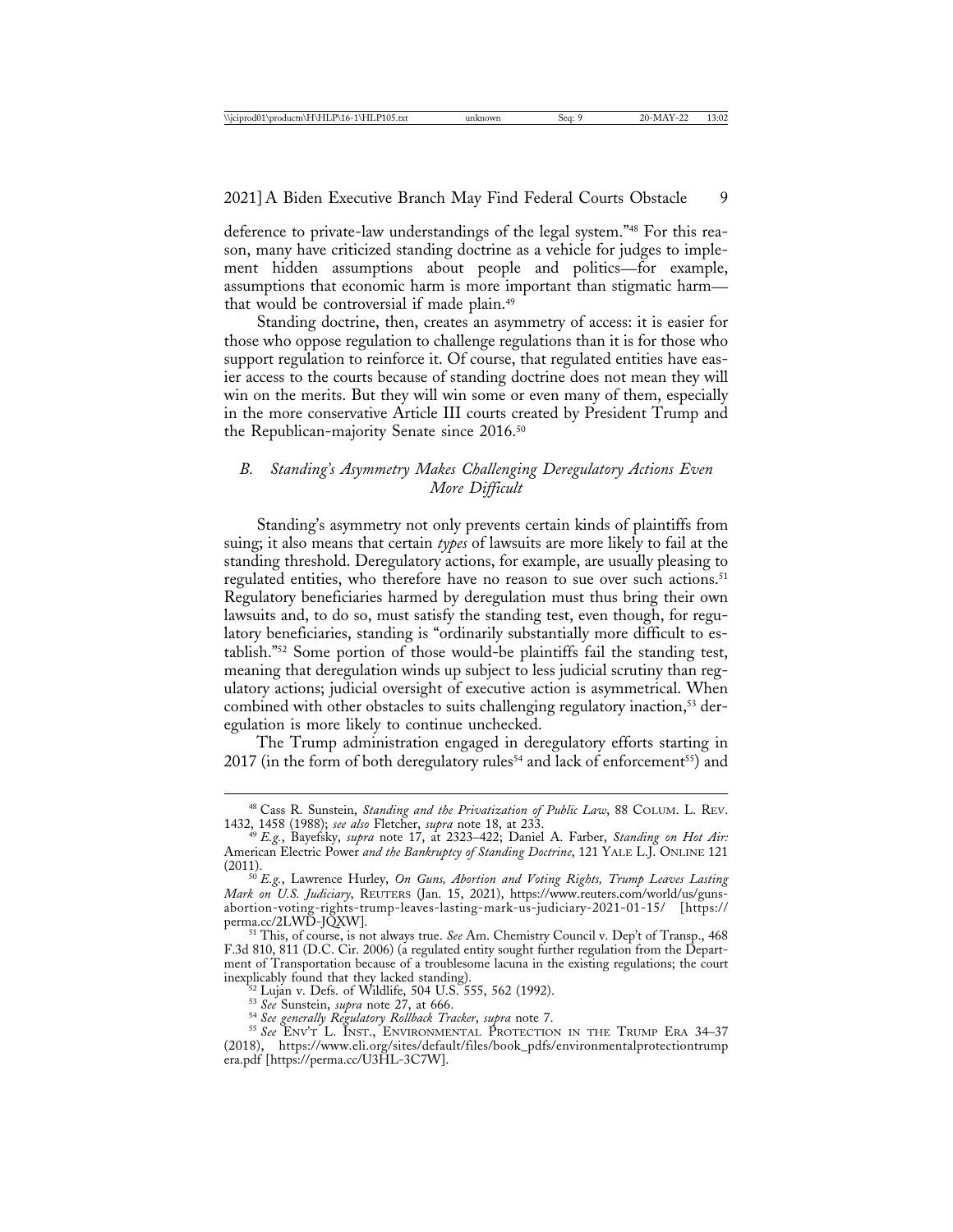continued to issue deregulating rules up to the days before President Biden was inaugurated.<sup>56</sup> Lame duck rules, issued after a president has lost an election for a second term, have been called "midnight regulation" —or, in the context of deregulatory actions, midnight *de*regulation.<sup>57</sup> As Professor Beermann has argued, midnight deregulation "is more likely to be contrary to the public interest" than midnight regulation, "benefiting narrow interests at the expense of the health and welfare of the general public" and "reflect[ing] favors to special interests that would not be palatable absent timing that reduce[s] the political consequences."58

But, despite the harm midnight deregulation causes, such deregulation is harder to challenge in the federal courts because of the Supreme Court's constitutional standing doctrine. Regulated entities are likely to be quite happy with midnight actions that lessen regulatory burdens; they will not bring suit. Those harmed by the deregulatory action—those who would have benefited from the higher regulatory burdens—must pass a tougher test to gain access to the federal courts. As I discussed above,<sup>59</sup> the Supreme Court has made clear that standing doctrine requires much more of regulatory beneficiaries. This is not to say that judicial review is unavailable; there may be plaintiffs with standing. The issue is one of likelihood: a midnight deregulation is more likely to avoid court oversight than a midnight regulation. Thus, Trump-era deregulatory rules will be less likely to be overturned in court, allowing such rules—antithetical to the Biden administration's agenda—to persist into the Biden-Harris years.

And it is likely not possible for the Biden administration to swiftly replace Trump administration deregulatory rules with new, re-regulatory rules. Since the *Seatbelts* case, the Supreme Court has essentially required a complete new rulemaking if an agency seeks to revise or rescind an existing rule.<sup>60</sup> Thus Biden's agencies will be required to go through the full Administrative Procedure Act process to replace Trump's deregulatory actions (though the agencies may in some cases be able to springboard off Obama-era rulemak-

<sup>56</sup> *See* Dan Goldbeck & Sam Batkins, *Trump's Raucous "Midnight"*, 44 REGUL. 8, 8 (2021) (noting that the Trump administration promulgated 56 final rules in November, 84 in December, and 71 in the days of January before President Biden was inaugurated); *see also* Hannah Leibson, *A Primer on Midnight Regulations*, REGUL. REV. (Jan. 13, 2021), https:// www.theregreview.org/2021/01/13/leibson-primer-midnight-regulations/ [https://perma.cc/ 37BA-BH4G]; Maegan Vazquez et al,, *Trump Administration Pushes 'Midnight Regulations' After Breaking Records for Final-Year Rulemaking*, CNN (Dec. 6, 2020), https://www.cnn.com/ 2020/12/06/politics/trump-midnight-regulations-record-rulemaking/index.html [https://

<sup>&</sup>lt;sup>57</sup> Jack M. Beermann, *Midnight Deregulation*, *in* TRANSITIONS: LEGAL CHANGE, LEGAL MEANINGS 27 (Austin Sarat ed., 2012).

<sup>&</sup>lt;sup>58</sup> Id.<br><sup>59</sup> See supra Section I.A.<br><sup>60</sup> Motor Vehicles Mfrs. Ass'n of U.S., Inc. v. State Farm Mut. Auto. Ins. Co., 463 U.S. 29, 45 (1983). In this case, the Reagan administration attempted to relax a rule promulgated under President Carter that imposed stringent requirements on automakers to provide seatbelts and air bags. The Supreme Court held that the new rule could survive only if supported by evidence of changed circumstances; it was not enough that the Reagan administration would have decided the matter differently, had it conducted the original rulemaking.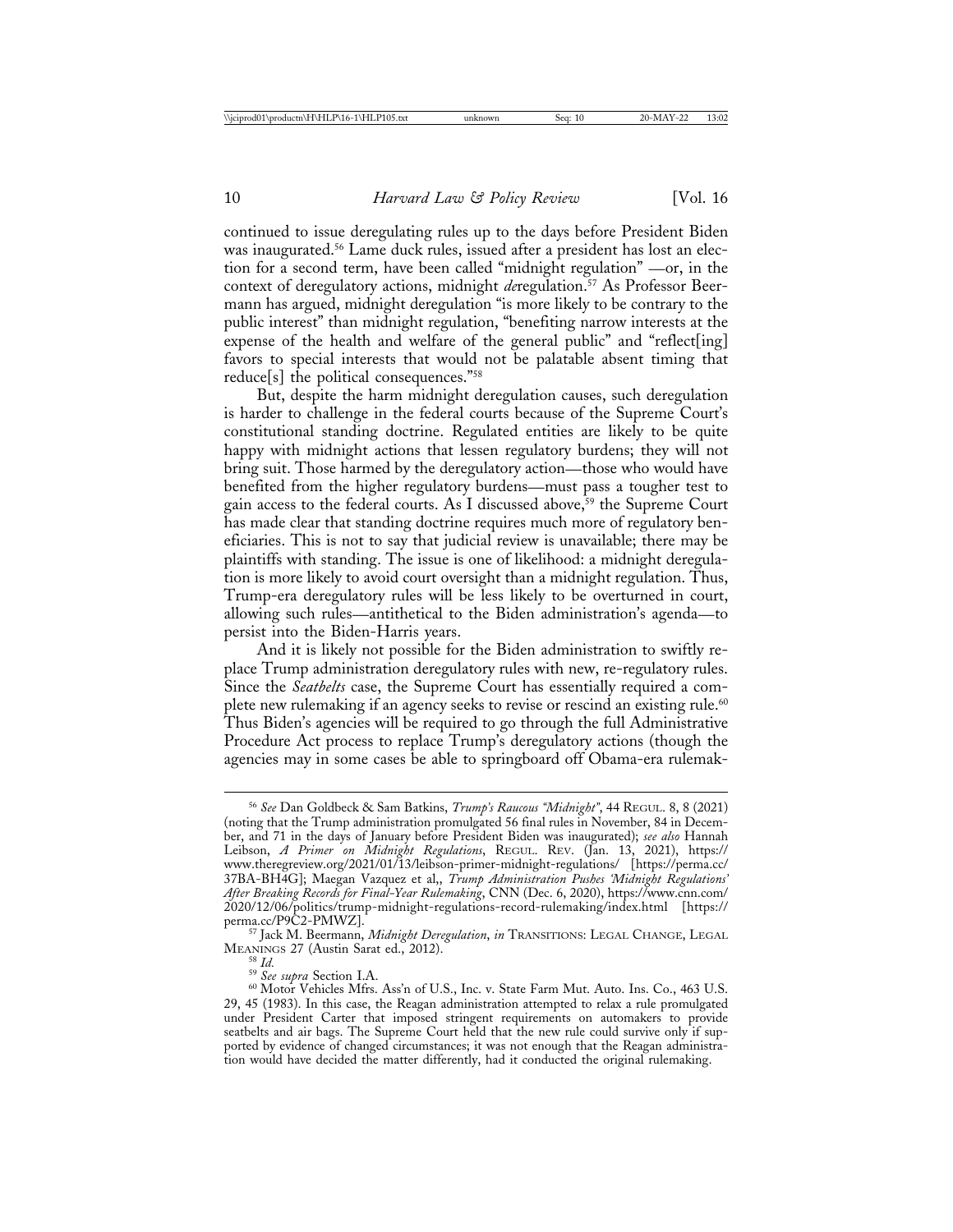ings61). Moreover, the Biden rules—because they will presumably impose more burdens on regulated entities—will be challenged in court by plaintiffs that have almost unquestioned standing to sue. $62$ 

#### *C. Standing Doctrine Also Constrains the Relief Courts Can Award*

Standing doctrine does not only constrain would-be plaintiffs; it also constrains the courts themselves. The Court has held since the early 1980s that a party must show standing for every form of relief sought.<sup>63</sup> And, in 2017, the Court held that intervenors, if they seek relief different at all from that sought by the original plaintiff, must independently satisfy Article III standing requirements.<sup>64</sup> This prevents a regulatory beneficiary from intervening as a party in a suit brought by a regulated entity if, as would usually be the case, the would-be intervenor seeks relief different from that requested by the regulated entity, and the court concludes that the regulatory beneficiary lacks standing. Standing doctrine thus prevents a federal court exercising its discretion as to what relief best resolves the case before it.

Why does this matter? Imagine a case in which a chemical manufacturer is challenging a Biden administration regulation that limits the use of certain toxic substances. The manufacturer will have almost unquestioned standing, because its freedom of action is constrained by the regulation, and it will seek to have the regulation reversed. An environmental group seeks to intervene to defend the regulation and to seek penalties against the manufacturer for violating the regulation. If the environmental group cannot show independent standing, the court cannot impose penalties on the manufacturer; at best it can uphold the regulation.

## II. POSSIBLE ABANDONMENT OF JUDICIAL DEFERENCE WOULD IMPERIL BIDEN AGENDA

As the previous Part demonstrates, federal courts are more hospitable to suits by regulated entities than to those brought by regulatory beneficiaries.

<sup>&</sup>lt;sup>61</sup> The Administrative Procedure Act requires an agency seeking to promulgate a regulation to publish a notice of proposed rulemaking, to receive public comment on the proposed rule, and to publish a final rule with a justification that includes the expert basis for the rule and explanations of how the agency considered and responded reasonably to public comment. *See generally* TODD GARVEY, CONG. RSCH. SERV., R41546, A BRIEF OVERVIEW OF RULEMAKING AND JUDICIAL REVIEW (2017). Because many of the rules overturned by the Trump administration had only recently been adopted by the Obama administration, the administrative records of at least some of the Obama rulemakings should require only minimal updating and could be reissued relatively swiftly. However, experts note that Trump's gutting of agency staff will slow agencies down even in rulemakings where little updating is required. *E.g.*, Coral Davenport, *Restoring Environmental Rules Rolled Back by Trump Could Take Years*, N.Y. TIMES (Jan. 22, 2021), https://www.nytimes.com/2021/01/22/climate/biden-environ-

<sup>&</sup>lt;sup>62</sup> See supra Section I.A. 63 City of Los Angeles v. Lyons, 461 U.S. 95, 110 (1983). 64 Town of Chester, N.Y. v. Laroe Ests., Inc., 137 S. Ct. 1645, 1651 (2017).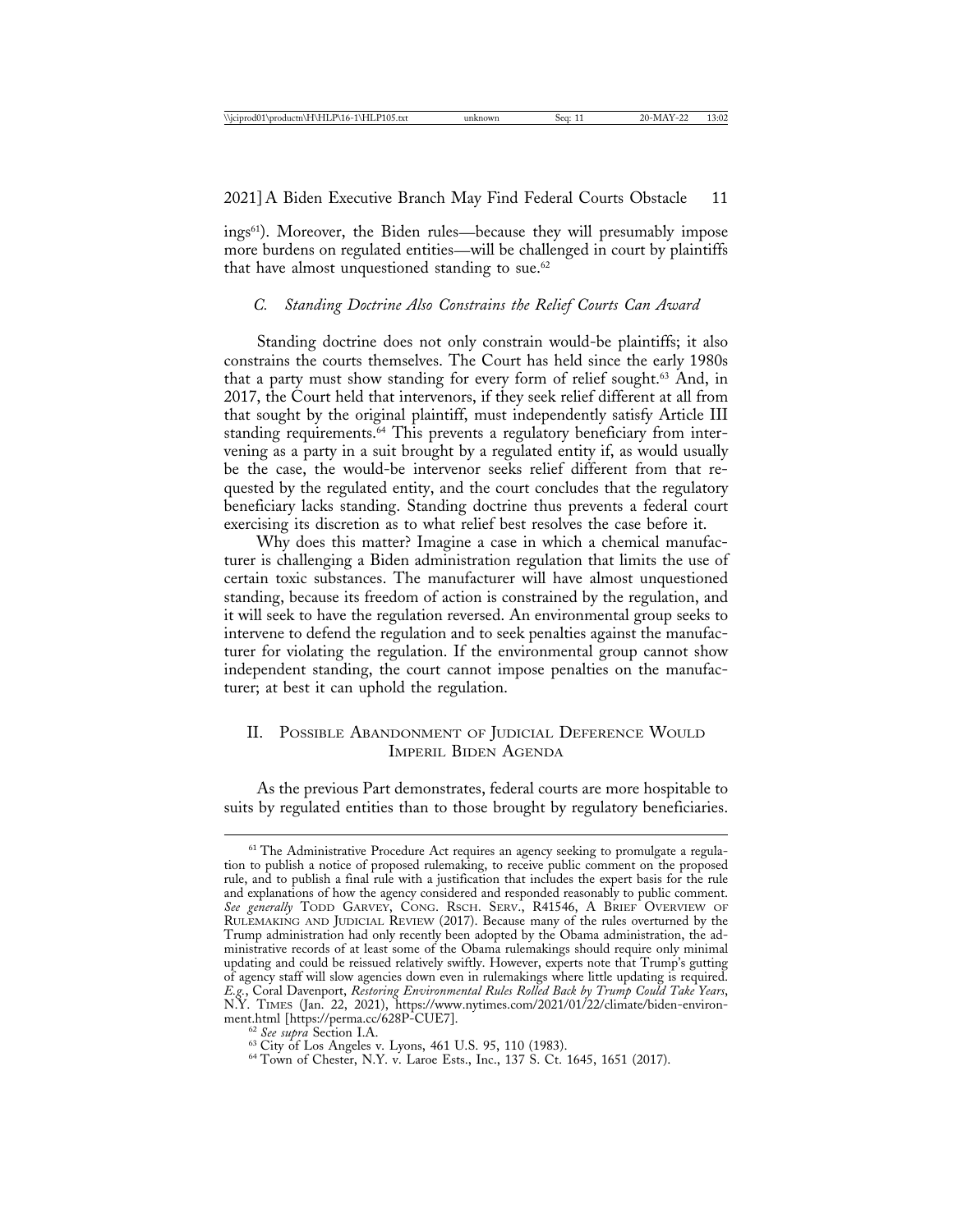Since the early 1980s, however, a regulatory beneficiary seeking to defend a regulation could, if it survived the standing threshold, have some confidence that the court would uphold the regulation. For decades, federal doctrine has required federal courts to defer to many types of administrative action. That required deference has, at least to some extent, limited court authority to stymie executive policy.

But a revolution in administrative law doctrine may be imminent. At least four members of the current Court have expressed a desire to overturn cases such as *Chevron*, *City of Arlington*, *Brand X*, and *Auer*, all of which require deference to agency interpretation of ambiguous statutes and regulations.65 If deference is abandoned, a court, rather than accepting the expert agency's resolution of statutory ambiguity, establishes a single judicial interpretation—perhaps consistent with the agency view, perhaps not—that only Congress may alter.

While, in the absence of mandatory deference, an agency interpretation can *persuade* a court to view a statute a particular way,<sup>66</sup> the judge is free *not* to be persuaded. Given the number of conservative judges installed on the bench during the Trump administration, an abandonment of *Chevron* deference means that, in many cases, conservative, anti-regulatory, anti-federalgovernment judges would provide authoritative interpretations of ambiguous statutes and would presumably choose the interpretations that narrow the scope of agency action and limit the regulatory protections provided to the American people. President Biden may therefore face significant challenges in implementing his agenda, if his agencies do not receive the deference courts have accorded for the last four decades.

### *A. Current Doctrine Requires Extensive Deference to Agency Decisionmaking*

Chevron, U.S.A., Inc. v. Natural Resources Defense Council famously requires courts to defer to an agency's reasonable interpretation of an ambiguous statute the agency is charged with implementing. The case involved the calculation of emissions from power plants.<sup>67</sup> A Carter administration rule

<sup>65</sup> *See* Heather Elliott, *Gorsuch v. The Administrative State*, 70 ALA. L. REV. 703, 704

<sup>&</sup>lt;sup>66</sup> United States v. Mead Corp., 533 U.S. 218, 221 (2001) (holding that *Chevron* deference was not applicable to tariff classifications and that classifications deserved, at best, "respect according to [their] persuasiveness"); *see also* Christensen v. Harris Cnty., 529 U.S. 576, 587 (2000) ("Interpretations such as those in opinion letters—like interpretations contained in policy statements, agency manuals, and enforcement guidelines, all of which lack the force of law—do not warrant *Chevron*-style deference."); Skidmore v. Swift & Co., 323 U.S. 134, 140 (1944) ("We consider that the rulings, interpretations and opinions of the Administrator under this Act, while not controlling upon the courts by reason of their authority, do constitute a body of experience and informed judgment to which courts and litigants may properly resort for guidance. The weight of such a judgment in a particular case will depend upon the thoroughness evident in its consideration, the validity of its reasoning, its consistency with earlier and later pronouncements, and all those factors which give it power to persuade, if lacking power to control.").

<sup>67</sup> Chevron, U.S.A., Inc. v. Nat. Res. Def. Council, Inc., 467 U.S. 837, 839–40 (1984).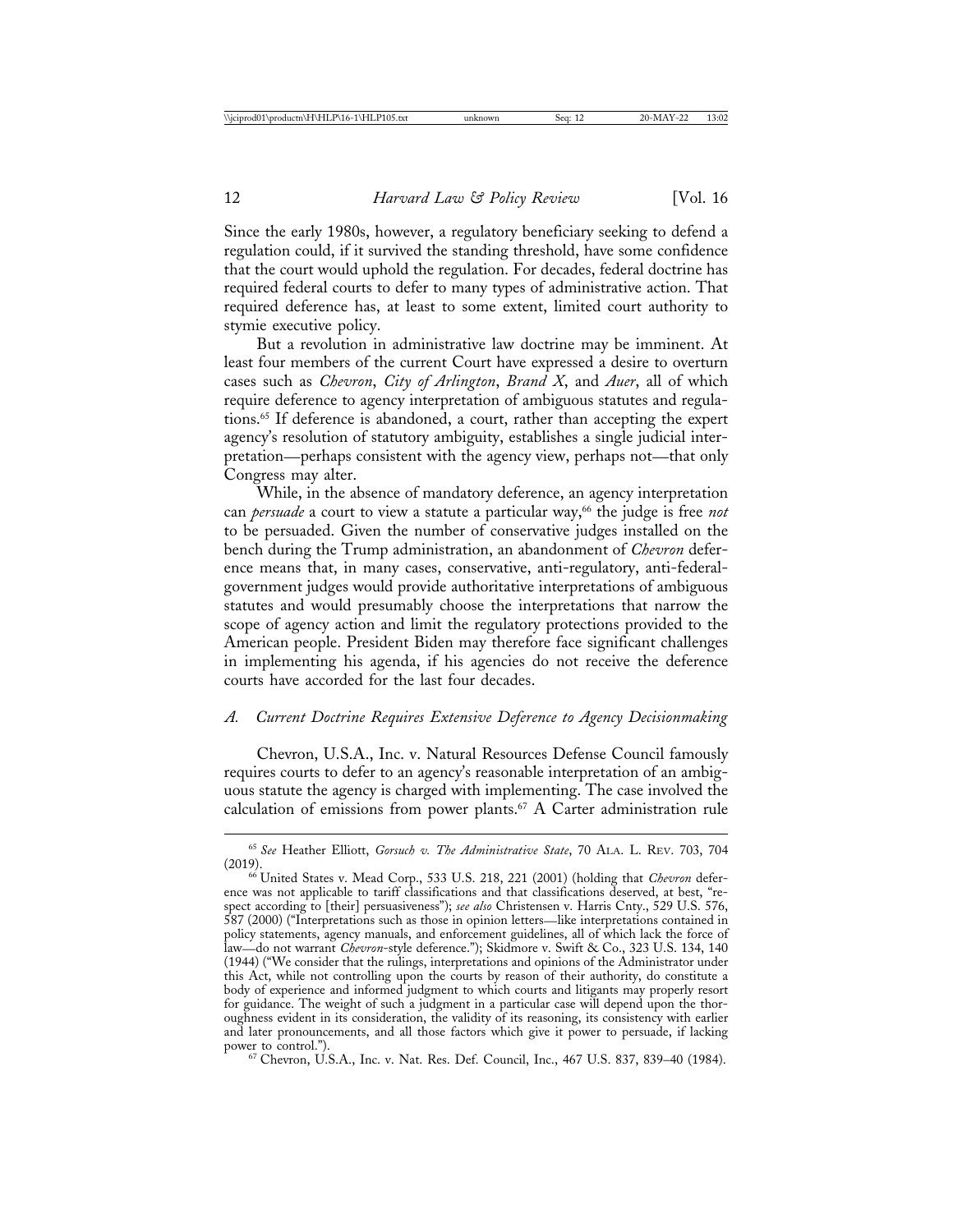resulted in stricter emissions controls, while the newer Reagan rule permitted more pollution.68 Environmentalists sued, arguing that the Clean Air Act forbade increased pollution. The Court held that Clean Air Act did not, by its terms, preclude either interpretation.<sup>69</sup> Under existing doctrine governing the standard of review, the Court could have interpreted the Act de novo; $\bar{70}$  instead, the Court held that courts should defer to an agency's reasonable resolution of statutory ambiguity.<sup>71</sup> Once ambiguity is found, the court must guard against unreasonable interpretations, but its role goes no further.<sup>72</sup> That approach to review of agency statutory interpretation has been the law since 1984.

*City of Arlington* further broadened the scope of deference to agency interpretations of ambiguous statutes.73 There, the statutory provision at issue affected the scope of the agency's authority. If the statute was interpreted one way, then the agency had power to act; if it was interpreted another way, then the agency lacked power. The question was whether the jurisdictional nature of the question counseled against deference (after all, one might expect the agency to self-deal in making a decision about the boundaries of its own power). The Court found that *Chevron* deference applied even to questions about the boundaries of the agency's jurisdiction. Chief Justice Roberts (joined by Justices Kennedy and Alito) dissented: courts must "ensur[e] that the Legislative Branch has in fact delegated lawmaking power to an agency within the Executive Branch, before the Judiciary defers to the Executive on what the law is."74

Another expansion of *Chevron* deference emerged in *Brand X.*75 Chevron Step Two requires a court to defer to an agency's reasonable resolution of statutory ambiguity. But some ambiguous statutes have not yet been inter-

sion—is entirely new law."). <sup>72</sup> *Chevron*, 467 U.S. at 866. <sup>73</sup> *See generally* City of Arlington v. FCC, 569 U.S. 290, 290 (2013) (Scalia, J., writing for the court, held that courts must, when there is ambiguity, defer to an agency interpretation of<br>its own authority).<br> $^{74}$  Id. at 327 (Roberts, C.J., dissenting).

<sup>75</sup> See Nat'l Cable & Telecomms. Ass'n v. Brand X Internet Servs., 545 U.S. 967 (2005).

<sup>68</sup> *Id.* <sup>69</sup> *Id.* at 859–60 (interpreting 42 U.S.C. § 7411). <sup>70</sup> *See* 5 U.S.C. § 706; *see also* Richard W. Murphy, *Abandon* Chevron *and Modernize Stare*

*Decisis for the Administrative State*, 69 ALA. L. REV. 1, 5 n.15 (2017). <sup>71</sup> *Chevron*, 467 U.S. at 865. *Chevron* has been called revolutionary. *E.g.*, Jonathan T. Molot, *Reexamining* Marbury *in the Administrative State: A Structural and Institutional Defense of Judicial Power over Statutory Interpretation*, 96 NW. U. L. REV. 1239, 1259 n.78 (2002); Sidney A. Shapiro & Richard E. Levy, *Judicial Incentives and Indeterminacy in Substantive Review of Administrative Decisions*, 44 DUKE L.J. 1051, 1062 (1995); Kenneth W. Starr, *Judicial Review in the Post-*Chevron *Era*, 3 YALE J. ON REG. 283, 284 (1986). *But see* William N. Eskridge, Jr. & Lauren E. Baer, *The Continuum of Deference: Supreme Court Treatment of Agency Statutory Interpretations from* Chevron *to* Hamdan, 96 GEO. L.J. 1083, 1120–21 (2008) ("Although the 'revolutionary' nature of *Chevron* seems accepted by lawyers, lower court judges, and academics, at the level of Supreme Court practice, and even doctrine, *Chevron*'s status strikes us as something short of that."); Antonin Scalia, *Judicial Deference to Administrative Interpretations of Law*, 1989 DUKE L.J. 511, 512 ("It should not be thought that the *Chevron* doctrine—except in the clarity and the seemingly categorical nature of its expres-<br>sion—is entirely new law.").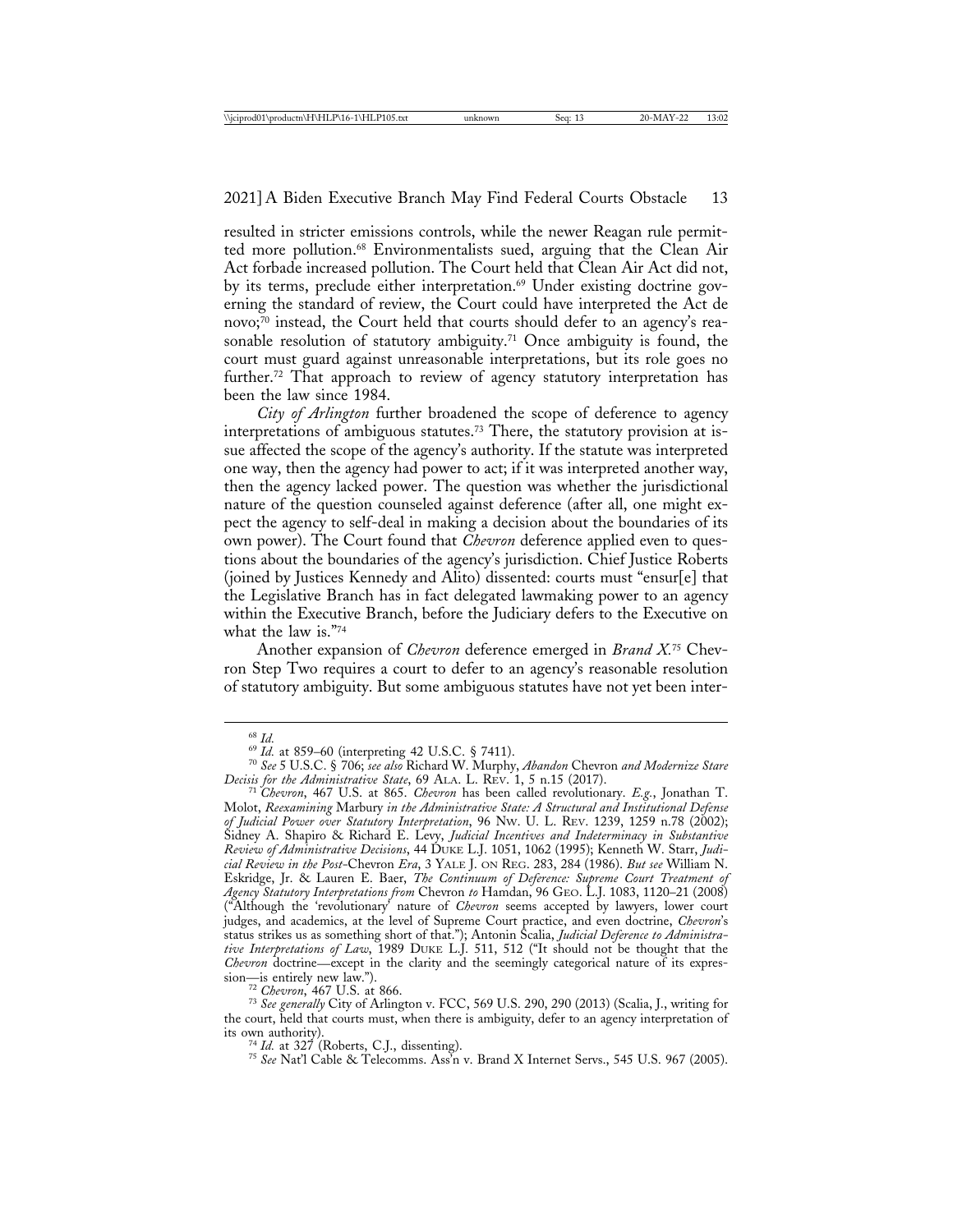preted by agencies, and a lawsuit involving that statute, then, requires the *court* to interpret the ambiguous provision. What is the status of that interpretation going forward? The Supreme Court in *Brand X*76 said that *Chevron* required the earlier judicial interpretation to give way to the later administrative interpretation.77 If the earlier court opinion made clear that the statute was ambiguous, Justice Thomas wrote for the Court, then the agency remains free to interpret the statute for itself. Otherwise, "allowing a judicial precedent to foreclose an agency from interpreting an ambiguous statute, as the Court of Appeals assumed it could, would allow a court's interpretation to override an agency's."78

In 1997, in *Auer v. Robbins*, the Court established an even stronger category of deference when agencies are interpreting their own ambiguous regulations.79 Such interpretations are "controlling unless 'plainly erroneous or inconsistent with the regulation.'"80 And agencies are "free to write the regulations as broadly as [they] wish[ ], subject only to the limits imposed by the statute."81

Taken together, *Chevron*, *City of Arlington*, *Brand X*, and *Auer* establish a regime of deference to expert regulatory agencies. Courts police the margins of agency statutory and regulatory interpretation, ensuring that those interpretations are reasonably supported by statutory and regulatory text, but courts do not "say what the law is." Instead, according to *Chevron*, Congress has deemed that agencies have that duty.

*Chevron* and its follow-on cases are not inherently pro-regulation: as *Chevron* itself shows, an interpretation adopted by a conservative administration—one that interprets the statute narrowly and lessens regulatory protections—will receive deference. But the deference doctrines do create a proregulation bias when applied to progressive regulation. Under those cases, the Biden administration can expect that its expert actions, when based on reasonable statutory interpretation, will survive judicial scrutiny.

An abandonment of *Chevron* deference, however, threatens Biden regulatory actions. Take the facts of *Chevron* itself. The Reagan administration had narrowed a Carter administration rule. Had Carter been returned to office in 1985, his administration could have re-imposed the more protective regulation, and, under *Chevron*, that interpretation would have been upheld. Without *Chevron*, however, the federal court decides for itself the meaning of the Clean Air Act provision at issue, considering the agency position as only one factor in many in interpreting the law.82 If a federal court in 1985 were to adopt a conservative interpretation, the second Carter administration

<sup>&</sup>lt;sup>76</sup> *See id.*<br><sup>77</sup> *Id.* at 982.<br><sup>78</sup> 519 U.S. 452, 461 (1997)<br><sup>80</sup> *Id.* (internal quotation marks omitted) (quoting Robertson v. Methow Valley Citizens<br>Council, 490 U.S. 332, 359 (1989)).<br><sup>81</sup> *Id.* at 463.

<sup>&</sup>lt;sup>82</sup> See supra note 66 (describing *Mead-Skidmore* "deference," under which the agency view is at best persuasive authority).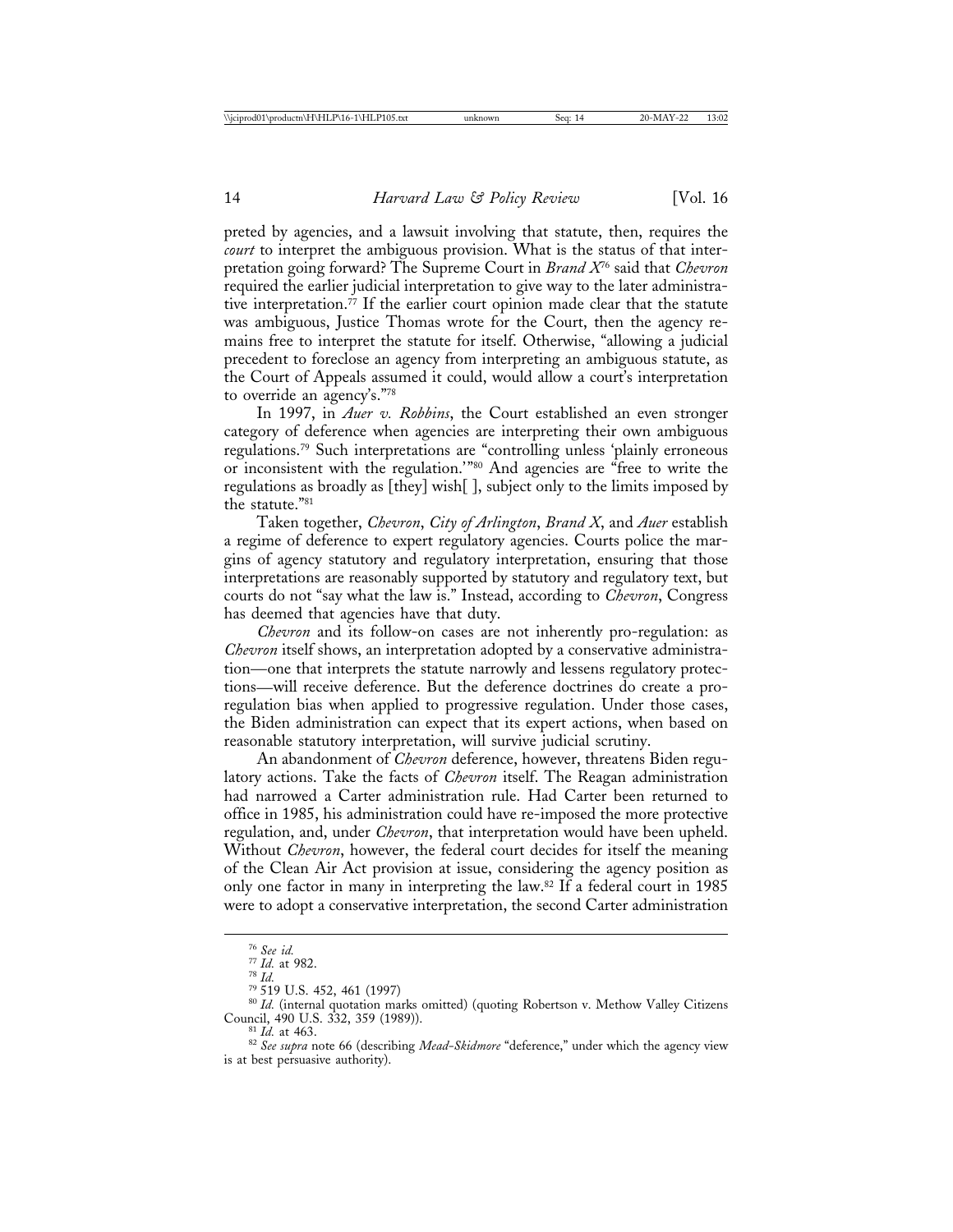would have been required to regulate according to that conservative approach. Likewise, in a no-*Chevron* world, the Biden administration would be at the mercy of statutory interpretations adopted by federal judges—more than a quarter of whom have now been appointed by Donald Trump.<sup>83</sup> What's more, once the courts adopted a resolution of the statutory ambiguity, that resolution would bind the agency: it could not revisit the ambiguity. Only Congress could amend the statute to change its meaning.

# *B. Current Threats to Abandon the Deference Doctrines are a Threat to the Biden Agenda*

The Court has already narrowed the application of *Chevron*. Courts are now required to ascertain whether Congress empowered the agency to take on the interpretive role before giving deference,<sup>84</sup> and courts are to look skeptically on an agency's interpretative role when a rule with major consequences is at issue.<sup>85</sup> Several members of the Court have expressed desire to further narrow or even abandon *Chevron* and its children.

Most vehement is Justice Gorsuch. While on the Tenth Circuit, then-Judge Gorsuch wrote a lengthy concurrence in a case called *Gutierrez-Brizuela v. Lynch* that lays out his position: "[T]he fact is *Chevron* and *Brand X* permit executive bureaucracies to swallow huge amounts of core judicial and legislative power and concentrate federal power in a way that seems more than a little difficult to square with the Constitution of the framers' design."86 Indeed, he says, "*Chevron* seems no less than a judge-made doctrine for the abdication of the judicial duty."87 He describes *Chevron* ultimately as a threat to the constitutional structure:

After all, *Chevron* invests the power to decide the meaning of the law, and to do so with legislative policy goals in mind, in the very entity charged with enforcing the law. Under its terms, an administrative agency may set and revise policy (legislative), override adverse judicial determinations (judicial), and exercise enforcement discretion (executive). Add to this the fact that today many administrative agencies "wield[ ] vast power" and are overseen by political appointees (but often receive little effective oversight from the chief executive to whom they nominally report), and you have a pretty potent mix. Under any conception of our separation of powers, I would have thought powerful and centralized authorities like

<sup>83</sup> John Gramlich, *How Trump Compares With Other Presidents In Appointing Federal Judges*, PEW RSCH. CTR. (Jan. 13, 2021), https://www.pewresearch.org/fact-tank/2021/01/13/ how-trump-compares-with-other-recent-presidents-in-appointing-federal-judges/ [https:// perma.cc/D3EB-3HA3].<br><sup>84</sup> *See* United States v. Mead Corp., 533 U.S. 218, 226–27 (2001).

<sup>&</sup>lt;sup>85</sup> See Food & Drug Admin. v. Brown & Williamson Tobacco Corp., 529 U.S. 120, 160 (2000); King v. Burwell, 576 U.S. 473, 485 (2015). <sup>86</sup> 834 F.3d 1142, 1149 (10th Cir. 2016) (Gorsuch, J., concurring). <sup>87</sup> *Id.* at 1152.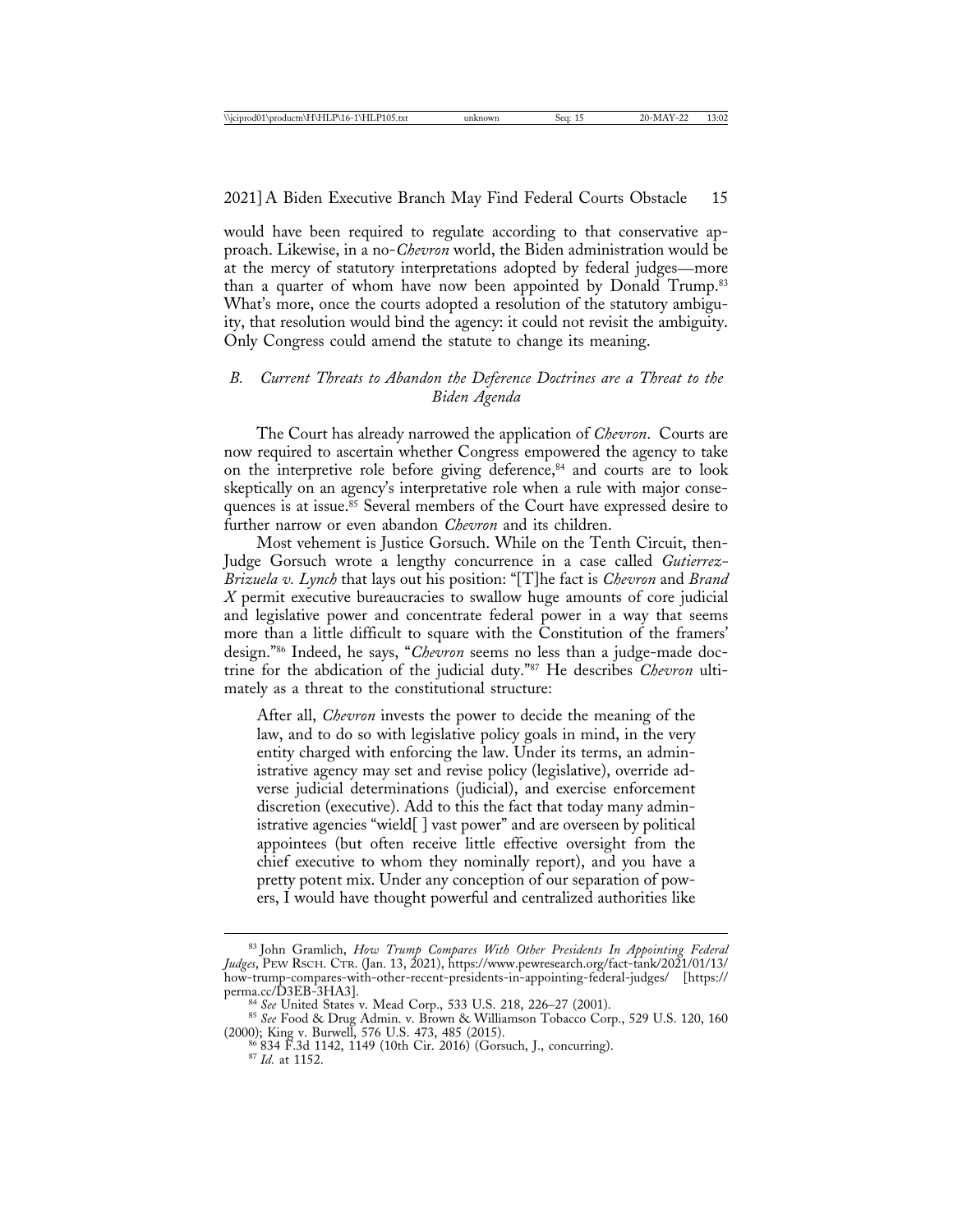today's administrative agencies would have warranted less deference from other branches, not more.<sup>88</sup>

Likewise, Justice Gorsuch would abandon *City of Arlington*: "[I]f an agency can interpret the scope of its statutory jurisdiction one way one day and reverse itself the next (and that is exactly what *City of Arlington*'s application of *Chevron* says it can), you might well wonder: where are the promised 'clearly delineated boundaries' of agency authority?"89

Justice Thomas is also on record as an opponent of *Chevron* deference. He wrote in *Michigan v. EPA* that "we seem to be straying further and further from the Constitution without so much as pausing to ask why. We should stop to consider that document before blithely giving the force of law to any other agency 'interpretations' of federal statutes."90 Most recently, in a dissent from denial of certiorari,<sup>91</sup> he contended that *Chevron* was wrongly decided<sup>92</sup> and that, perhaps, it was not entitled to stare decisis.<sup>93</sup> One might think that Justice Thomas, as the author of *Brand X*, would not be a vote to overturn it. But, Justice Thomas wrote in 2020 with regard to *Brand X*, "it is never too late to surrender former views to a better considered position."94 Moreover, he wrote, "*Chevron* arguably sets out an interpretive tool and so may not be entitled to stare decisis treatment. . . . The same can be said of . . . *Brand X* . . . ."95

Chief Justice Roberts may be a potential opponent of *Chevron* as well: he has certainly narrowed *Chevron*'s application, developing the "major questions" doctrine mentioned above.<sup>96</sup> And he has joined in some of the dissents from denial of certiorari and statements upon denial of certiorari that criticize *Chevron*. 97 But it is unclear whether he would take the step of overturning a forty-year-old precedent.98 Indeed, in *June Medical Services v. Russo*, the Chief Justice voted to strike down a Louisiana abortion statute,<sup>99</sup> even though he had dissented in a case that struck down a virtually indistinguishable Texas statute.<sup>100</sup> After a discussion of the importance of precedent and

<sup>93</sup> *Id.* at 691 n.1 (2020) (Thomas, J., dissenting from denial of certiorari).<br><sup>94</sup> *Id.* at 690 (internal quotation and citation omitted).<br><sup>95</sup> *Id.* at 691 n.1.<br><sup>96</sup> *See supra* note 85 and accompanying text.<br><sup>97</sup> Sce joined by Roberts, C.J., and Alito, J., respecting the denial of certiorari). <sup>98</sup> *Cf.* June Med. Servs. LLC v. Russo, 140 S. Ct. 2103, 2134 (2020) (Roberts, J., concur-

ring in the judgment) (applying stare decisis to strike down a statute that he would have upheld if no precedent had existed).<br><sup>99</sup> Id.

<sup>100</sup> Whole Woman's Health v. Hellerstedt, 136 S. Ct. 2292, 2330 (2016) (Alito, J., dissenting, joined by Roberts, C.J., and Thomas, J.).

<sup>&</sup>lt;sup>88</sup> *Id.* at 1155 (citation and footnote omitted).<br><sup>89</sup> *Id.* at 1154–55 (citing Mistretta v. United States, 488 U.S. 361, 372–73 (1989)).<br><sup>90</sup> 576 U.S. 743, 760–64 (2015) (Thomas, J., concurring); *see also* PDR Network

<sup>&</sup>lt;sup>91</sup> See infra Section II.C.<br><sup>92</sup> Baldwin v. United States, 140 S. Ct. 690, 690–94 (2020) (Thomas, J., dissenting from denial of certiorari) (making an argument that parallels then-Judge Gorsuch's concurrence in Gutierrez-Brizuela).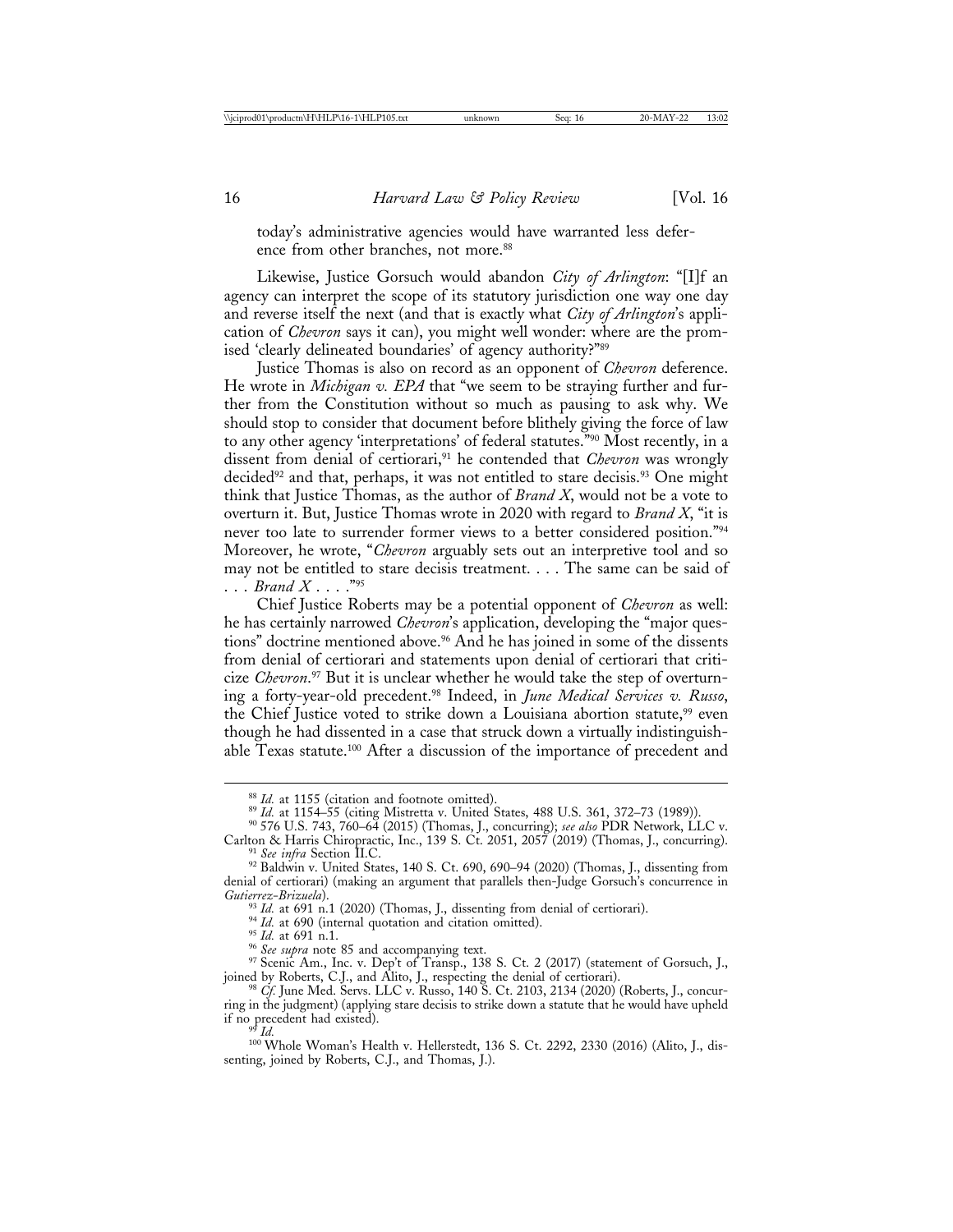stare decisis, the Chief Justice concluded that "[b]ecause Louisiana's admitting privileges requirement would restrict women's access to abortion to the same degree as Texas's law, it also cannot stand under our precedent."<sup>101</sup>

Similarly, Justice Alito has joined in a few opinions at the margins—for example, rejecting the extension of *Chevron* to certain fact patterns<sup>102</sup>—but does not appear to share the desire to overturn *Chevron* in full. Commentators have suggested that Justice Kavanaugh is likely to vote to change the deference doctrines.103 In particular, they note a book review then-Judge Kavanaugh wrote in 2016 that suggested the need to "rein in" *Chevron* and emphasized that the rule of law "depends on neutral, impartial judges who say what the law is, not what the law should be."104 We do not yet know about Justice Barrett, who wrote only two opinions applying *Chevron* during her brief tenure on the Seventh Circuit,<sup>105</sup> and who has participated in no Supreme Court case involving a debate over *Chevron* since she was confirmed.106

In perhaps a hopeful outcome for the Biden administration, the Court squarely faced the opportunity to abandon Auer deference and decided not to. Instead, it complicated *Auer* deference in *Kisor v. Wilkie*, listing a variety of conditions for applying *Auer* deference: is the regulation "genuinely ambiguous"?; even if so, is the agency's interpretation reasonable?; even if so, does the interpretation "reflect an agency's authoritative, expertise-based, fair, or considered judgment"?107 *Auer* deference is thus presumably less deferential than before, but it is still good law.

Concurring in the judgment in *Kisor*, Justice Gorsuch argued that *Auer* should simply be overruled. He wrote an extensive opinion that criticizes *Auer* much as his concurrence in *Gutierrez-Brizuela* criticized *Chevron*. 108

*Interpretation*, 129 HARV. L. REV. 2118 (2016)). <sup>104</sup> *Id.* (citing Brett M. Kavanaugh, *Fixing Statutory Interpretation*, 129 HARV. L. REV. 2118 (2016)). <sup>105</sup> *See* Cook Cty., Ill. v. Wolf, 962 F.3d 208, 235 (7th Cir. 2020) (Barrett, J., dissenting)

<sup>101</sup> June Med. Servs., 140 S. Ct. at 2133, 2139; s*ee also* Kisor v. Wilkie, 139 S. Ct. 2400, 2424 (2019) (Roberts., C.J., concurring in part) (expressly joining majority opinion upholding

*Auer v. Robbins* for stare decisis reasons). <sup>102</sup> *See, e.g.*, City of Arlington v. FCC, 569 U.S. 290, 317 (2013) (Roberts, C.J., dissenting, joined by Kennedy & Alito, J.J.) ing, joined by Kennedy & Alito, J.J.) <sup>103</sup> *See* Kent Barnett, Christina L. Boyd, & Christopher J. Walker, *Judge Kavanaugh,*

Chevron *Deference, and the Supreme Court*, REGUL. REV. (Sep. 3, 2018), www.theregreview.org/2018/09/03/barnett-boyd-walker-kavanaugh-chevron-deference-supreme-court/ [https://perma.cc/VHN5-FGKJ] (citing Brett M. Kavanaugh, *Fixing Statutory*

<sup>(</sup>stating her conclusion, contrary to the panel majority, that Department of Homeland Services interpretation would be upheld at Step Two of *Chevron*); Ruderman v. Whitaker, 914 F.3d 567, 573 (7th Cir. 2019) (Barrett, J.) (giving *Chevron* deference to a Board of Immigration Appeals decision regarding the meaning of a provision of the Immigration and Nationality Act). She also mentions *Chevron* in Meza Morales v. Barr, 973 F.3d 656 (7th Cir. 2020), but only in the process of stating that *Auer*, not *Chevron*, deference was relevant to the interpretive

<sup>&</sup>lt;sup>106</sup> In *Salinas v. U.S. R.R. Ret. Bd.*, 141 S. Ct. 691, 701 (2021), Justice Barrett joined Justice Thomas's dissent in a statutory interpretation case, but the case did not involve

*Chevron.* <sup>107</sup> 139 S. Ct. 2400, 2415–18 (2019). <sup>108</sup> *Id.* (Gorsuch, J., concurring).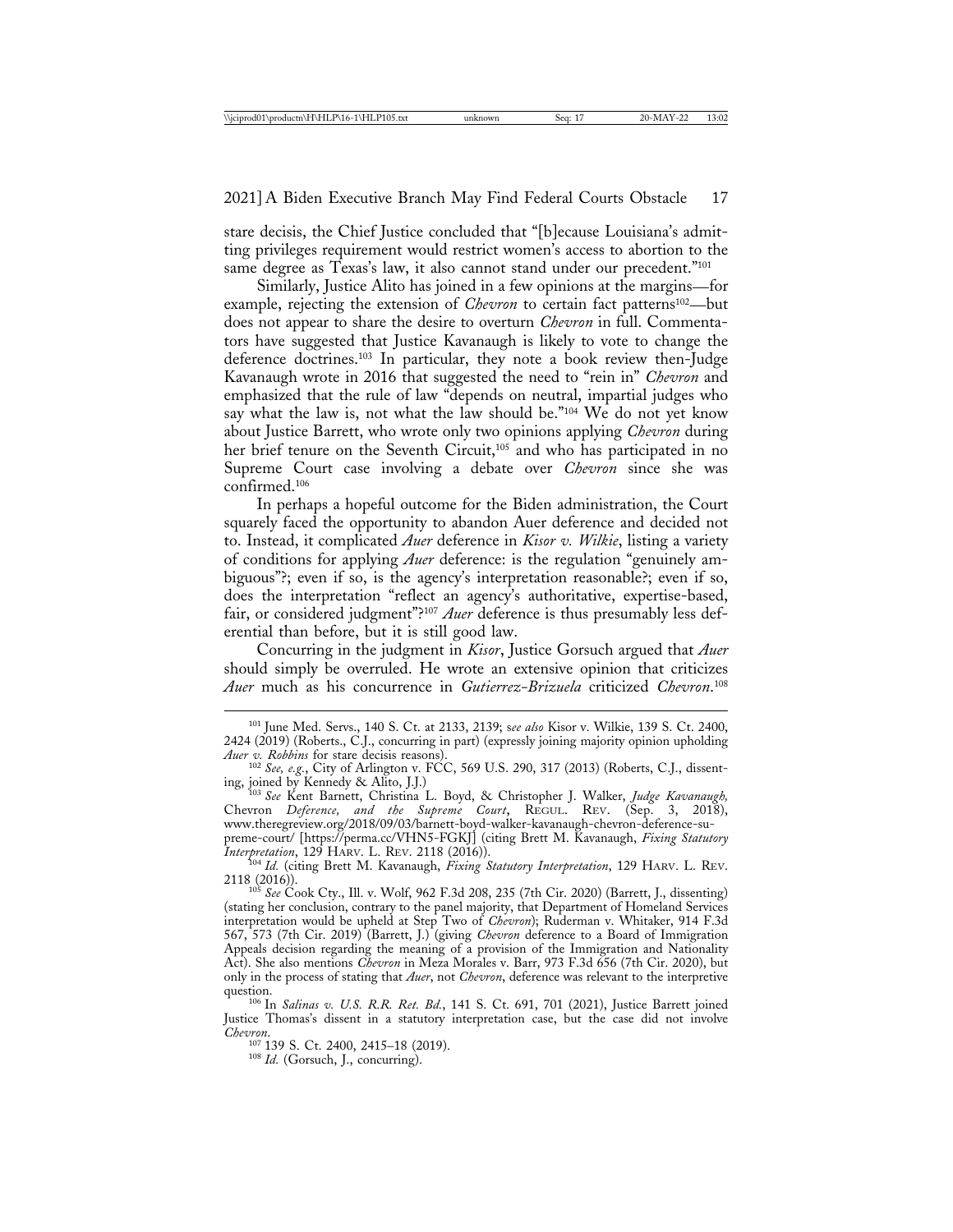Justices Thomas, Alito, and Kavanaugh joined part or all of that concurrence. While the Chief Justice, concurring in part with the majority opinion, wrote that "the distance between the majority and Justice GORSUCH is not as great as it may initially appear,"109 Justice Gorsuch's concurrence in the judgment made clear his desire that, in the future, "this Court will find the nerve it lacks today and inter *Auer* at last."110

Say a majority of the Court does emerge to abandon one or more of the deference doctrines. What are the consequences for the Biden administration? As already noted, a return to *de novo* review of statutes altogether thus completely abandoning *Chevron* deference—is likely harmful to the Biden regulatory agenda, especially given the increasing conservatism of the federal bench: federal judges, sans *Chevron*, would be the sole interpreters of federal statutes, finding Biden regulatory interpretations at best persuasive.111 Conservative judges would presumably interpret ambiguous statutes in a way hostile to federal regulatory power.

Even without changes in the deference doctrines, some lower courts have already blocked Biden actions. A Trump-appointed judge enjoined the Biden administration's pause on immigration deportations,<sup>112</sup> for example, applying an interpretation of the Immigration and Naturalization Act that seems inconsistent with the text of the statute itself,<sup>113</sup> with prior precedent,114 and with the longstanding policy of leaving immigration decisions almost entirely to the President.<sup>115</sup> Similarly, a Trump-appointed judge vacated the CDC's moratorium on evictions during the Covid-19 pandemic (albeit staying his ruling pending appeal),116 despite broad statutory language

<sup>&</sup>lt;sup>109</sup> *Id.* at 2424 (Roberts, C.J., concurring in part).<br><sup>110</sup> *Id.* at 2426 (Gorsuch, J., concurring). Then-Judge Barrett wrote only one opinion that even mentioned *Auer*, and that opinion was decided after *Kisor*; the opinion contains little to no hint at now-Justice Barrett's views on *Auer* deference. *See* Meza Morales v. Barr, 973 F.3d 656, 664 (7th Cir. 2020) (noting that *Kisor* "recently warned us not to leap too quickly to the

<sup>&</sup>lt;sup>111</sup> See supra note 66 (describing Mead-Skidmore "deference," under which the agency view is at best persuasive authority).

view is at best persuasive authority). <sup>112</sup> *E.g.*, Texas v. United States, 524 F. Supp. 3d 598, 607 (S.D. Tex. 2021). <sup>113</sup> *See* 8 U.S.C. § 1231 (while stating in paragraph (a)(1)(A) that aliens "shall" be removed within 90 days of being ordered removed, the provision in paragraph (a)(3) also authorizes extensions of that 90 days and anticipates that they will be common enough to require a regulatory structure: "If the alien does not leave or is not removed within the removal period, the alien, pending removal, shall be subject to supervision under regulations prescribed by the

<sup>&</sup>lt;sup>114</sup> *E.g.*, Zadvydas v. Davis, 533 U.S. 678, 682 (2001) (noting that the Immigration & Naturalization Act contemplates deportable aliens remaining in the United States after the 90 day period); s*ee also* Shalini Bhargava Ray, *Immigration Law's Arbitrariness Problem*, 121 COLUM. L. REV. (forthcoming 2021) (discussing the myriad ways the immigration bureaucracy has long exercised discretion in deciding whether and when to deport those who have

violated immigration laws, including in deferring deportation past the 90-day deadline).<br><sup>115</sup> *E.g.*, Trump v. Hawaii, 138 S. Ct. 2392, 2409 (2018) (noting "the deference tradition-<br>ally accorded the President in this sph

ally accorded the President in this sphere"). <sup>116</sup> Ala. Ass'n of Realtors v. U.S. Dept. of Health & Hum. Servs., No. 20-CV-3377 (DLF), 2021 WL 1779282, at \*1 (D.D.C. May 5, 2021) (vacating nationwide moratorium on evictions imposed by the Centers for Disease Control to help control the Covid-19 pandemic);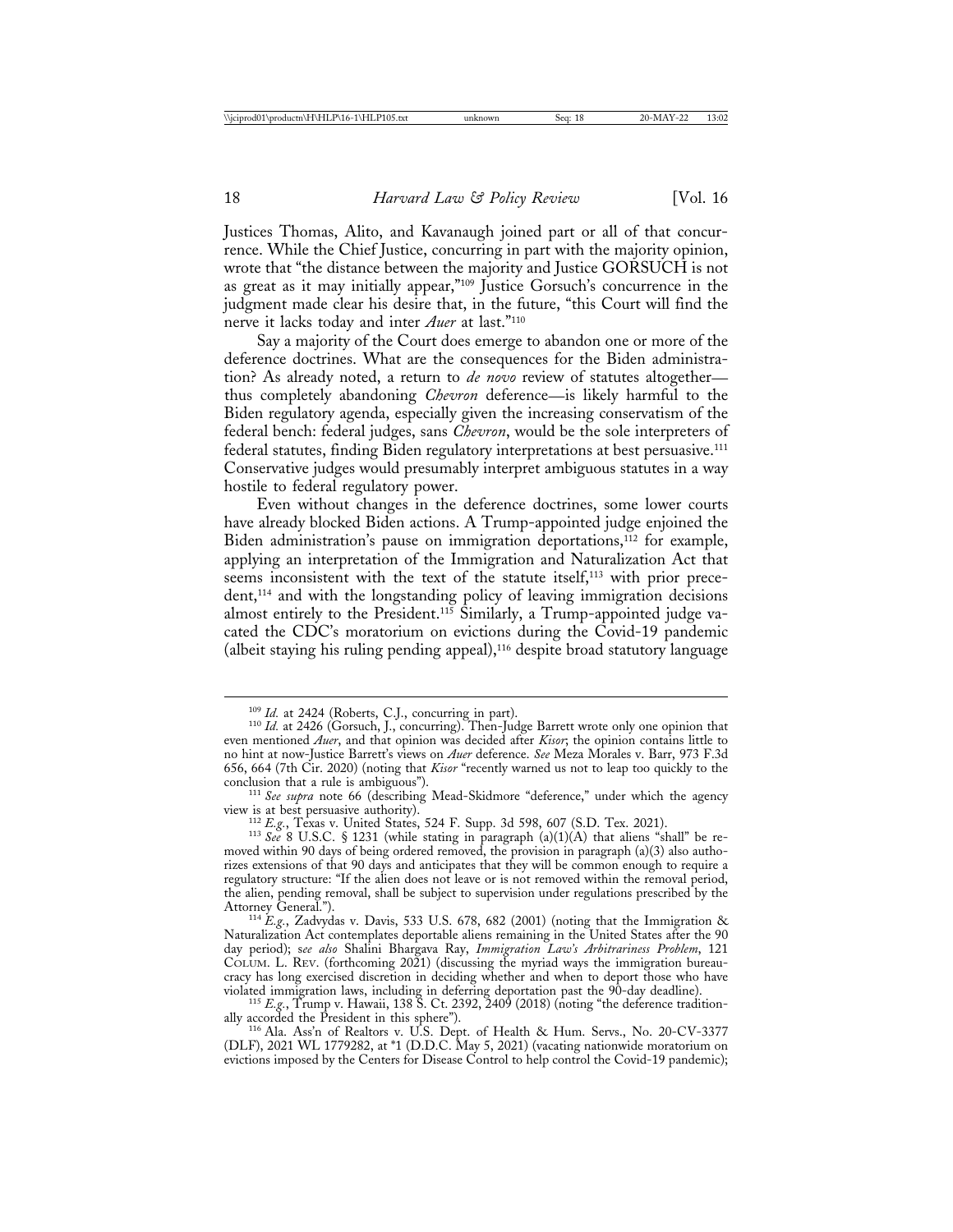empowering the CDC to prevent the transmission of disease.117 In June 2021, a Trump-appointed judge enjoined President Biden's suspension of the sale of new oil and gas leases, applying a dubious interpretation of the Outer Continental Shelf Lands Act.118 If conservative judges are willing to make such strained interpretations of statutory text in a world where deference to administrative action is required, it is easy to imagine how badly the Biden administration would fare in a world without deference.119

# III. SOME JUSTICES WANT TO ABOLISH THE ADMINISTRATIVE STATE **ALTOGETHER**

More concerning than potential revamping of the deference doctrines is the possibility that the Court would take more drastic measures against the administrative state itself. Recent opinions by several Justices echo early New Deal cases that severely limited the powers of the federal government.<sup>120</sup> While a return to pre-1937 understandings of the constitutional structure seems unlikely, that the possibility even exists is frightening.

One merely need think of the state of the nation in the early 20th century to understand the devastating consequences of such a move. In the years

2021 WL 1946376 (D.D.C. May 14, 2021) (staying order pending appeal); 2021 WL

<sup>117</sup> See 42 U.S.C. § 264 ("The Surgeon General, with the approval of the Secretary, is authorized to make and enforce such regulations as in his judgment are necessary to prevent the introduction, transmission, or spread of communicable diseases from foreign countries into the States or possessions, or from one State or possession into any other State or possession."). The District Court in *Alabama Association of Realtors* found this power "tethered to—and narrowed by" the second sentence of the statute, which states "[f]or purposes of carrying out and enforcing such regulations, the Surgeon General may provide for such inspection, fumigation, disinfection, sanitation, pest extermination, destruction of animals or articles found to be so infected or contaminated as to be sources of dangerous infection to human beings, and other measures, as in his judgment may be necessary." The court applied the canon of statutory construction *ejusdem generis* to conclude that the eviction moratorium was not sufficiently similar to inspection, fumigation, and the like. *Id.* at \*5. But, as the Northern District of Georgia found in a similar challenge to the CDC's moratorium, this argument ignores the broad language of the first sentence granting authority to the CDC, failed to account for the statute's use of the word "including," and overlooked other provisions of the statute. Brown v. Azar, 497 F. Supp. 3d 1270, 1281–85 (N.D. Ga. 2020). <sup>118</sup> Louisiana v. Biden, No. 2:21-CV-00778, 2021 WL 2446010 (W.D. La. June 15,

2021) (holding, implausibly, that states faced irreparable harm through mere delay in consideration of oil leases, and holding, in a strained reading of the Outer Continental Shelf Lands Act, that the President, to whom OCSLA gives broad authority in executing leases, lacked the

implicit power to pause consideration of such leases). <sup>119</sup> Trump-appointed judges are also making bad constitutional decisions. In late May 2021, the Sixth Circuit enjoined a component of President Biden's Covid-19 relief package, the Restaurant Revitalization Fund, which for 21 days targeted relief funds to businesses owned by women, veterans, and racial minorities before then opening the fund to all applicants; the court held that the brief period of targeted relief violated the Constitution, despite extensive evidence assembled by Congress that the Covid-19 pandemic had caused significantly worse problems for female- and minority-owned businesses. Vitolo v. Guzman, 999

<sup>120</sup> Gundy v. United States, 139 S. Ct. 2116, 2130 (2019) (Alito, J., concurring); *id.* at 2131 (Gorsuch, J., dissenting, joined by Roberts, C.J., and Thomas, J.)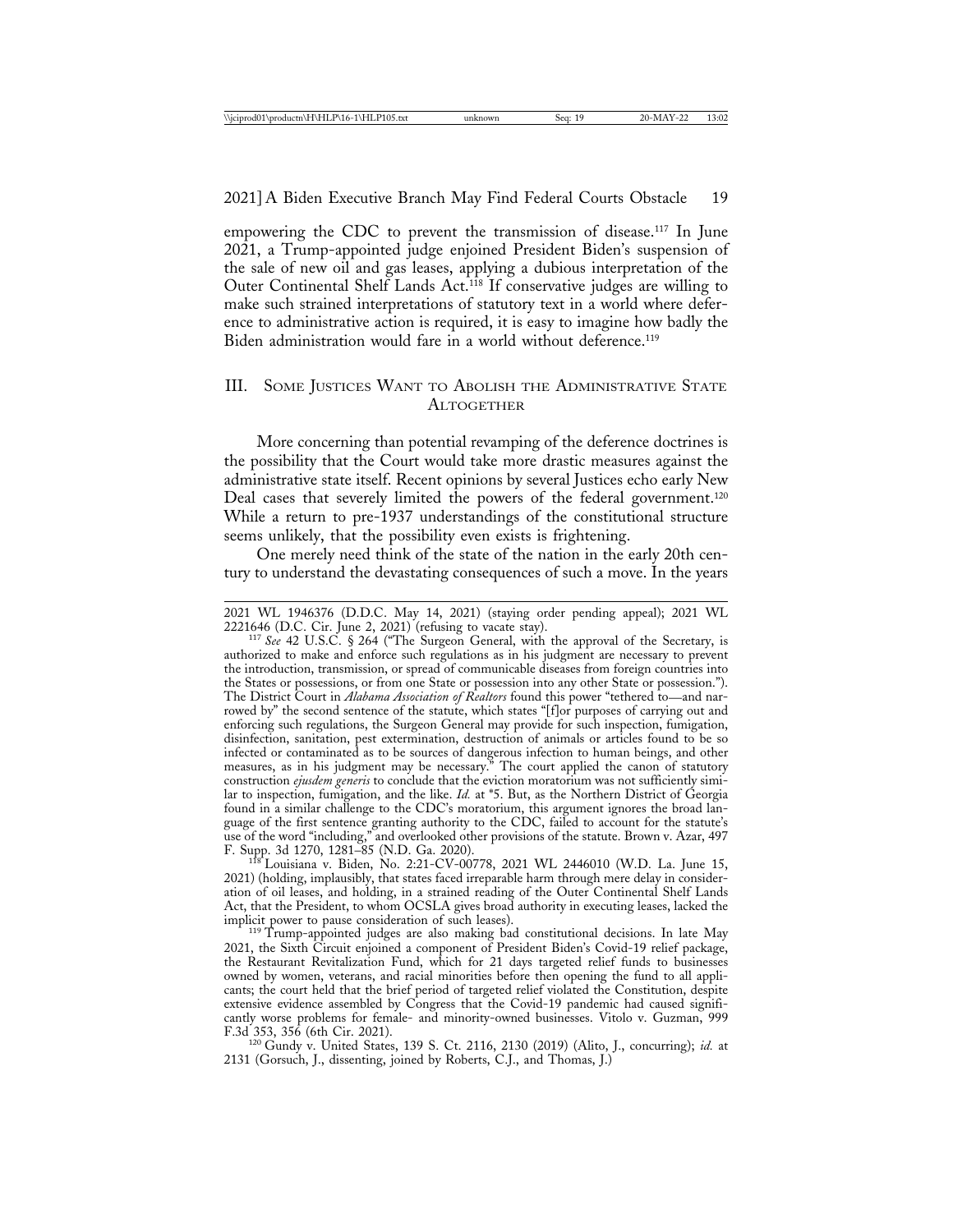preceding the Great Depression, the *Lochner* Court struck down law after law meant to protect workers, consumers, women, and children. To note just a few: *Lochner* itself struck down limits on weekly working hours for laborers;121 *United States v. E. C. Knight Co.* (the Sugar Trust Case) limited Congress's power to regulate monopolistic practices in manufacturing;122 *Adair v. United States* and *Coppage v. Kansas* allowed railroad companies to prohibit union membership among their employees;<sup>123</sup> *Hammer v. Dagenhart* and *Bailey v. Drexel Furniture Co.* struck down federal legislation prohibiting child labor;124 and *Adkins v. Children's Hospital* struck down a federal minimum-wage law.125

China also provides a cautionary and contemporary comparative. Chinese workers famously enjoy few to no protections from exploitation by employers;<sup>126</sup> a recent exposé of working conditions in China describes the use of forced labor and even torture in the manufacture of many goods we purchase here in the United States.<sup>127</sup> China's environment is famously poisoned, with poor air quality, contaminated soil, and nonpotable water.128 Critics describe China's current regulatory structure as similar to that in the United States before the explosion of consumer and environmental regulations in the late 1960s: laws exist, but enforcement is left to localities, which do little to enforce.129 In the United States, this approach led famously to

- 
- 

<sup>121</sup> 198 U.S. 45 (1905).<br><sup>122</sup> 156 U.S. 1 (1895).<br><sup>123</sup> 208 U.S. 161 (1908); 236 U.S. 1 (1915).<br><sup>124</sup> 247 U.S. 251 (1918); 259 U.S. 20 (1922).<br><sup>125</sup> 261 U.S. 525 (1923).<br><sup>126</sup> E.g., Paul Mazur, *Apple Puts Key Contractor* N.Y TIMES (Nov. 9, 2020), https://www.nytimes.com/2020/11/09/business/apple-chinapegatron.html [https://perma.cc/2M4L-DHGJ] (stating that contractor "has been accused of a number of labor and environmental abuses over the years"); David Barboza, *After Spate of Suicides, Technology Firm in China Raises Workers' Salaries*, N. Y. TIMES (June 2, 2010), https:// www.nytimes.com/2010/06/03/business/global/03foxconn.html [https://perma.cc/J5T7- VER9] (citing "recurring reports of harsh labor conditions at its factories, including long work-

 $^{127}$  Amelia Pang, Made in China: A Prisoner, and SOS Letter, and the Hidden Cost of America's Cheap Goods (2021).

COST OF AMERICA'S CHEAP GOODS (2021). <sup>128</sup> *E.g.* Mervyn Piesse, *China Continues to Confront Steep Environmental Challenges*, FU-TURE DIRECTIONS INT'L (Nov. 5, 2020), https://www.futuredirections.org.au/publication/ china-continues-to-confront-steep-environmental-challenges/ [https://perma.cc/XAD8- R7QC] (noting for example that, in 2013, particulate-matter air pollution in Beijing "had surpassed 800, far exceeding the 500-point scale used to measure air pollution internationally" and that 20 percent of China's rivers "are so severely polluted that they are too toxic for physi-

cal contact"). <sup>129</sup> Melanie Hart & Jeffrey Cavanagh, *Environmental Standards Give the United States an Edge over China*, CTR. FOR AM. PROGRESS (Apr. 20, 2012), https:// www.americanprogress.org/issues/green/news/2012/04/20/11503/environmental-standardsgive-the-united-states-an-edge-over-china/#:~:text=our%20environmental%20regulations %20give%20U.S.,polluting%20factories%20close%20their%20doors [https://perma.cc/AMP8- AXBC] ("China's current environmental protection system looks a lot like what was in place in the United States before 1970.").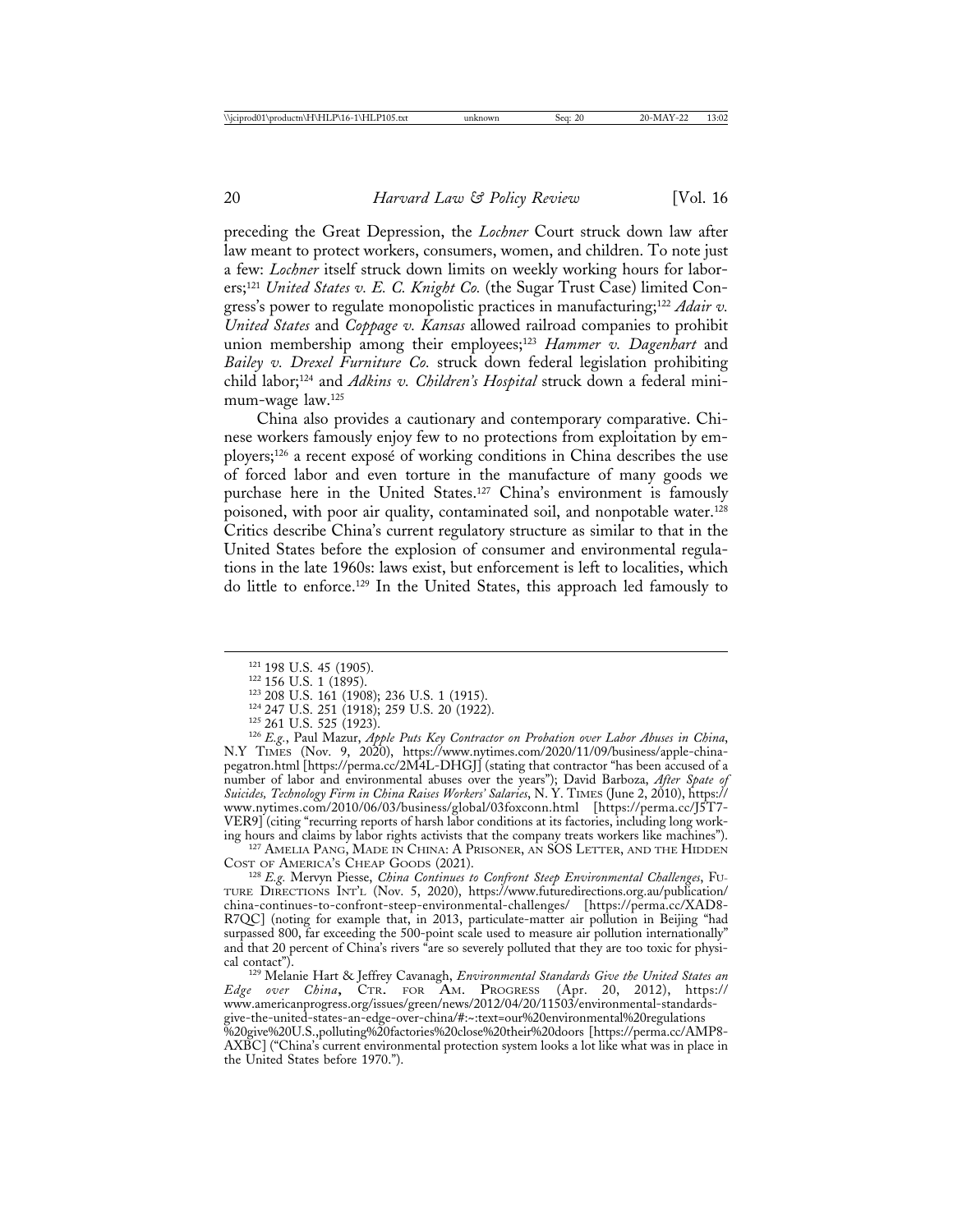rivers that were so polluted they could catch on fire,130 air quality so poor that it killed people,<sup>131</sup> and levels of lead so high they caused increased criminality in generations of Americans.132

A decision finding unconstitutional the current delegation of power to federal agencies would thus undo decades of progress in consumer, environmental, and workplace protection: our currently broken Congress can't even pass a budget,133 much less adopt complicated regulatory provisions. Of course, states should be free to step in (although the *Lochner* Court struck down state regulations as well<sup>134</sup>). But not all states will act to protect the vulnerable. Remember, for example, that more than half of the states seized the opportunity to be "right to work" —i.e., anti-labor-union—states, once the law permitted such a move.135

What is the argument against the federal administrative state? To be sure, it has long been clear that administrative agencies are constitutionally fraught. Administrative agencies appear to make law (exercising legislative power), enforce that law (executive power), and adjudicate disputes under that law (judicial power).136 This combination of powers raises structural constitutional concerns, concerns that peaked in the mid-1930s as a result of

ment policies."). <sup>133</sup> Jennifer Scholtes & Caitlin Emma, *'Going to Be a Long Winter': Congress Hits Snooze on Funding the Government*, POLITICO (June 15, 2021), https://www.politico.com/news/2021/06/ 15/going-to-be-a-long-winter-congress-hits-snooze-on-funding-the-government-494410

[https://perma.cc/C3R7-7NYF] (noting that Congress has not passed a regular appropriations bill on time in over a decade and uses continuing resolutions as stop-gaps "that spell budgetary turmoil for the Pentagon, not to mention every non-defense agency at the whim of the fickle

spending process"). <sup>134</sup> *Lochner* itself involved New York wage-and-hour statutes, Lochner v. New York, 198 U.S. 45 (1905), and *Coppage* struck down state protections for union members, Coppage v.

135 In 1947, the Taft-Hartley Act outlawed closed union shops (in which the union's collective bargaining contract with the employer authorized hiring only of union members), 29 U.S.C. §§ 158(a)(3), 158(b)(2), and also authorized individual states to prohibit union security clauses (in which employees could refuse to join the union but were required to contribute financially to the work of the union), 29 U.S.C. § 164(b). Twenty-seven states have exercised their authority to prohibit union security clauses. *See Right to Work States Timeline*, NAT'L RIGHT TO WORK COMM. (2018), https://nrtwc.org/facts/state-right-to-work-timeline-2016/<br>[https://perma.cc/9VKU-3UJG].

<sup>136</sup> See, e.g., Gary Lawson, *The Rise and Rise of the Administrative State*, 107 HARV. L. REV. 1231, 1231–54 (1994).

<sup>&</sup>lt;sup>130</sup> *Id.* (describing the Cuyahoga River in 1969 as "carr[ying] so much oil and debris that

<sup>. . .</sup> it erupted into flames"). <sup>131</sup> Jim Dwyer, *Remembering a City Where the Smog Could Kill*, N.Y. TIMES (Feb. 28, 2017), https://www.nytimes.com/2017/02/28/nyregion/new-york-city-smog.html [https:// perma.cc/H5RC-4KYF] ("Thanksgiving weekend in 1966 was warm, and a haze of smog sulfur dioxide and carbon monoxide — wrapped around the city. About 200 people died, a toll

<sup>&</sup>lt;sup>132</sup> Alex Knapp, *How Lead Caused America's Violent Crime Epidemic*, FORBES (Jan. 3, 2013), https://www.forbes.com/sites/alexknapp/2013/01/03/how-lead-caused-americas-violent-crime-epidemic/?sh=E946cb412c48 [https://perma.cc/Z7VR-7UL2] ("[V]iolent crime rose as a result of lead poisoning because of leaded gasoline. It declined because of lead abate-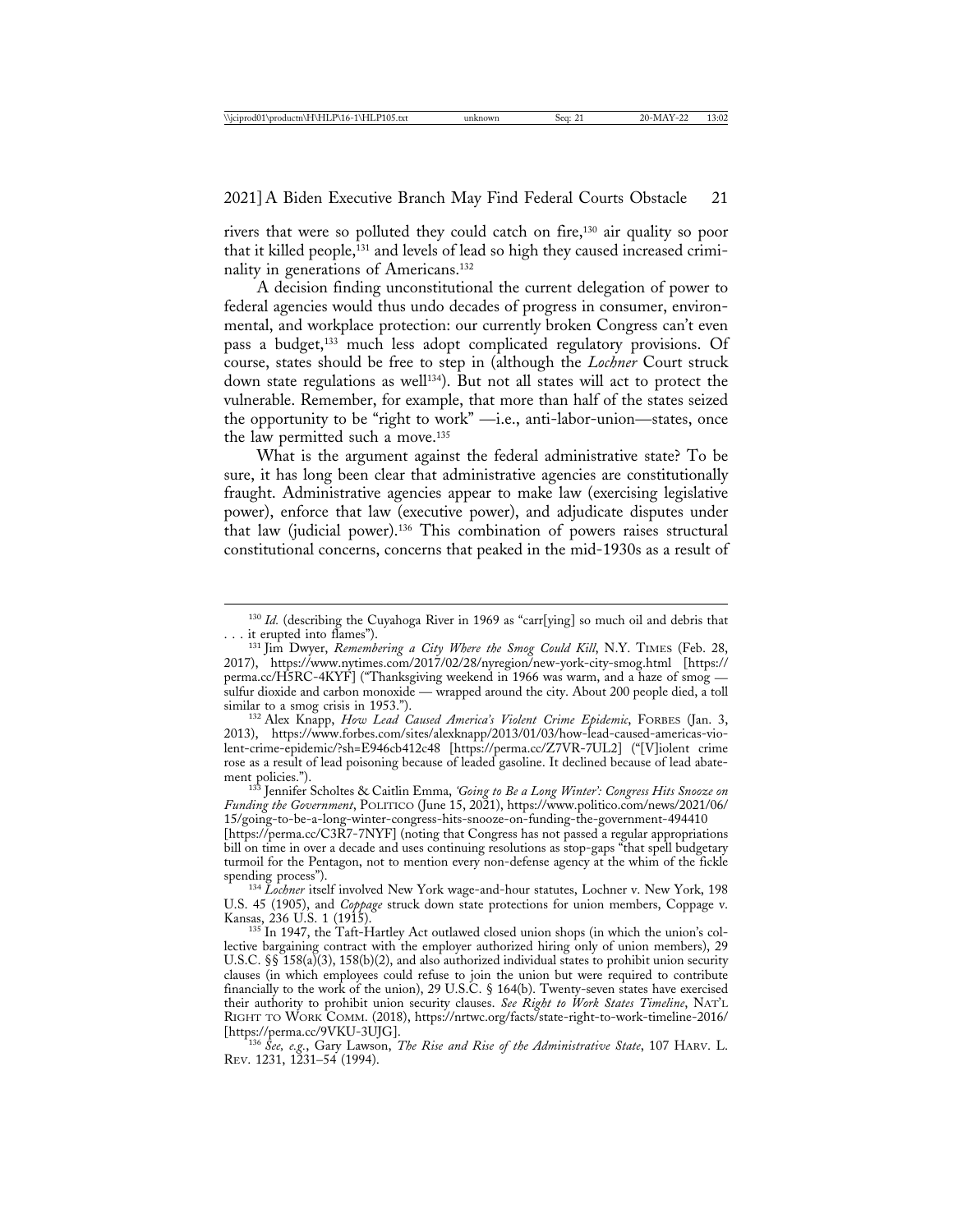New Deal economic regulation adopted to address the unprecedented challenges of the Great Depression.137

The Supreme Court initially rejected key New Deal legislation, some on the ground that it exceeded Congress's authority to permit administrative agencies to take action that looked like legislation. In *Panama Refining Co. v. Ryan*, the Court struck down a provision of the National Industrial Recovery Act (NIRA) as an impermissible delegation of legislative authority.138 And in *A.L.A. Schechter Poultry Corp. v. United States*, the Court struck down the heart of the NIRA, finding that it gave essentially standardless authority to the Executive Branch to regulate the economy.139 As Justice Cardozo wrote in his concurrence, "[t]his is delegation running riot. No such plenitude of power is susceptible of transfer."140 And, indeed, NIRA not only delegated essentially unconstrained powers to the Executive Branch, but also delegated authority to private industry trade groups to develop codes of fair competition for the President to approve.141

*Schechter*'s nondelegation doctrine was essentially moribund within a couple of years,<sup>142</sup> however, as the Court issued the opinions that would establish the broad Commerce Clause power that characterizes modern federal legislation.143 In the succeeding decades, the Court upheld statute after statute that gave agencies broad authority to regulate, so long as it could discern

<sup>142</sup> Lisa Schultz Bressman, Schechter Poultry at the Millennium: A Delegation Doctrine for *the Administrative State*, 109 YALE L.J. 1399, 1401 (2000) (pointing out that, after *Schechter*, "[t]he Court never again expressly applied the nondelegation doctrine to invalidate a statute"). Of course, Congress has never again tried to delegate the authority to regulate the economy to private industry trade groups; presumably that would not fly even in the modern administrative state. *See* Rabin, *supra* note 137, at 1257 ("*Schechter* arguably retains its authority as a statement of the outer limits of federal regulatory power. Even today, a congressional act which set up a business regulatory commission with plenary power to establish 'fair competitive practices' enumerated by industry trade groups would be of doubtful validity. In *Schechter*, the nondelegation doctrine found its home as a residual check on wholesale amalgamation of public and private

spheres of activity."). <sup>143</sup> *See, e.g.*, Wickard v. Filburn, 317 U.S. 111, 111 (1942); United States v. Darby, 312 U.S. 100, 113–14 (1941); Charles C. Steward Mach. Co. v. Davis, 301 U.S. 548, 548 (1937); NLRB v. Jones & Laughlin Steel Corp., 301 U.S. 1, 1 (1937).

<sup>137</sup> *See, e.g.*, Robert L. Rabin, *Federal Regulation in Historical Perspective*, 38 STAN. L. REV. 1189, 1248 (1986) (claiming that New Deal programs reveal "a belief that comprehensive government intervention was not only a useful corrective but an essential ingredient for maintaining a general state of equilibrium in the economy").<br>  $^{138}$  293 U.S. 388, 432–33 (1935).<br>  $^{139}$  295 U.S. 495, 541–42 (1935).<br>  $^{140}$  *Id.* at 553.<br>  $^{141}$  *See* Rabin, *supra* note 137, at 1243–44 ("Section 3 of

the President to approve 'codes of fair competition' submitted by industry trade groups. The codes were to be promulgated by industry groups that were 'truly representative' and were not to 'promote monopolies.' But beyond these cautionary terms, the statute contained virtually no limiting language. . . . [T]he Act left the content of the codes purposely vague. . . . With so little substantive constraint, the codes could address a vast range of business practices, including price levels, wage and hour provisions, price discrimination, advertising practices, and out-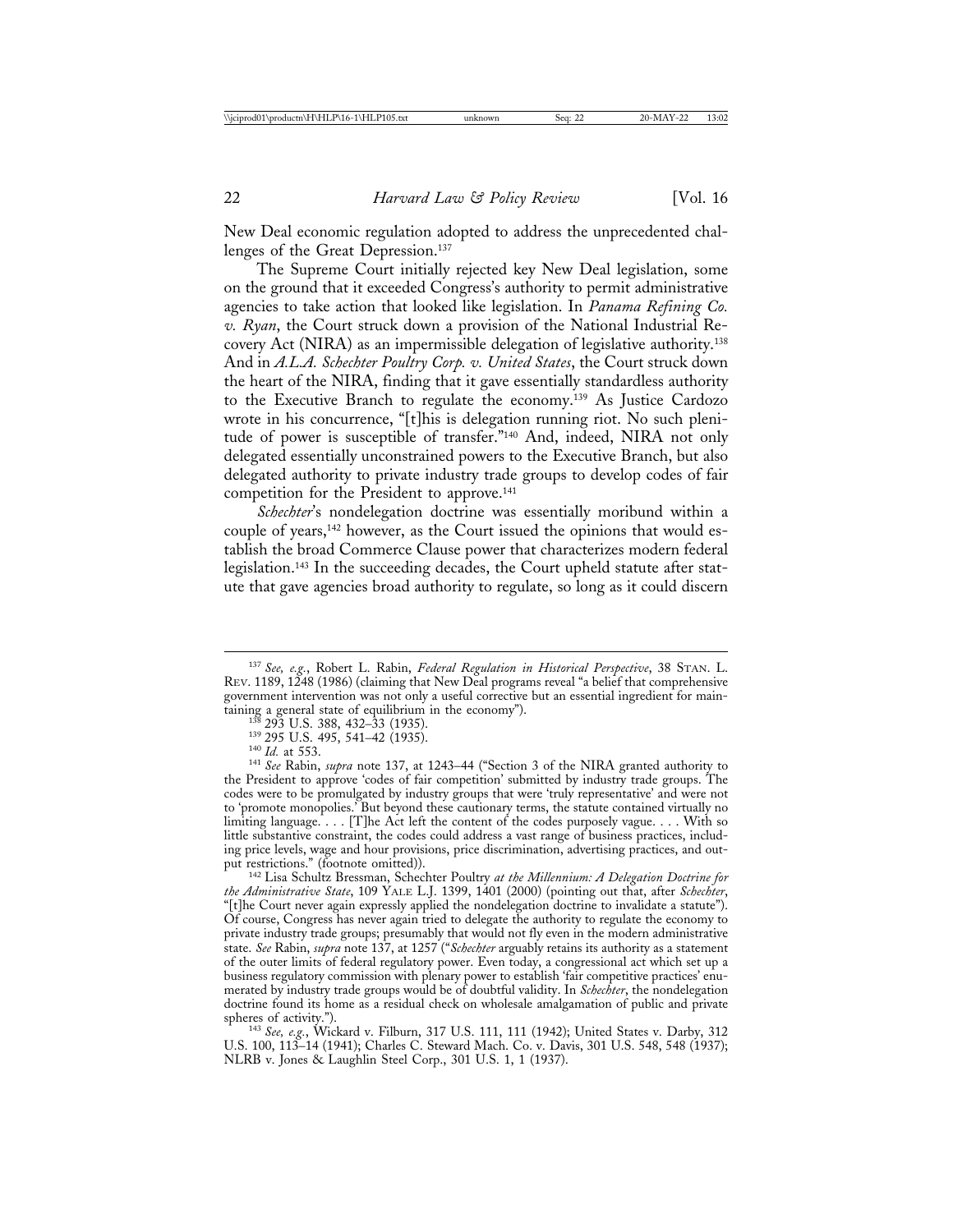an "intelligible principle" laid down by Congress to constrain agency discretion.<sup>144</sup>

An effort to revive the nondelegation doctrine in the late twentieth century was rejected by a unanimous Court in *Whitman v. American Trucking Associations, Inc.*145 Justice Scalia wrote for the Court:

In the history of the Court we have found the requisite "intelligible principle" lacking in only two statutes, one of which provided literally no guidance for the exercise of discretion, and the other of which conferred authority to regulate the entire economy on the basis of no more precise a standard than stimulating the economy by assuring "fair competition." We have, on the other hand, . . . found an "intelligible principle" in various statutes authorizing regulation in the "public interest." In short, we have "almost never felt qualified to second-guess Congress regarding the permissible degree of policy judgment that can be left to those executing or applying the law."146

Justice Scalia wrote for a unanimous Court in rejecting the D.C. Circuit's effort to revive *Shechter* and *Panama Refining*. And his opinion on the matter had been clear from his confirmation hearing for the Supreme Court: "[I]t is very difficult for the courts to say how much delegation is too much. It is a very, very difficult question, and I think it expressed the view that, in most cases, the courts are just going to have to leave that constitutional issue to be resolved by the Congress."147

Justice Gorsuch would apparently take a different approach. In his Tenth Circuit *Guttierez-Brizuela* concurrence, he revealed a largely nineteenth century perspective on the administrative state.148 Indeed, Judge Gorsuch seems to be staking out a pre-New Deal view of the delegation of

 $148$  For example, in his view, the kinds of things Congress can delegate to agencies are quite limited: "Congress may condition the application of a new rule of general applicability on factual findings to be made by the executive (so, for example, forfeiture of assets might be required if the executive finds a foreign country behaved in a specified manner)," Gutierrez-Brizuela v. Lynch, 834 F.3d 1142, 1154 (10th Cir. 2016) (Gorsuch, J., concurring) (citing Cargo of the Brig Aurora v. United States, 11 U.S. (7 Cranch) 382, 388 (1813)), and "Congress may allow the executive to resolve 'details' (like, say, the design of an appropriate tax stamp)," *id.* (citing In re Kollock, 165 U.S. 526, 533 (1897)). This view, based on cases from 1813 and 1897, would rule out the work of almost all regulatory agencies and their organic acts. Making factual findings regarding asset forfeiture and designing tax stamps are a far cry from regulating "in the public interest," as many twentieth century statutes authorize. *See, e.g.*, Nat'l Broad. Co. v. United States, 319 U.S. 190, 224–25 (1943) (upholding Federal Communications Commission's power to regulate airwaves to serve the "public interest, convenience or necessity"); N.Y. Cent. Sec. Corp. v. United States, 287 U.S. 12, 24–25 (1932) (upholding Interstate Commerce Commission's power to approve railroad consolidations if in the "public interest"), or setting national ambient air quality standards at a level "requisite to protect the

<sup>&</sup>lt;sup>144</sup> Bressman, *supra* note 142, at 1404–05.<br><sup>145</sup> 531 U.S. 457, 476 (2001).<br><sup>146</sup> *Id.* at 474–75 (citations omitted). <sup>147</sup> *Nomination of Judge Antonin Scalia, to Be Associate Justice of the Supreme Court of the United States: Hearings Before the S. Comm. on the Judiciary*, 99th Cong. 36<sup>'</sup>(1986) (statement of Judge Antonin Scalia).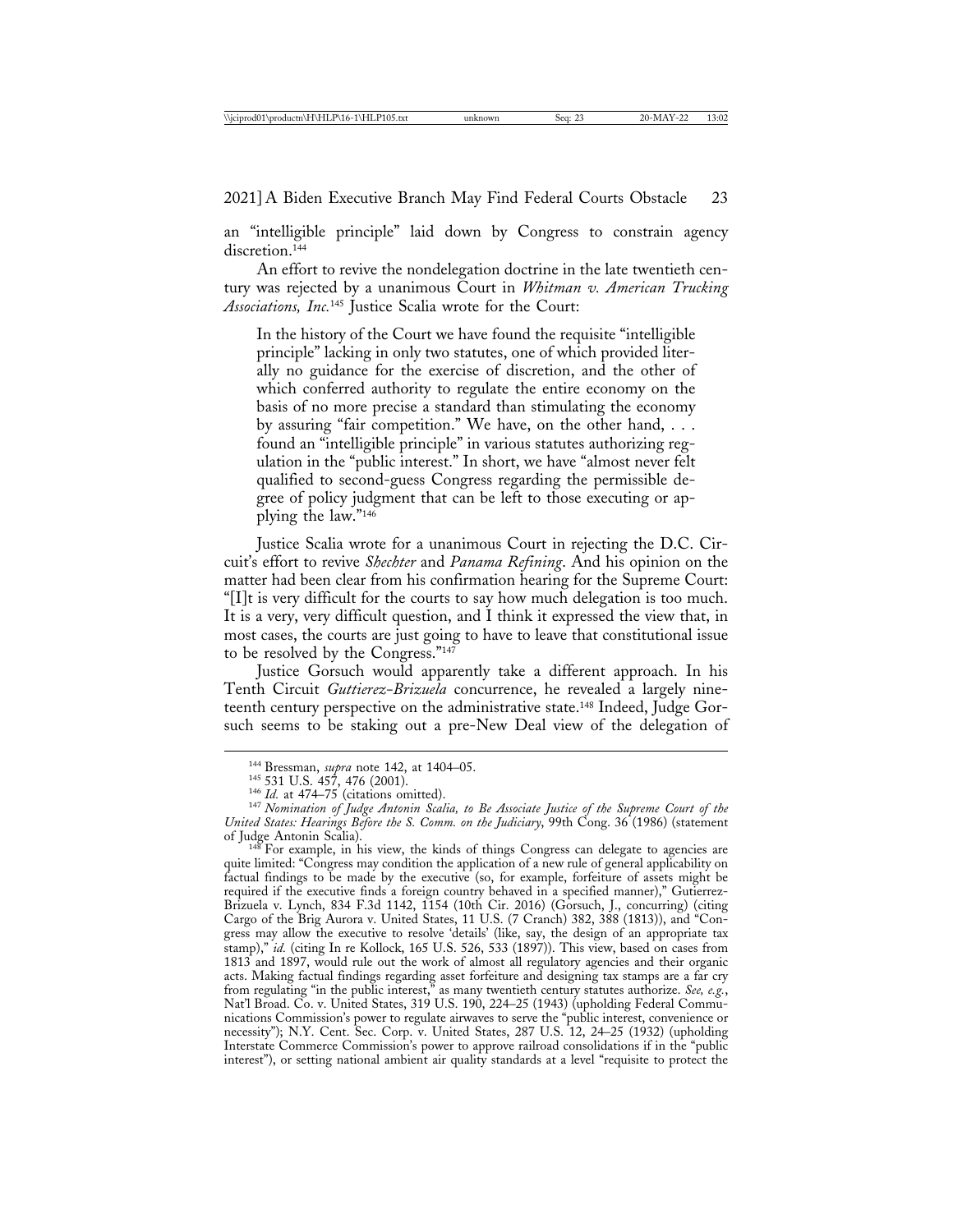legislative power. Elsewhere he refers to "so-called 'delegated' legislative authority."149 He has written that "[s]ome thoughtful judges and scholars have questioned whether standards like [the intelligible principle doctrine] serve as . . . a license for [the improper delegation of legislative authority], undermining the separation between the legislative and executive powers that the founders thought essential."150 Here is how he put it while on the Tenth Circuit:

[C]an Congress really delegate its legislative authority—its power to write new rules of general applicability—to executive agencies? The Supreme Court has long recognized that under the Constitution "congress cannot delegate legislative power to the president" and that this "principle [is] universally recognized as vital to the integrity and maintenance of the system of government ordained by the constitution." Yet on this account of *Chevron* we're examining, its whole point and purpose seems to be exactly that—to delegate legislative power to the executive branch.151

Justice Gorsuch has now brought these views to the Supreme Court in *Gundy v. United States*. 152 The case involved the Sex Offender Registration and Notification Act (SORNA), which established registration criteria for sex offenders convicted after the statute's enactment and, for those already convicted, delegated authority to Attorney General "to specify the applicability of the requirements of this subchapter to sex offenders convicted before the enactment of this chapter . . . and to prescribe rules for the registration of any such sex offender."153 Four Justices found that this latter "delegation easily passes constitutional muster."154

Justice Gorsuch, joined by Chief Justice Roberts and Justice Thomas, dissented. "[I]t would frustrate 'the system of government ordained by the Constitution'," Gorsuch wrote, "if Congress could merely announce vague aspirations and then assign others the responsibility of adopting legislation to realize its goals."155 The intelligible-principle test "has been abused to permit delegations of legislative power that on any other conceivable account should be held unconstitutional."<sup>156</sup> Justice Gorsuch notes that the intelligible-principle test was first stated in the 1920s<sup>157</sup> and would take the doctrine back to those roots, when the Court would ask:

public health," Whitman v. Am. Trucking Ass'ns, Inc., 531 U.S. 457, 473 (2001) (upholding Clean Air Act's delegation of authority to EPA to set national ambient air quality standards). <sup>149</sup> Caring Hearts Pers. Home Servs., Inc. v. Burwell, 824 F.3d 968, 969 (10th Cir. 2016) (citing Chevron, U.S.A., Inc. v. Nat

 $^{150}$  Gutierrez-Brizuela, 834 F.3d at 1154 (Gorsuch, J., concurring).<br><sup>151</sup> Id. at 1153–54 (Gorsuch, J., concurring) (quoting Marshall Field & Co. v. Clark, 143<br>U.S. 649, 692 (1892)) (citation and emphasis omitted).

<sup>&</sup>lt;sup>152</sup> 139 S. Ct. 2116, 2131 (2019).<br><sup>153</sup> 34 U.S.C. § 20913(d).<br><sup>154</sup> *Gundy*, 139 S. Ct. at 2121.<br><sup>155</sup> *Id.* at 2133 (quoting Marshall Field & Co. v. Clark, 143 U.S. 649, 692 (1892)).<br><sup>156</sup> *Id.* at 2138–39.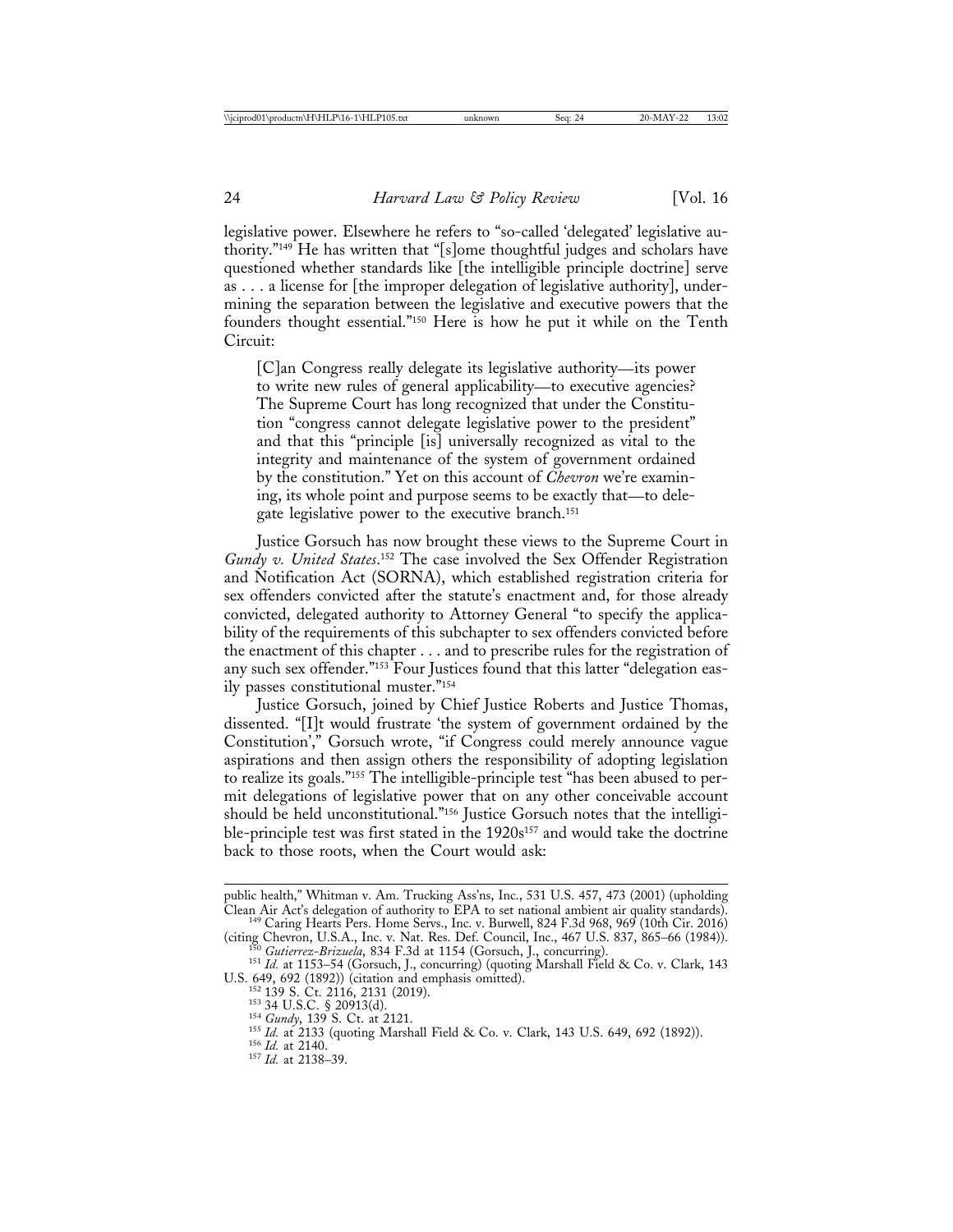Does the statute assign to the executive only the responsibility to make factual findings? Does it set forth the facts that the executive must consider and the criteria against which to measure them? And most importantly, did Congress, and not the Executive Branch, make the policy judgments? Only then can we fairly say that a statute contains the kind of intelligible principle the Constitution demands.158

He concludes by writing, "I remain hopeful that the Court may yet recognize that, while Congress can enlist considerable assistance from the executive branch in filling up details and finding facts, it may never hand off to the nation's chief prosecutor the power to write his own criminal code. That 'is delegation running riot.'"<sup>159</sup>

Justice Alito concurred in the judgment but wrote separately to state "since 1935, the Court has uniformly rejected nondelegation arguments and has upheld provisions that authorized agencies to adopt important rules pursuant to extraordinarily capacious standards." He then made clear that he was open to revisiting nondelegation doctrine: "If a majority of this Court were willing to reconsider the approach we have taken for the past 84 years, I would support that effort. But because a majority is not willing to do that, it would be freakish to single out the provision at issue here for special treatment."160

As indicated by his joining the *Gundy* dissent, Justice Thomas would take extreme steps to limit the authority that Congress can confer on administrative agencies. In *Whitman*, he stated "On a future day, . . . I would be willing to address the question whether our delegation jurisprudence has strayed too far from our Founders' understanding of separation of powers."161 Unlike Justice Scalia, who described himself as a "fainthearted originalist" because there were certain cases where he would not be able to bring himself to vote for the originalist view,162 Justice Thomas has repeatedly suggested he

<sup>&</sup>lt;sup>158</sup> *Id.* at 2141.<br><sup>159</sup> *Id.* at 2148.<br><sup>160</sup> *Id.* at 2130–31.<br><sup>161</sup> Whitman v. Am. Trucking Ass'ns, Inc., 531 U.S. 457, 487 (2001) (Thomas, J., concurring) ("I am not convinced that the intelligible principle doctrine serves to prevent all cessions of legislative power. I believe that there are cases in which the principle is intelligible and yet the significance of the delegated decision is simply too great for the decision to be called anything other than 'legislative.'"). *Cf.* Wellness Intern. Network, Ltd. v. Sharif, 575 U.S. 665, 709 (2015) (Thomas, J., dissenting) ("Our Constitution is not a matter of convenience, to be invoked when we feel uncomfortable with some Government action and cast aside when we do

not."). <sup>162</sup> *See generally* Antonin Scalia, *Originalism: The Lesser Evil*, 57 U. CIN. L. REV. 849, 864 (1989). He gives flogging as an example; flogging would not be cruel and unusual punishment on an originalist view, but he still could not see himself voting to affirm a law that imposed flogging as a punishment. Given Justice Scalia's firm support for the administrative state, see generally Elliott, *supra* note 65.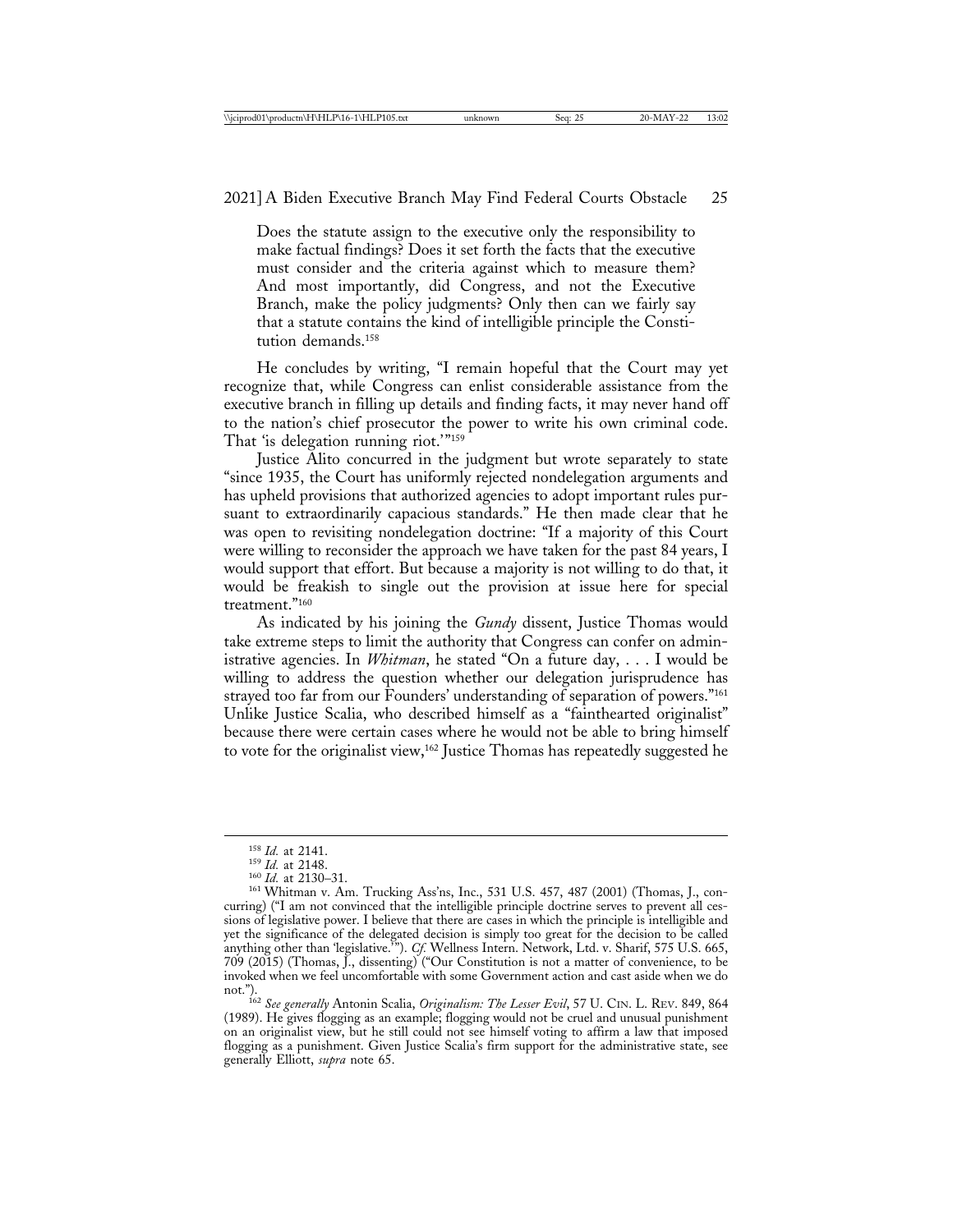is willing to burn down various longstanding structures of constitutional law.<sup>163</sup> And he appears to be inviting nondelegation challenges.<sup>164</sup>

Justice Kavanaugh did not participate in *Gundy*, but in a more recent concurrence to a denial of certiorari, he indicated he would be willing to limit Congress's authority to delegate rulemaking power to agencies, at least when "a major policy question of great economic and political importance" is at stake.165 Justice Barrett had not yet joined the Court when *Gundy* was decided, but, in previous academic writing, she sounds more like Justice Scalia in *Whitman*: "[T]he Suspension Clause stands as an exception to the nondelegation doctrine, which emphasizes the extremely broad leeway that Congress enjoys in assigning responsibilities to the Executive Branch. . . . [T]he notoriously lax 'intelligible principle' test reflects the Court's conclusion that the decision of how to carry out routine social and economic policy belongs almost entirely to Congress."166

In the end, four clear votes exist for a revolution in nondelegation doctrine, and Justice Kavanaugh is apparently a fifth vote for at least a constriction of Congress's authority to delegate. It remains to be seen how Justice Barrett will influence the debate. The Court has, however, recently rejected other invitations to rewrite the constitutional law of the Executive Branch.167 At the same time, the conservative majority created by the Trump adminis-

<sup>163</sup> *E.g.* Comptroller of Treasury of Md. v. Wynne, 575 U.S. 542, 577 (2015) (Thomas, J., dissenting) (arguing for rejection of dormant commerce clause doctrine); Gonzales v. Raich, 545 U.S. 1, 57 (2005) (O'Connor, J., dissenting, joined by Roberts, C.J. and Thomas, J.) (arguing for rejection of modern view of interstate commerce clause). <sup>164</sup> *See* Little Sisters of the Poor Saints Peter and Paul Home v. Pennsylvania, 140 S. Ct.

<sup>2367, 2382 (2020) (</sup>noting that "[n]o party has pressed a constitutional challenge to the

<sup>&</sup>lt;sup>165</sup> Paul v. United States, 140 S. Ct. 342 (2019) (Kavanaugh, J., concurring with denial of

certiorari). <sup>166</sup> Amy Coney Barrett, *Suspension and Delegation*, 99 CORNELL L. REV. 251, 318 (2014). <sup>167</sup> For example, in one recent decision, a majority of the Court took a modest step to constrain the administrative step but refused to take the bold step; Justices Thomas and Gorsuch would have been bold. *See* Seila Law LLC v. Consumer Fin. Prot. Bureau, 140 S. Ct. 2183, 2192 (2020) (striking down provision of the Dodd-Frank Act that prevented the president from freely removing the director of the Consumer Financial Protection Bureau but refusing to overturn *Humphrey's Executor v. United States*, 295 U.S. 602 (1935), which allows restrictions on the President's power of removal when the agency is headed by a multi-member panel); *id.* at 2211-12 (Thomas, J., joined by Gorsuch, J. concurring in part) ("The decision in *Humphrey's Executor* poses a direct threat to our constitutional structure and, as a result, the liberty of the American people. The Court concludes that it is not strictly necessary for us to overrule that decision. . . . But with today's decision, the Court has repudiated almost every aspect of *Humphrey's Executor*. In a future case, I would repudiate what is left of this erroneous precedent."). Interestingly, Justice Kavanaugh did not join Justice Thomas's dissent even though Kavanaugh had written a D.C. Circuit opinion finding the CFPB's structure unconstitutional and had noted strong criticisms of *Humphrey's Executor*. *See* PHH Corp. v. Consumer Fin. Prot. Bureau, 839 F.3d 1, 34 n.15 (D.C. Cir. 2016), *rev'd en banc* 881 F.3d 75 (2018). In the *en banc* opinion reversing, Judge Pillard noted the seeds of destruction that would be sown by affirming Justice Kavanaugh's opinion: "A constitutional analysis that condemns the CFPB's for-cause removal provision provides little assurance against—indeed invites—the judicial abolition of all independent agencies." *Id.* at 133. Given that the Supreme Court has now condemned the for-cause provision, independent agencies are a threatened species.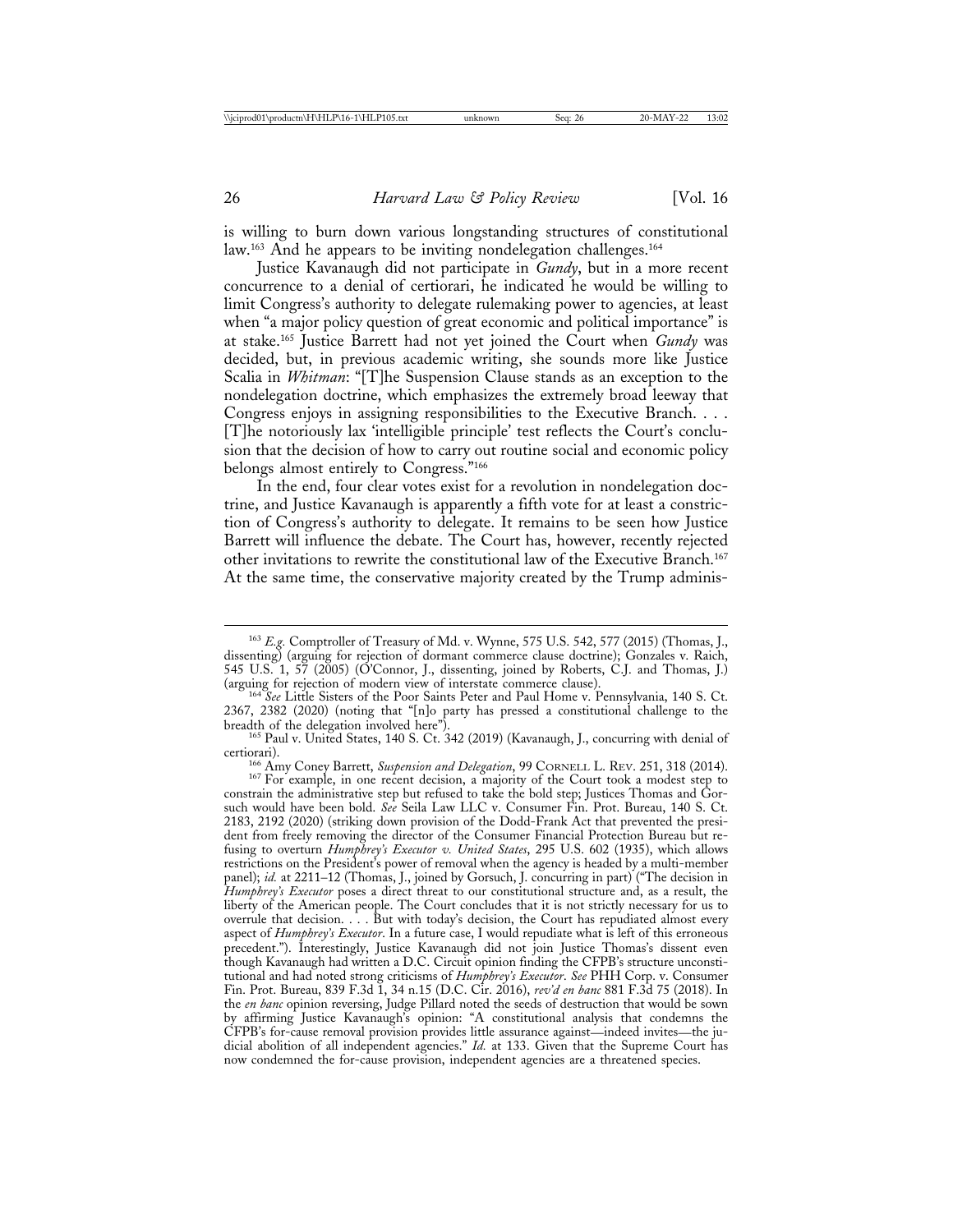2021] A Biden Executive Branch May Find Federal Courts Obstacle 27

tration and the then-majority-Republican Senate has only just gotten started.168

## IV. WAYS TO COUNTER THESE POTENTIAL PROBLEMS

The Biden administration and Democrats in Congress could and should pursue several avenues to address the problems I have described. First, when agencies adopt new rules and regulations to replace Trump-era deregulatory measures, the agencies should include factual findings that make it harder for the federal courts to dismiss cases based on Article III standing doctrine. Second, Congress should write clearer statutes, and agencies should root their regulations, to the extent possible, in strong interpretations so that Biden policies can survive judicial review, should the Court abolish some or all of the deference doctrines. Third, Congress should add many judges to the lower federal courts; President Biden should then nominate judges who take broader views of standing doctrine, deference to administrative agencies, and the constitutionality of the administrative state; and the Senate should confirm these judges as quickly as possible. Finally, Congress and President Biden should take steps to alter the politicization of the Supreme Court, which could include expanding the size of the Court itself.

# *A. Addressing Standing Issues Through Regulation*

While I have argued that the Court would push back against legislative and executive efforts to *alter* Article III standing (by, *e.g.*, abolishing the injury-in-fact requirement),<sup>169</sup> some aspects of the doctrine can be exploited by the Biden administration and Democrats in Congress to allow standing to more plaintiffs. First, as Mark Seidenfeld and Allie Akre argue, "Congress can influence standing by explicitly recognizing actual harms and causal connections."170 On their view, Congress can use statutory language to identify the concrete interests protected by the legislation (thus helping the federal

<sup>168</sup> For example, in July 2021, the conservative wing of the Court dismantled most of the rest of the Voting Rights Act, clearing the way for most of the anti-democratic voting laws being enacted in Republican states. *Brnovich v. Democratic National Committee*, 141 S. Ct. 2321 (2021) (decided 6-3 along straight party lines). *See also* Adam Liptak, *Supreme Court Upholds Arizona Voting Restrictions*, N.Y TIMES (July 1, 2021), https://www.nytimes.com/ 2021/07/01/us/politics/supreme-court-arizona-voting-restrictions.html [https://perma.cc/ VW7D-MYMD] ("The Supreme Court on Thursday gave states new latitude to impose restrictions on voting, using a ruling in a case from Arizona to signal that challenges to laws being passed by Republican legislatures that make it harder for minority groups to vote would face a hostile reception from a majority of the justices."). <sup>169</sup> Heather Elliott, *Congress's Inability to Solve Standing Problems*, 91 B.U. L. REV. 159,

<sup>190 (2011) (</sup>in part invoking *City of Boerne v. Flores* to argue that the Court will no more let Congress alter Article III standing doctrine than it would let Congress alter First Amendment

<sup>&</sup>lt;sup>170</sup> Mark Seidenfeld & Allie Akre, *Standing in the Wake of Statutes*, 47 ARIZ. L. REV. 745, 748 (2015).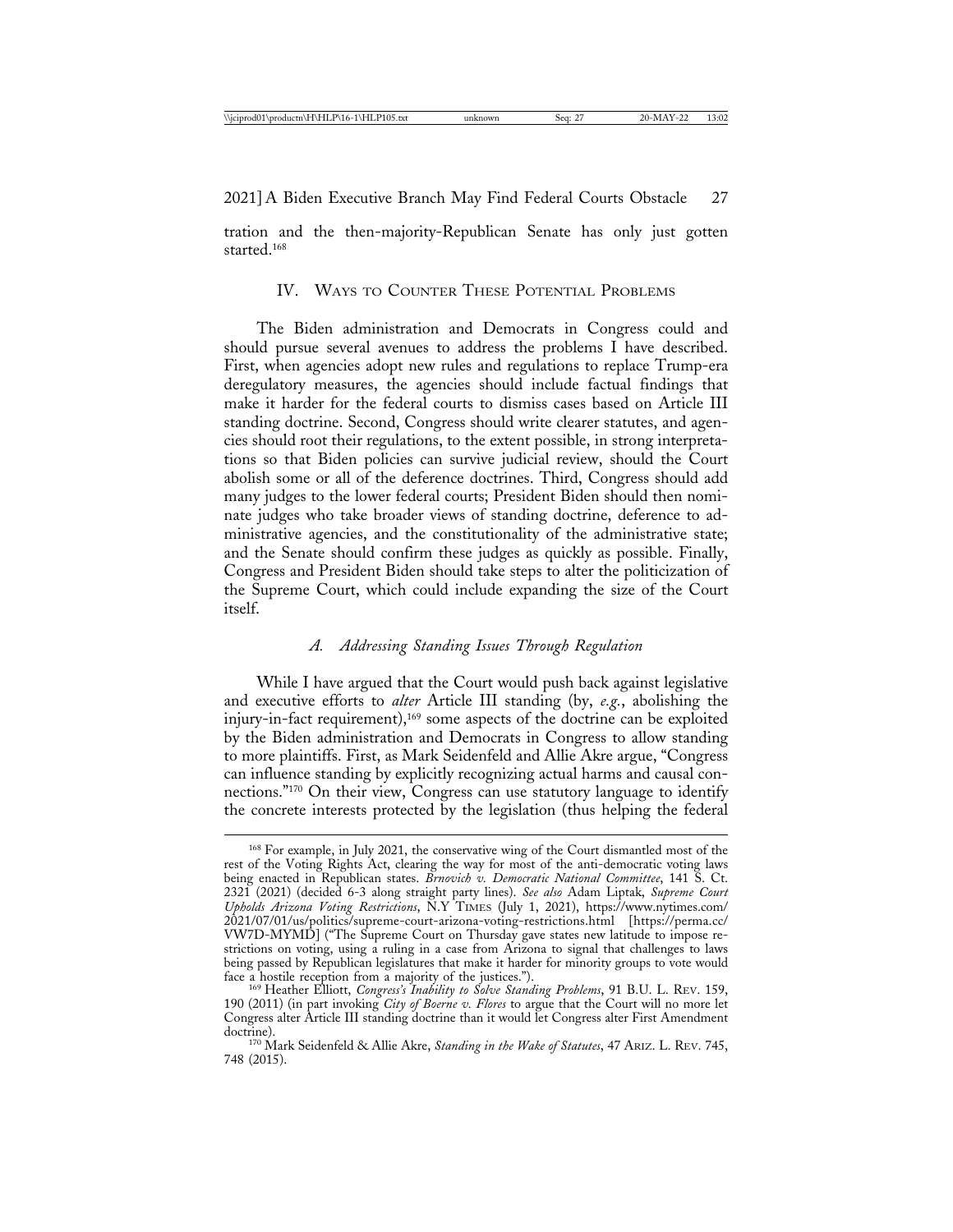courts understand that a plaintiff suing under the statute has suffered an injury in fact), can trace the causal chain between a statutory violation and that injury in fact, and can explain why statutory remedies redress that injury.<sup>171</sup> The Biden administration could thus work with Congress to amend existing statutes and write new statutes that contain explicit language supporting the standing of citizens who would sue to enforce those statutes.

Second, Biden administrative agencies may also take steps to facilitate standing for those who would sue in the federal courts. As Rachel Klarman and Will Dobbs-Allsopp argue in a forthcoming essay, agencies can "design regulations so as to increase the likelihood advocates can establish standing in the event of future rollbacks, thereby empowering progressive groups to more robustly challenge the next conservative administration's inevitable deregulatory agenda."172 The authors seize on two wrinkles in the Court's standing jurisprudence: injury caused by the denial of information,<sup>173</sup> and injury caused to organizations by interference with their organizational mission.174 Agencies, they argue, should craft regulations that create a right to information in individual citizens or groups, that mandate input from advocacy organizations in administering agency programs, or that allow advocacy organizations to enforce regulatory requirements through agency procedures, enabling regulatory beneficiaries in later lawsuits to satisfy Article III standing requirements by pointing to concrete injuries caused by denial of information, denial of the opportunity to provide input, or denial of agency procedures.

#### *B. Writing Clearer Statutes and More Persuasive Regulations*

If the Supreme Court abandons some or all of the deference doctrines, the Biden administration can, first, ask Congress to enact statutes that authorize the Biden regulatory agenda. After all, *Chevron*, *Brand X*, and *City of Arlington* apply only when statutes are ambiguous. While Congress often writes vague statutes and leaves the details to regulatory agencies, legislators

<sup>&</sup>lt;sup>171</sup> *Id.* at 749–52.<br><sup>172</sup> Rachel Klarman & Will Dobbs-Allsopp, *Solving Standing's Corporate Bias: How Agencies Can Empower Advocates to Challenge Deregulation*, ROOSEVELT INST. (July 2021), https:// rooseveltinstitute.org/wp-content/uploads/2021/07/

RI\_GFILegalStanding\_IssueBrief\_202107-1.pdf [https://perma.cc/HVV5-6PUB]. <sup>173</sup> *E.g.,* FEC v. Akins, 524 U.S. 11, 21 (1998) ("this Court has previously held that a plaintiff suffers an 'injury in fact' when the plaintiff fails to obtain information which must be publicly disclosed pursuant to a statute") (citing Public Citizen v. Dep't of Just., 491 U.S. 440,

<sup>&</sup>lt;sup>174</sup> *E.g.*, Havens Realty Corp. v. Coleman, 455 U.S. 363, 379 (1982) ("concrete and demonstrable injury to the organization's activities—with the consequent drain on the organization's resources—constitutes" injury in fact for Article III standing purposes).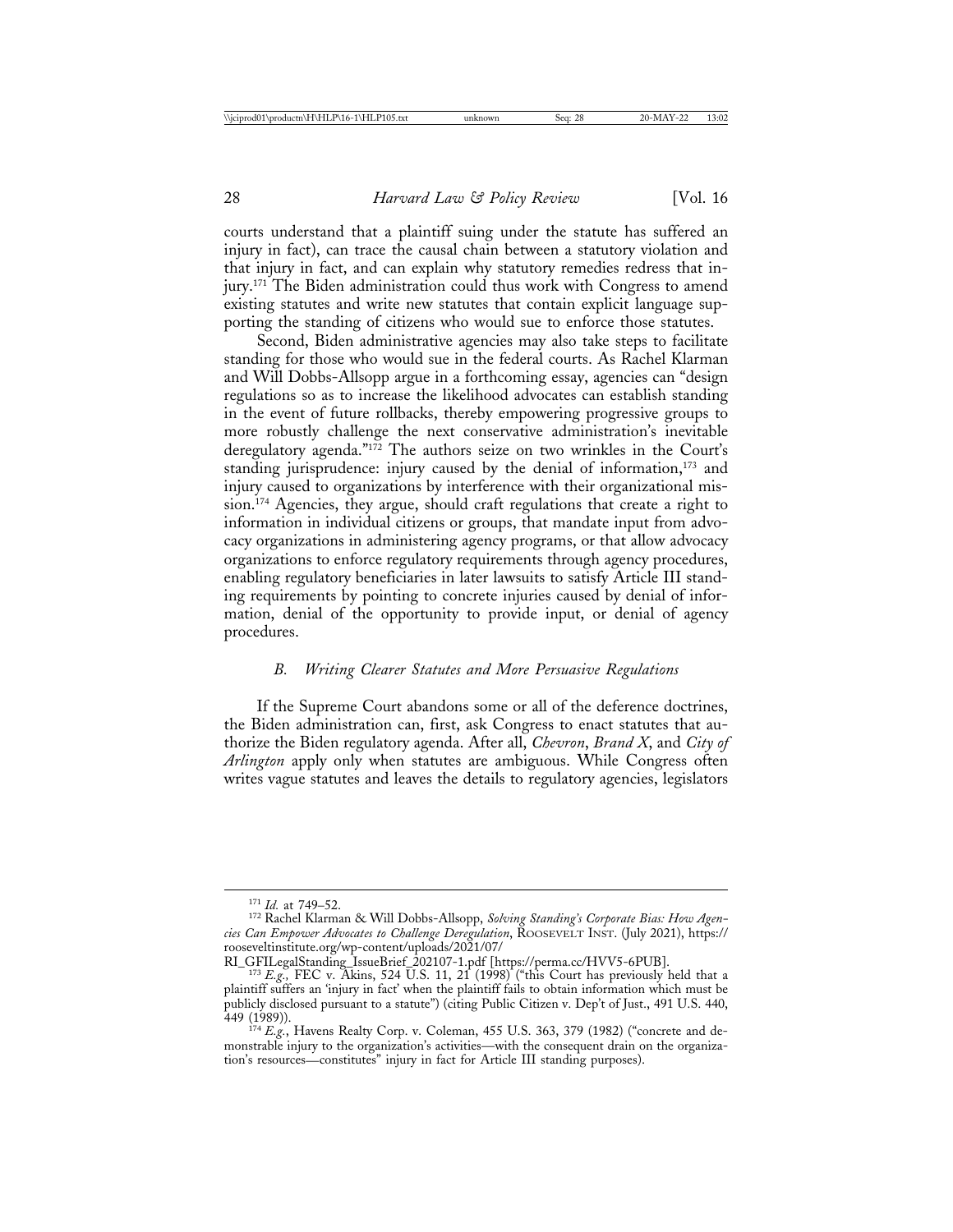are free to adopt more detailed statutes.<sup>175</sup> Indeed, Congress could incorporate Biden regulations *as* those details.176

Enacting such statutes would almost certainly require abolishing the filibuster, given that the current Republican members of the Senate would otherwise obstruct any such efforts.177 To abolish the filibuster is to make it easier not only for the current Democratic Congress to pass laws but also for a later Republican Congress to do the same. Democrats should therefore think carefully about whether the near-term advantage of a filibuster-free Senate is worth the long-term costs of losing a powerful tool to obstruct future Republican lawmaking.

Agencies can also promulgate regulations with especial care, knowing that (in the absence of *Chevron*) a regulation must *persuade* the courts. In this regard, remember that *Skidmore* "deference" is not solely about a regulation's persuasive logic; the Court in *Skidmore* emphasized that courts should recognize agency expertise and should seek to make court actions consonant with agency enforcement.178 Agencies could therefore craft regulations with an eye toward persuading federal judges that jettisoning agency interpretations would violate *Skidmore*.

### *C. Expanding the Lower Federal Courts*

President Trump appointed 226 judges to the federal bench, including 54 appeals court judges.179 In doing so, he altered the political balance of the Second, Third, and Eleventh Circuits.<sup>180</sup> As discussed above, some of these new judges have already blocked regulatory actions of the Biden administration.181 Because federal judges are appointed for life, they are immovable obstacles (at least as long as their opinions are consistent with Supreme Court precedent).

<sup>175</sup> *E.g.*, Christopher J. Walker, *Restoring Congress's Role in the Modern Administrative State*, 116 MICH. L. Rev. 1101, 1116–17 (2018) (review of JOSH CHAFETZ, CONGRESS's<br>CONSTITUTION: LEGISLATIVE AUTHORITY AND SEPARATION OF POWERS (2017)).

<sup>&</sup>lt;sup>176</sup> Cf. Bradford C. Mank, *Are Title VI's Disparate Impact Regulations Valid?*, 71 U. CIN. L. REV. 517, 520 (2002) (noting that Congress has incorporated regulatory language into

<sup>&</sup>lt;sup>177</sup> *E.g.*, Carl Hulse & Nicholas Fandos, *Democrats and Activists Focus on the Filibuster After a Defeat on Voting Rights*, N.Y. TIMES (June 23, 2021), https://www.nytimes.com/2021/ 06/23/us/politics/filibuster-elections-bill.html [https://perma.cc/P3K3-S2JQ] ("Democrats and activists say the increasing Republican reliance on the filibuster will only intensify calls to jettison it and potentially bring about critical mass for a rules change as Democrats remain determined to pass some form of the elections measure and other parts of their agenda op-

<sup>&</sup>lt;sup>78</sup> Skidmore v. Swift & Co., 323 U.S. 134, 140 (1944) ("[G]ood judicial administration alike require that the standards of public enforcement and those for determining private rights shall be at variance only where justified by very good reasons.").

shall be at variance only when the at very good reasons."<br><sup>179</sup> Gramlich, *supra* note 83. *Legacy—Six Policy Takeaways*, REUTERS (Oct. 30, 2020), https://www.reuters.com/article/us-usa-trump-legacy-factbox/factbox-donald-trumps-legacy-

<sup>&</sup>lt;sup>181</sup> See supra notes 112–19 and accompanying text.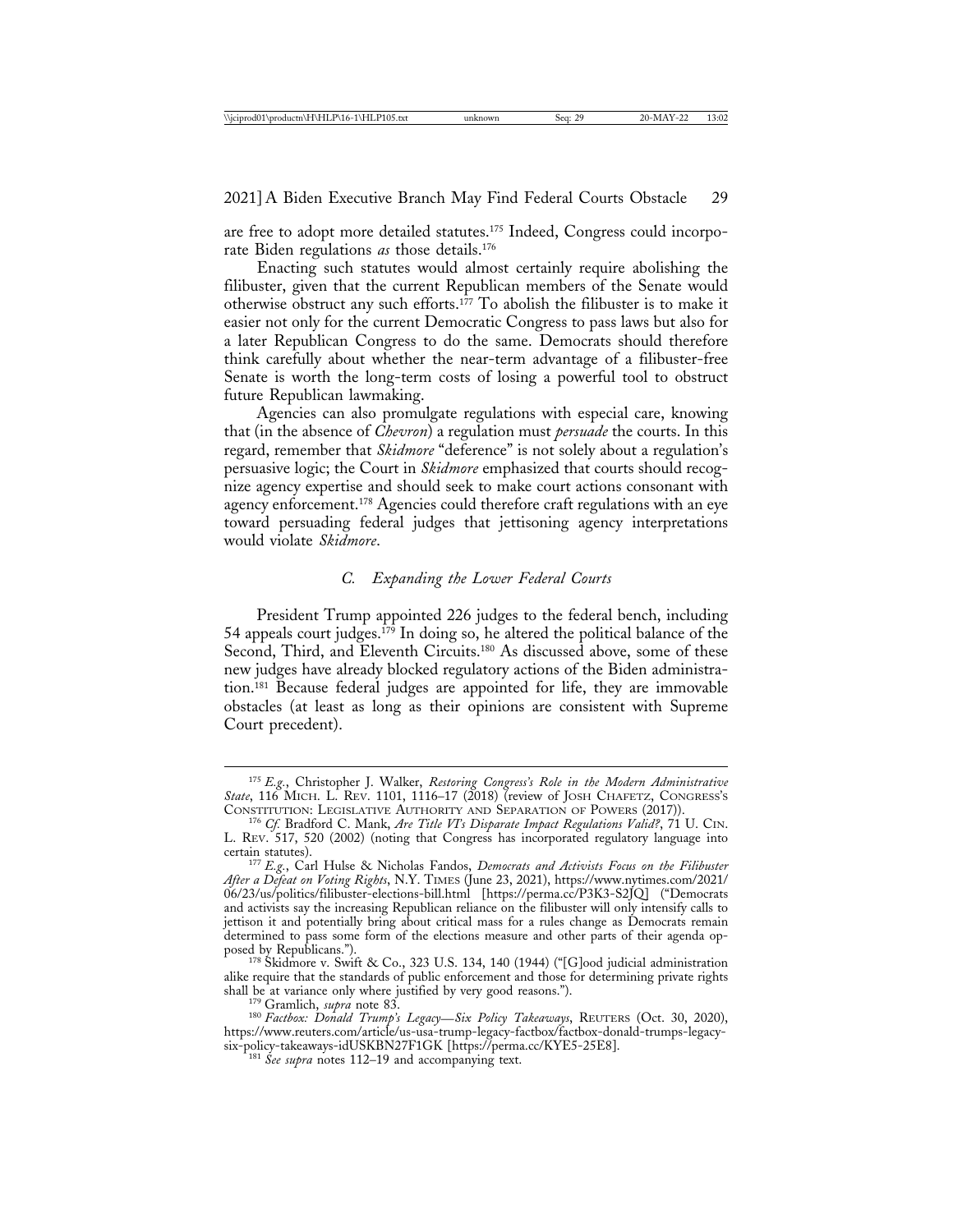One avenue for ameliorating the influence of these judges is to expand the number of seats on the lower federal courts. This is not a partisan suggestion: the caseload of the federal judiciary has expanded significantly over the last three decades while the number of judges has stayed the same.182 The Judicial Conference of the United States in 2020 recommended adding 5 judges to the Ninth Circuit, adding 65 new judges to the district courts, and making 5 temporary district court judgeships permanent. noting that case filings from 1990 to 2018 had increased 39 percent in the district courts and 15 percent in the appeals courts.183 By March 2021, the Judicial Conference had upped the district court numbers to 77 new seats and 9 temporary seats made permanent.184 Both Democratic and Republican lawmakers agree on the need to increase the size of the federal judiciary.185

The Biden administration should work with Congress to add these new judgeships. President Biden should then appoint, and the Senate confirm, judges with approaches to constitutional law, statutory interpretation, and administrative law that will serve to counterbalance the extreme conservatives appointed by President Trump and the McConnell-led Senate.

#### *D. Altering the U.S. Supreme Court*

The current Supreme Court includes two justices whose presence results from appalling political manipulations by Republicans. Justice Gorsuch holds a seat that should have been filled by then-Chief-Judge of the D.C. Circuit Merrick Garland, who was nominated by President Obama after Justice Antonin Scalia's death. Then Senate majority leader Mitch McConnell refused to hold hearings on the Garland nomination, kept the seat empty for 422 days, and led Republicans to confirm Gorsuch after Donald Trump took the Presidency.186 McConnell argued that the presidential election—nine months away—was too close to justify President Obama's filling the seat.187

<sup>182</sup> *Judiciary Makes the Case for New Judgeships*, UNITED STATES COURTS (June 30, 2020), https://www.uscourts.gov/news/2020/06/30/judiciary-makes-case-new-judgeships [https:// perma.cc/FZW5-48A4] ("The creation of new judgeships has not kept pace with the growth in case filings over three decades, producing 'profound' negative effects for many courts across<br>the country, U.S. District Judge Brian S. Miller told Congress today."). the country, U.S. District Judge Brian S. Miller told Congress today."). <sup>183</sup> *Id.* <sup>184</sup> *Judiciary Seeks New Judgeships, Reaffirms Need for Enhanced Security*, U.S. COURTS

<sup>(</sup>Mar. 16, 2021), https://www.uscourts.gov/news/2021/03/16/judiciary-seeks-new-judgeshipsreaffirms-need-enhanced-security [https://perma.cc/YGY3-PW8X]. <sup>185</sup> Todd Ruger, *Lawmakers in Both Parties Push to Add Judges to Overworked Federal*

*Courts*, ROLLCALL (Mar. 16, 2021), https://www.rollcall.com/2021/03/16/lawmakers-inboth-parties-push-to-add-judges-to-overworked-federal-courts/ [https://perma.cc/K5T8- CMVP] ("A House Judiciary subcommittee already held a hearing that highlighted bipartisan backing to add judges to overworked district courts that are the most used by the public —

something Congress hasn't done in a comprehensive way since 1990."). <sup>186</sup> Alana Abramson, *Neil Gorsuch Confirmation Sets Record for Longest Vacancy on 9-Member Supreme Court*, TIME (Apr. 7, 2017), https://time.com/4731066/neil-gorsuch-confirma-

tion-record-vacancy/ [https://perma.cc/7V5X-JSQG]. <sup>187</sup> Mitch McConnell & Chuck Grassley, *Democrats Shouldn't Rob Voters of Chance to Replace Scalia*, WASH. POST (Feb. 18, 2016), https://www.washingtonpost.com/opinions/mccon-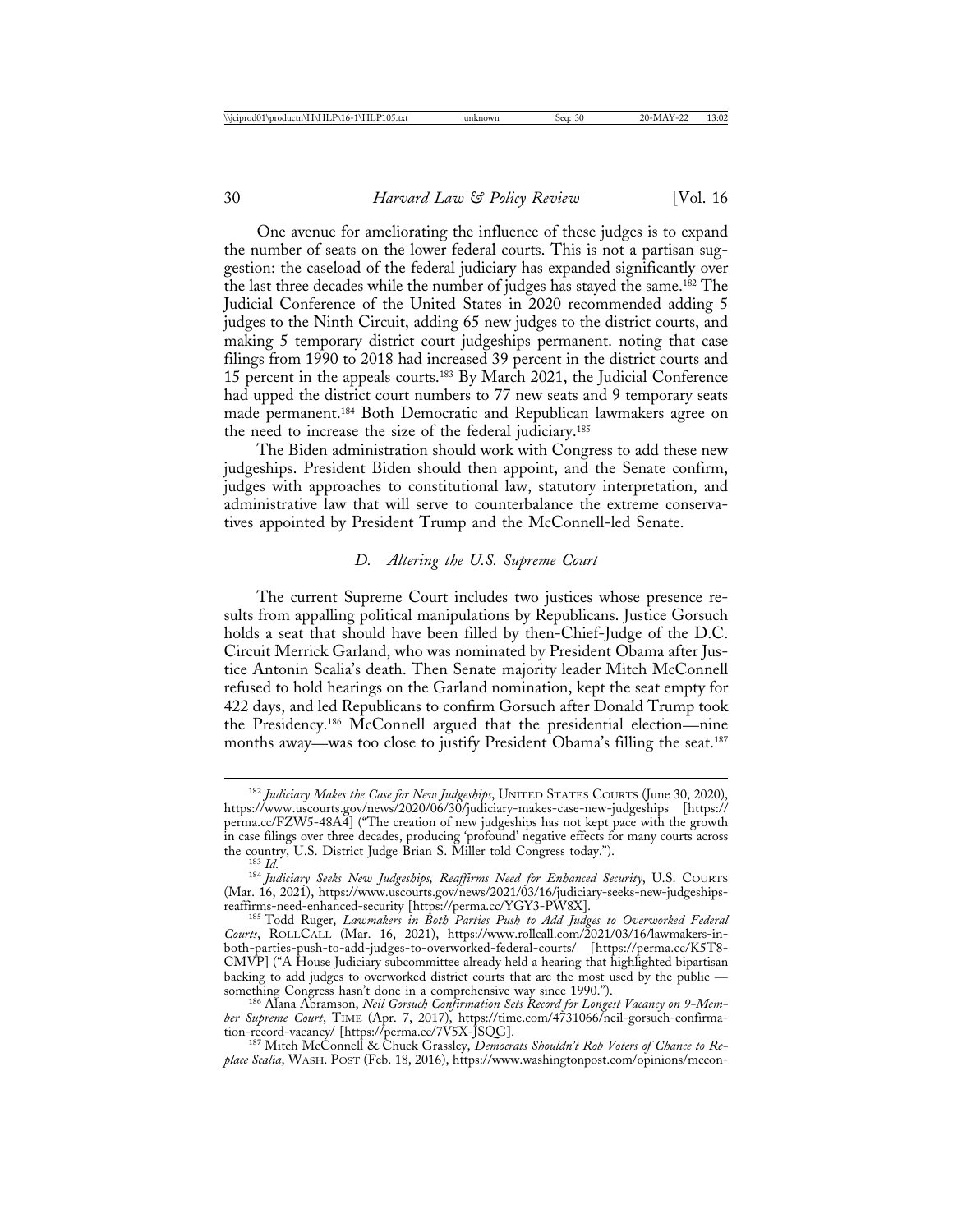Then, when Justice Ruth Bader Ginsburg died only 45 days before the 2020 presidential election, McConnell rushed to install Justice Amy Coney Barrett, who was confirmed on October 26, 2020, barely a month after Justice Ginsburg's death.188

The Biden administration has been urged to take steps to redress this malfeasance. Professor Klarman has written that, "[e]ssentially, Democrats face a choice between responding to norm violations in kind, which risks furthering a vicious cycle to the bottom that eventually will destroy democracy, or adhering to the norms while Republicans systematically violate them—a sort of unilateral disarmament that rarely works out well for the disarming party."189 Professor Grove, on the other hand, has cautioned that the very independence of the federal judiciary is at stake.190

The question, then, is what, if anything, to do. In April 2021, Democrats in both houses of Congress introduced bills to expand the size of the Supreme Court from nine to thirteen seats.<sup>191</sup> Structural proposals have been floated that would make the Supreme Court even larger,<sup>192</sup> would do away with the idea of permanent Supreme Court justices (instead rotating lower court judges on and off the Court),<sup>193</sup> would impose term limits on the justices,<sup>194</sup> would give each President two appointments,<sup>195</sup> or would change the

<sup>189</sup> Michael Klarman, *Why Democrats Should Pack the Supreme Court*, TAKE CARE BLOG (Oct. 15, 2018), https://takecareblog.com/blog/why-democrats-should-pack-the-supreme-

<sup>190</sup> Tara Leigh Grove, *The Origins (and Fragility) of Judicial Independence*, 71 VAND. L.<br>Rev. 465, 544–45 (2018).

<sup>191</sup> Judiciary Act of 2021, S. 1141, 117th Cong. (2021); Judiciary Act of 2021, H.R. 2584, 117th Cong. (2021).

<sup>192</sup> E.g., Elie Mystal, *There is Only One Solution to the Amy Coney Barrett Debacle*, NATION (Oct. 15, 2020), https://www.thenation.com/article/politics/expand-supreme-court/ [https:// perma.cc/LG2Z-JTGR] (suggesting, for a variety of reasons, a Court with 29 seats); Tracey E. George & Chris Guthrie, *Remaking the United States Supreme Court in the Courts' of Appeals Image*, 58 DUKE L.J. 1439, 1442 (2009) (suggesting that the Court increase in size to at least 13 and hear cases in panels with the possibility of *en banc* review). <sup>193</sup> Daniel Epps & Ganesh Sitaraman, *How to Save the Supreme Court*, 129 YALE L.J. 148,

185 (2019) (technically, Epps and Sitaraman suggest confirming all members of the lower courts of appeal as associate justices, so that the Court would have, given current numbers, 188 members—the current 9 plus all 179 circuit court judges; the Court would then sit in panels of 9 selected at random with some controls for political balance).

<sup>194</sup> AM. ACAD. ARTS & SCIS., OUR COMMON PURPOSE: REINVENTING AMERICAN DE-MOCRACY FOR THE 21ST CENTURY 6 (2020); Bruce Ackerman, *Trust in the Justices of the Supreme Court Is Waning. Here Are Three Ways to Fortify the Court*, L.A. TIMES (Dec. 20, 2018), https://www.latimes.com/opinion/op-ed/la-oe-ackerman-supreme-court-reconstruction-20181220-story.html [https://perma.cc/SLF8-NKZ6]; Roger C. Cramton, *Reforming the Supreme Court*, 95 CALIF. L. REV. 1313, 1323–24 (2007); Steven G. Calabresi & James Lin-

nell-and-grassley-democrats-shouldnt-rob-voters-of-chance-to-replace-scalia/2016/02/18/

e5ae9bdc-d68a-11e5-be55-2cc3c1e4b76b\_story.html [https://perma.cc/MY25-6FL4]. <sup>188</sup> Nicholas Fandos, *Senate Confirms Barrett, Delivering for Trump and Reshaping the Court*, N.Y. TIMES (Oct. 26, 2020), https://www.nytimes.com/2020/10/26/us/politics/senateconfirms-barrett.html [https://perma.cc/DY6K-8NXR] ("The vote concluded a brazen drive by Republicans to fill the vacancy created by the death of Justice Ruth Bader Ginsburg just six weeks before the election. They shredded their own past pronouncements and bypassed rules in the process, even as they stared down the potential loss of the White House and the Senate.").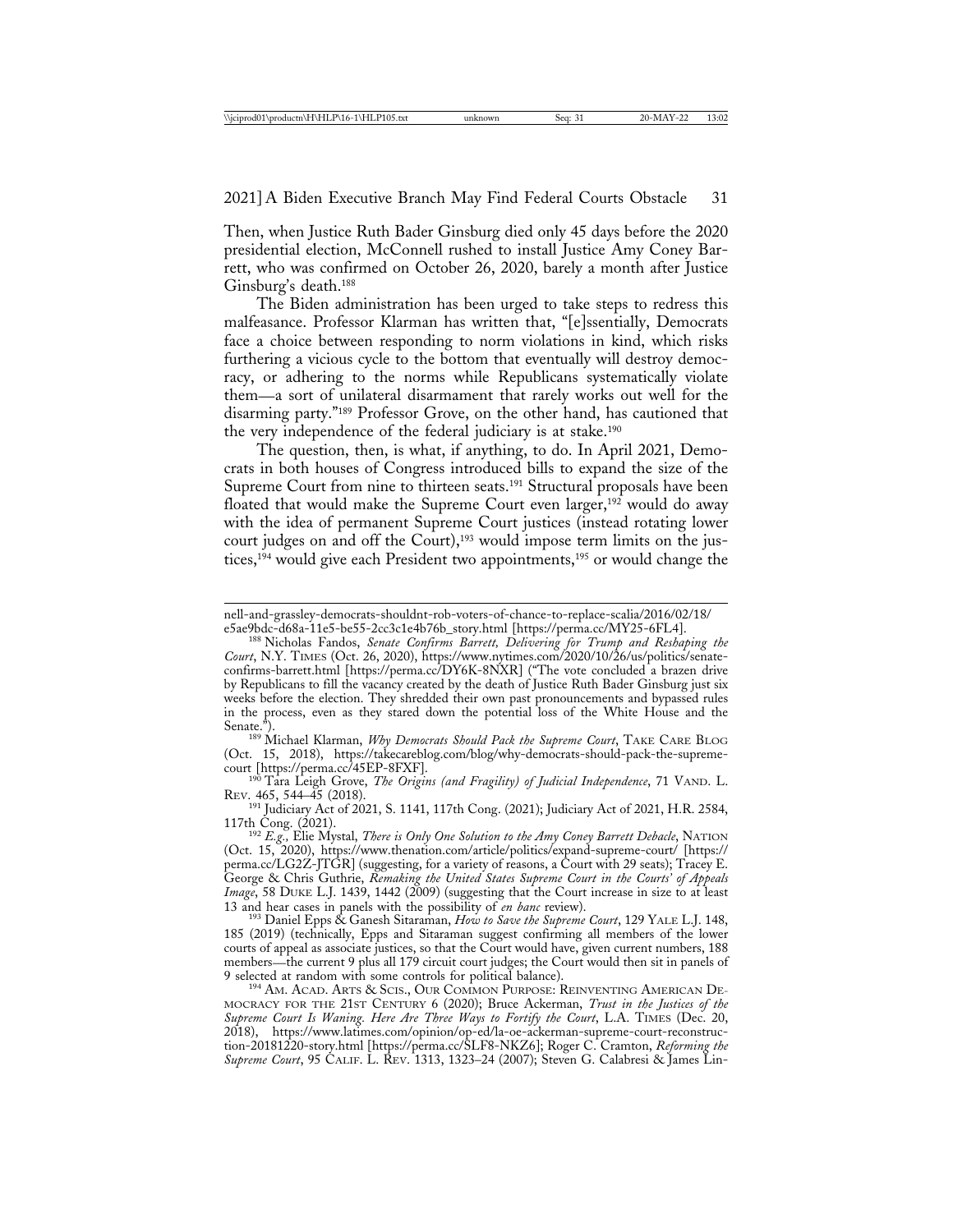selection process to make nominations less political.<sup>196</sup> Critics have also suggested altering the power of judicial review<sup>197</sup> or stripping the Court of jurisdiction over certain types of cases.<sup>198</sup>

Even in early 2021, I would have been reluctant to recommend any significant changes to the Court, on the ground that such changes would lead to a continual tit-for-tat competition between Democrats and Republicans as power switched between the parties election by election. Now that the current Court has legitimized the Republican assault on democracy, however,<sup>199</sup> it seems that the nation stands on a knife-edge between democracy and one-party rule. President Biden's Supreme Court commission may arrive at sensible solutions,200 but seems unlikely to reach any definitive answers in time to save the 2022 primaries from the machinations of antidemocratic Republicans.201 The Biden administration and the Democratic Congress need either (1) to abolish the filibuster and enact the For the People Act of 2021<sup>202</sup> and the John Lewis Voting Rights Act<sup>203</sup> or (2) add at least two seats to the Supreme Court.

appointed by Democrats, five appointed by Republicans, and five selected unanimously, or by

super-majority, by those ten justices from existing circuit and district court judges). <sup>197</sup> Charlie Savage, *Experts Debate Reducing the Supreme Court's Power to Strike Down Laws*, N.Y. TIMES (June 30, 2021), https://www.nytimes.com/2021/06/30/us/politics/supreme-court-commission.html [https://perma.cc/E8T6-FE99] ("Nikolas Bowie, a Harvard Law School professor, denounced the power of the Supreme Court to strike down laws enacted by Congress as an 'antidemocratic superweapon' and said, 'I encourage you to advocate

<sup>198</sup> Id. For a general discussion of jurisdiction stripping, see Tara Leigh Grove, *The Structural Safeguards of Federal Jurisdiction*, 124 HARV. L. REV. 869, 888–916 (2011).

<sup>199</sup> See supra note 168.<br><sup>200</sup> Savage, *supra* note 197 ("Mr. Biden has charged the 36-member, ideologically diverse commission — which is led by Bob Bauer, an N.Y.U. Law professor who served as a White House counsel under President Barack Obama, and Cristina M. Rodríguez, a Yale Law School professor and former Justice Department official — with producing a report assessing ideas for changing the court.").

ideas for changing the court."). <sup>201</sup> *Voting Laws Roundup: May 2021*, BRENNAN CTR. FOR JUST. (May 28, 2021), https:// www.brennancenter.org/our-work/research-reports/voting-laws-roundup-may-2021 [https:// perma.cc/UKV2-XKMB] (cataloging anti-democratic laws enacted and bills introduced by Republicans around the country).  $^{202}$  H.R. 1, 117th Cong. (2021).  $^{203}$  H.R. 4, 116th Cong. (2019).

dgren, *Term Limits for the Supreme Court: Life Tenure Reconsidered*, 29 HARV. J.L. & PUB.

POL'y 769, 822 (2006).<br><sup>195</sup> Alicia Bannon, *An Overlooked Idea for Fixing the Supreme Court*, BRENNAN CTR. FOR JUST. (Mar. 12, 2021), https://www.brennancenter.org/our-work/analysis-opinion/overlooked-idea-fixing-supreme-court [https://perma.cc/YH7C-7S3B] ("Giving each president two seats to fill during a four-year term would decouple the nomination process from the departure of sitting justices: a president would get two appointments regardless of whether three justices leave the bench or none at all. . . . [As a result] the size of the Court would fluctuate and likely stay above the current nine justices, and it would include periods with an even number of justices."); Daniel Hemel, *Can Structural Changes Fix the Supreme Court?*, 35 J. OF ECON. PERSPS. 119, 133–34 (2021). <sup>196</sup> *E.g.*, Epps & Sitaraman, *supra* note 193, at 193 (proposing a 15-member Court, five